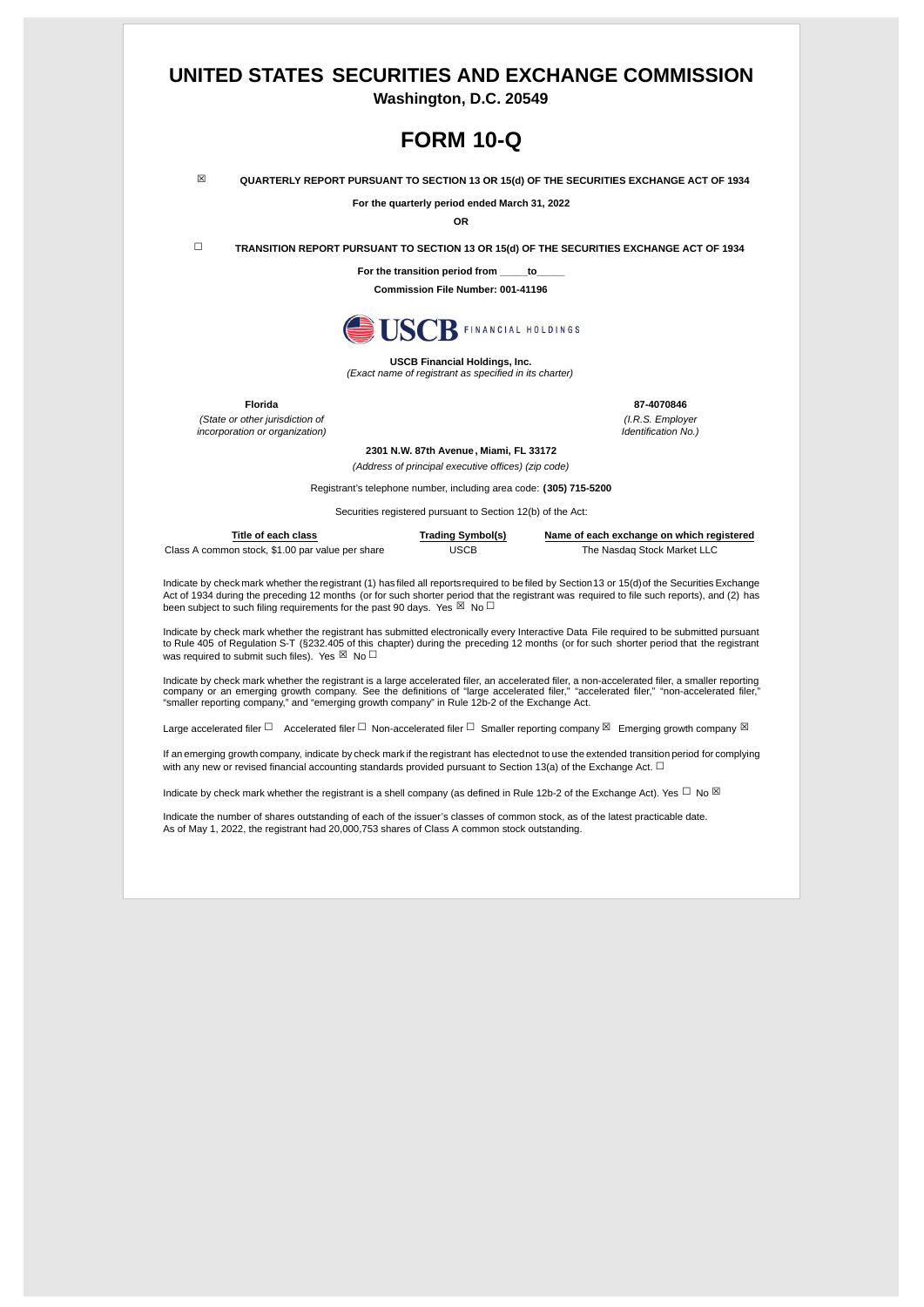

### **FORM 10-Q MARCH 31, 2022**

# <span id="page-1-0"></span>**TABLE OF CONTENTS**

|                                                                                                                                                                                                                                                                                                                                   | $\overline{3}$                                                                                                                |
|-----------------------------------------------------------------------------------------------------------------------------------------------------------------------------------------------------------------------------------------------------------------------------------------------------------------------------------|-------------------------------------------------------------------------------------------------------------------------------|
| <b>Financial Statements</b><br>Consolidated Balance Sheets as of March 31, 2022 and December 31, 2021 (Unaudited)<br>Consolidated Statements of Operations for the three months ended March 31, 2022 and 2021 (Unaudited)<br>Consolidated Statements of Comprehensive Income (Loss) for the three months ended March 31, 2022 and | $\frac{3}{4}$                                                                                                                 |
| Consolidated Statements of Changes in Stockholders' Equity for the three months ended March 31, 2022 and                                                                                                                                                                                                                          | 5                                                                                                                             |
| Consolidated Statements of Cash Flows for the three months ended March 31, 2022 and 2021 (Unaudited)<br>Notes to the Consolidated Financial Statements (Unaudited)                                                                                                                                                                | $rac{6}{7}$<br>$rac{7}{8}$<br>$rac{8}{51}$<br>$rac{51}{51}$                                                                   |
| <b>Quantitative and Qualitative Disclosures About Market Risk</b><br><b>Controls and Procedures</b>                                                                                                                                                                                                                               |                                                                                                                               |
|                                                                                                                                                                                                                                                                                                                                   | 52                                                                                                                            |
| <b>Legal Proceedings</b><br><b>Risk Factors</b><br>Unregistered Sales of Equity Securities and Use of Proceeds<br><b>Defaults Upon Senior Securities</b><br><b>Mine Safety Disclosures</b><br><b>Other Information</b><br><b>Exhibit Index</b>                                                                                    | 52<br>52<br>52<br>52<br>53<br>53<br>53                                                                                        |
|                                                                                                                                                                                                                                                                                                                                   | 2021 (Unaudited)<br>2021 (Unaudited)<br>Management's Discussion and Analysis of Financial Condition and Results of Operations |

**[Signatures](#page-53-0)**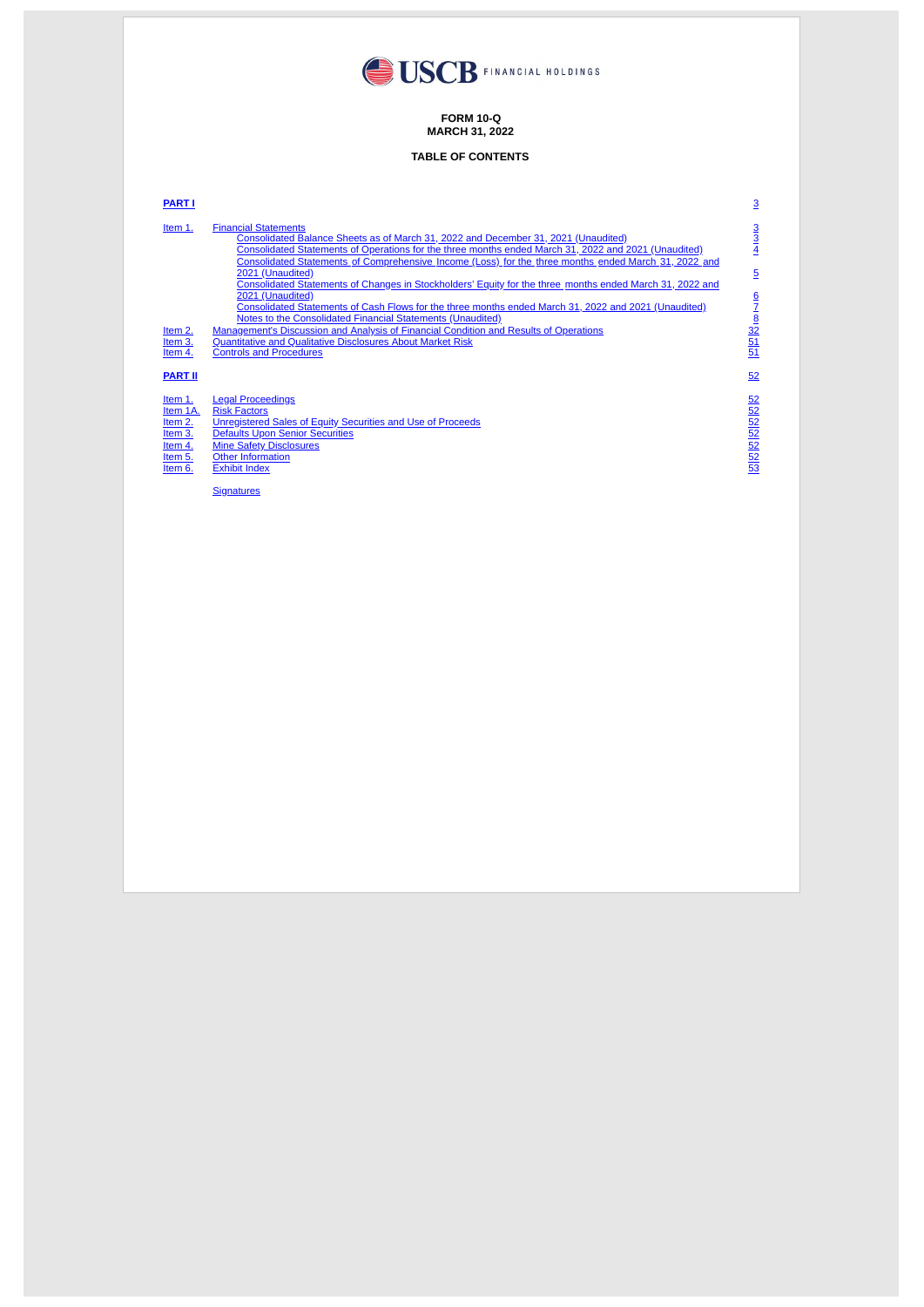# <span id="page-2-0"></span>**PART I**

<span id="page-2-1"></span>**Item 1. Financial Statements**

#### **USCB FINANCIAL HOLDINGS, INC.** Consolidated Balance Sheets - Unaudited (Dollars in thousands, except share data)

|                                                                                                                                                                                                  | March 31, 2022     |               | December 31, 2021 |
|--------------------------------------------------------------------------------------------------------------------------------------------------------------------------------------------------|--------------------|---------------|-------------------|
| <b>ASSETS:</b>                                                                                                                                                                                   |                    |               |                   |
| Cash and due from banks                                                                                                                                                                          | \$<br>13,764 \$    |               | 6,477             |
| Interest-bearing deposits in banks                                                                                                                                                               | 80,349             |               | 39,751            |
| Total cash and cash equivalents                                                                                                                                                                  | 94.113             |               | 46.228            |
| Investment securities held to maturity (fair value \$112,690 and \$120,157, respectively)                                                                                                        | 122,361            |               | 122.658           |
| Investment securities available for sale, at fair value                                                                                                                                          | 392,214            |               | 401,542           |
| Federal Home Loan Bank stock, at cost                                                                                                                                                            | 2,277              |               | 2,100             |
| Loans held for investment, net of allowance of \$15,074 and \$15,057, respectively                                                                                                               | 1.243.314          |               | 1.175.024         |
| Accrued interest receivable                                                                                                                                                                      | 6,303              |               | 5,975             |
| Premises and equipment, net                                                                                                                                                                      | 5.245              |               | 5.278             |
| Bank owned life insurance                                                                                                                                                                        | 41,986             |               | 41,720            |
| Deferred tax asset, net                                                                                                                                                                          | 38,860             |               | 34,929            |
| Lease right-of-use asset                                                                                                                                                                         | 13,441             |               | 14,185            |
| Other assets                                                                                                                                                                                     | 7,138              |               | 4,300             |
| <b>Total assets</b>                                                                                                                                                                              | \$<br>1,967,252    | $\frac{2}{3}$ | 1,853,939         |
|                                                                                                                                                                                                  |                    |               |                   |
| <b>LIABILITIES:</b>                                                                                                                                                                              |                    |               |                   |
| Deposits:                                                                                                                                                                                        |                    |               |                   |
| Demand                                                                                                                                                                                           | \$<br>656,622 \$   |               | \$605,425         |
| Money market and savings accounts                                                                                                                                                                | 772,022            |               | 703,856           |
| Interest-bearing checking accounts                                                                                                                                                               | 61,619             |               | 55,878            |
| Time deposits over \$250,000                                                                                                                                                                     | 118,069            |               | 119,401           |
| Time deposits \$250,000 or less                                                                                                                                                                  | 104,962            |               | 105,819           |
| <b>Total deposits</b>                                                                                                                                                                            | 1.713.294          |               | 1.590.379         |
| Federal Home Loan Bank advances                                                                                                                                                                  | 36,000             |               | 36,000            |
| Lease liability                                                                                                                                                                                  | 13,441             |               | 14,185            |
| Accrued interest and other liabilities                                                                                                                                                           | 12,478             |               | 9,478             |
| <b>Total liabilities</b>                                                                                                                                                                         | 1,775,213          |               | 1,650,042         |
|                                                                                                                                                                                                  |                    |               |                   |
| Commitments and contingencies (See Notes 6 and 12)                                                                                                                                               |                    |               |                   |
| STOCKHOLDERS' EQUITY:                                                                                                                                                                            |                    |               |                   |
| Preferred stock - Class C; \$1.00 par value; \$1,000 per share liquidation preference; 52,748 shares                                                                                             |                    |               |                   |
| authorized; 0 and 0 issued and outstanding as of March 31, 2022 and December 31, 2021                                                                                                            |                    |               |                   |
| Preferred stock - Class D; \$1.00 par value; \$5.00 per share liquidation preference; 12,309,480 shares                                                                                          |                    |               |                   |
| authorized; 0 and 0 issued and outstanding as of March 31, 2022 and December 31, 2021                                                                                                            |                    |               |                   |
|                                                                                                                                                                                                  |                    |               |                   |
| Preferred stock - Class E; \$1.00 par value; \$1,000 per share liquidation preference; 3,185,024 shares<br>authorized; 0 and 0 issued and outstanding as of March 31, 2022 and December 31, 2021 |                    |               |                   |
|                                                                                                                                                                                                  |                    |               |                   |
| Common stock - Class A Voting; \$1.00 par value; 45,000,000 shares authorized; 20,000,753and<br>19,991,753 issued and outstanding as of March 31, 2022 and December 31, 2021                     | 20.001             |               | 19.992            |
|                                                                                                                                                                                                  |                    |               |                   |
| Common stock - Class B Non-voting; \$1.00 par value; 8,000,000 shares authorized; 0 and 0 issued and<br>outstanding as of March 31, 2022 and December 31, 2021                                   |                    |               |                   |
| Additional paid-in capital on common stock                                                                                                                                                       | 310,887            |               | 310,666           |
| Accumulated deficit                                                                                                                                                                              |                    |               |                   |
|                                                                                                                                                                                                  | (119, 391)         |               | (124, 245)        |
| Accumulated other comprehensive loss                                                                                                                                                             | (19, 458)          |               | (2,516)           |
| Total stockholders' equity                                                                                                                                                                       | 192,039            |               | 203,897           |
| Total liabilities and stockholders' equity                                                                                                                                                       | \$<br>1,967,252 \$ |               | 1,853,939         |

The accompanying notes are an integral part ofthese consolidated financial statements.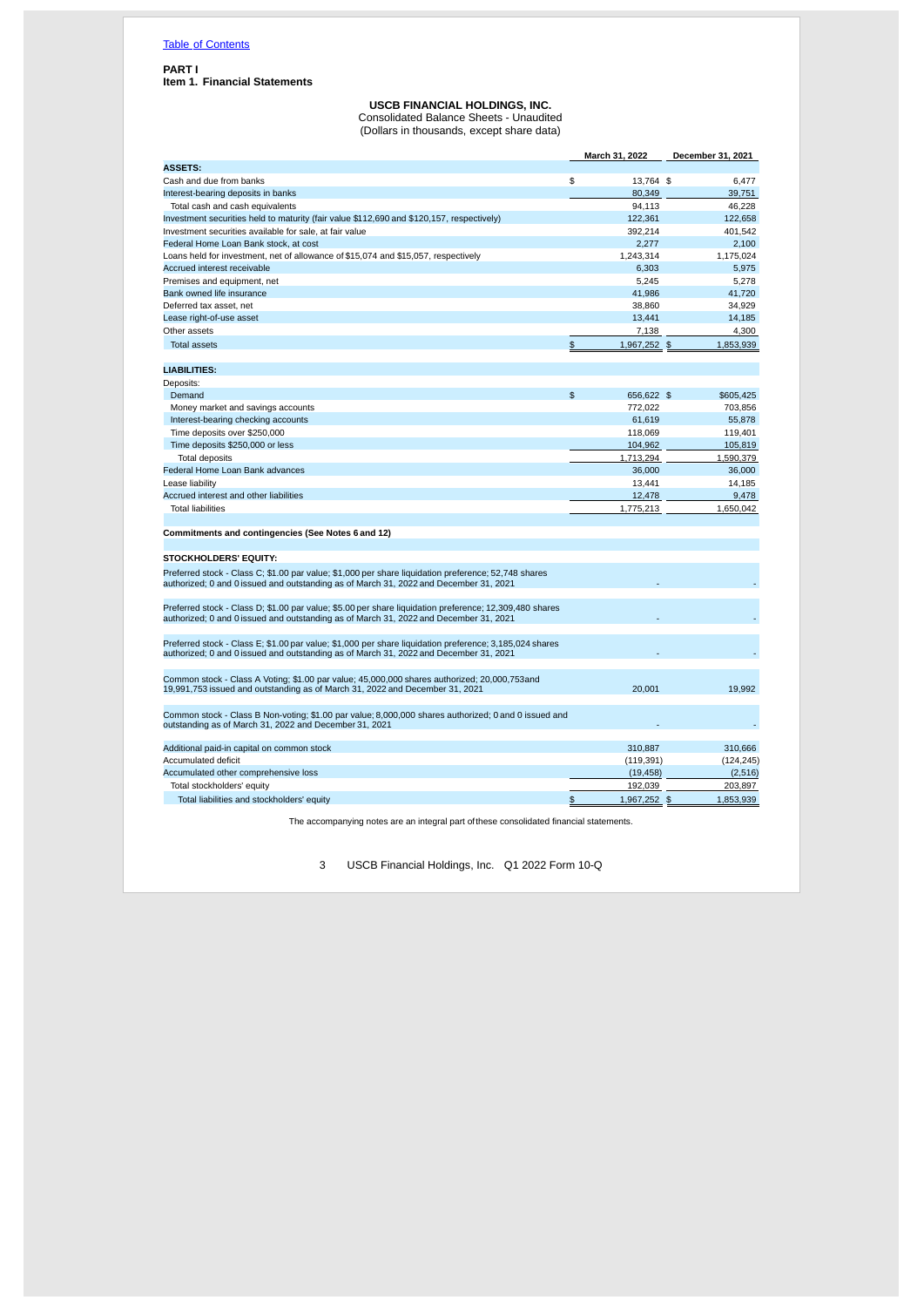# <span id="page-3-0"></span>**USCB FINANCIAL HOLDINGS, INC.**

Consolidated Statements of Operations - Unaudited (Dollars in thousands, except per share data)

|                                                        |                | Three Months Ended March 31, |        |  |  |  |
|--------------------------------------------------------|----------------|------------------------------|--------|--|--|--|
|                                                        |                | 2022                         | 2021   |  |  |  |
| Interest income:                                       |                |                              |        |  |  |  |
| Loans, including fees                                  | \$             | 12,982 \$                    | 11,868 |  |  |  |
| Investment securities                                  |                | 2,329                        | 1,844  |  |  |  |
| Interest-bearing deposits in financial institutions    |                | 31                           | 16     |  |  |  |
| Total interest income                                  |                | 15.342                       | 13,728 |  |  |  |
| Interest expense:                                      |                |                              |        |  |  |  |
| Interest-bearing deposits                              |                | 16                           | 14     |  |  |  |
| Money market and savings accounts                      |                | 551                          | 548    |  |  |  |
| Time deposits                                          |                | 259                          | 554    |  |  |  |
| Federal Home Loan Bank advances                        |                | 137                          | 137    |  |  |  |
| Total interest expense                                 |                | 963                          | 1,253  |  |  |  |
| Net interest income before provision for credit losses |                | 14,379                       | 12,475 |  |  |  |
| Provision for credit losses                            |                |                              | (160)  |  |  |  |
| Net interest income after provision for credit losses  |                | 14,379                       | 12,635 |  |  |  |
| Non-interest income:                                   |                |                              |        |  |  |  |
| Service fees                                           |                | 900                          | 889    |  |  |  |
| Gain on sale of securities available for sale, net     |                | 21                           | 62     |  |  |  |
| Gain on sale of loans held for sale, net               |                | 334                          | 964    |  |  |  |
| Loan settlement                                        |                | 161                          | ÷,     |  |  |  |
| Other non-interest income                              |                | 529                          | 406    |  |  |  |
| Total non-interest income                              |                | 1,945                        | 2,321  |  |  |  |
| Non-interest expense:                                  |                |                              |        |  |  |  |
| Salaries and employee benefits                         |                | 5,875                        | 5,278  |  |  |  |
| Occupancy                                              |                | 1,270                        | 1,387  |  |  |  |
| Regulatory assessment and fees                         |                | 213                          | 178    |  |  |  |
| Consulting and legal fees                              |                | 517                          | 185    |  |  |  |
| Network and information technology services            |                | 387                          | 508    |  |  |  |
| Other operating                                        |                | 1,350                        | 1,141  |  |  |  |
| Total non-interest expense                             |                | 9,612                        | 8,677  |  |  |  |
| Net income before income tax expense                   |                | 6,712                        | 6,279  |  |  |  |
| Income tax expense                                     |                | 1,858                        | 1,498  |  |  |  |
| Net income                                             |                | 4,854                        | 4,781  |  |  |  |
| Less: Preferred stock dividend                         |                |                              | 781    |  |  |  |
| Net income available to common stockholders            | \$             | 4,854 \$                     | 4,000  |  |  |  |
|                                                        |                |                              |        |  |  |  |
| Per share information: $(1)(2)$                        |                |                              |        |  |  |  |
| Class A common stock                                   |                |                              |        |  |  |  |
| Net income per share, basic                            | \$             | $0.24$ \$                    | 0.78   |  |  |  |
| Net income per share, diluted                          | \$             | $0.24$ \$                    | 0.78   |  |  |  |
| Class B common stock                                   |                |                              |        |  |  |  |
| Net income per share, basic                            | \$             | - \$                         | 0.16   |  |  |  |
| Net income per share, diluted                          | $\mathfrak{s}$ | - \$                         | 0.16   |  |  |  |
|                                                        |                |                              |        |  |  |  |

(1) For further details on the allocation of net income available to common stockholders and per share information, see Note 10 "Earnings per Share". (2) For the three months ended March 31, 2021, the common stock outstanding, weighted average shares and net income per share for the Class A<br>common stock were adjusted to reflect the 1 for 5 reverse stock split effected i

The accompanying notes are an integral part ofthese consolidated financial statements.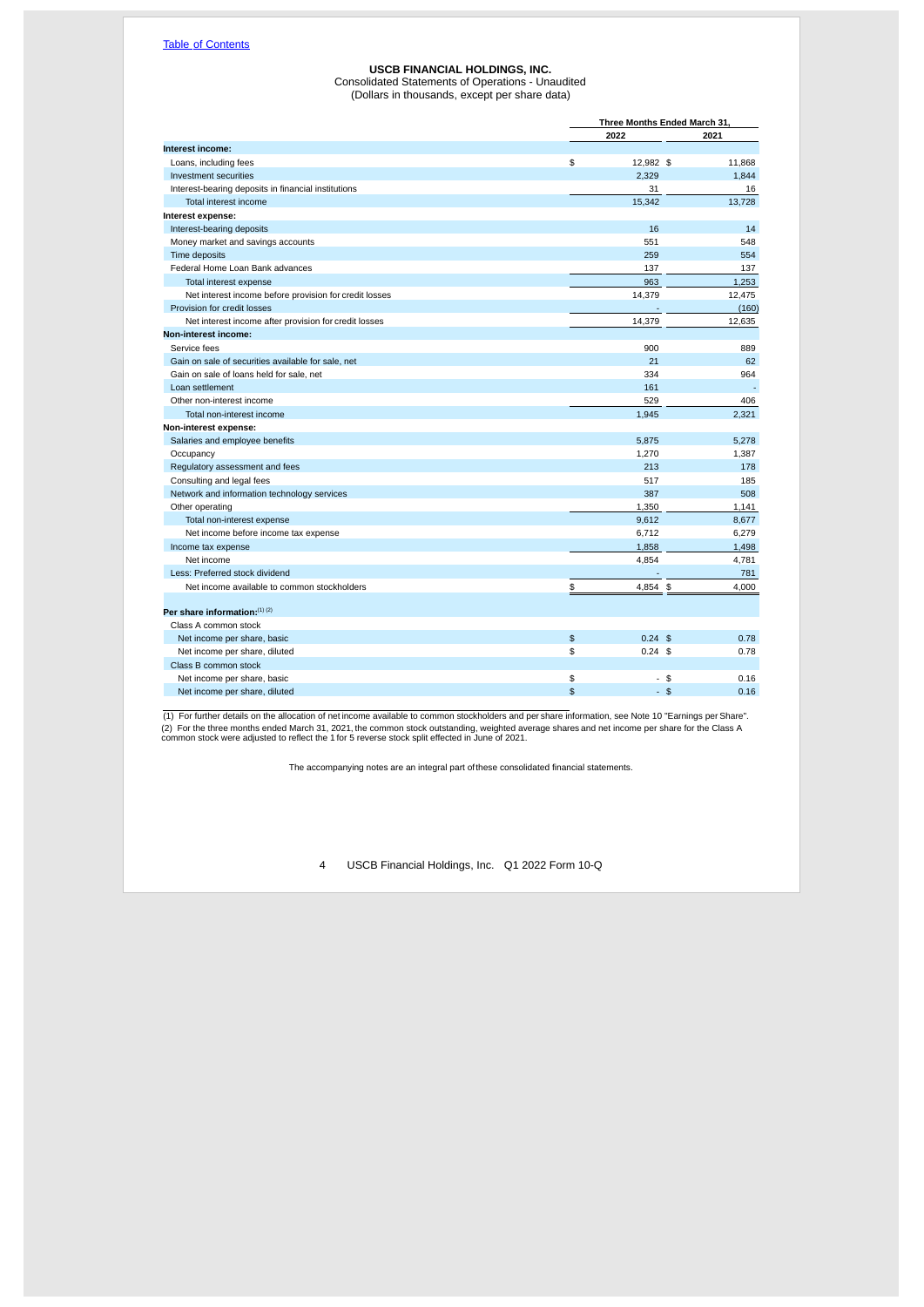#### <span id="page-4-0"></span>**USCB FINANCIAL HOLDINGS, INC.**

Consolidated Statements of Comprehensive Income (Loss) - Unaudited

|                                                                                                            | Three Months Ended March 31. |         |
|------------------------------------------------------------------------------------------------------------|------------------------------|---------|
|                                                                                                            | 2022                         | 2021    |
| Net income                                                                                                 | \$<br>$4.854$ \$             | 4,781   |
| Other comprehensive income (loss):                                                                         |                              |         |
| Unrealized loss on investment securities                                                                   | (22, 775)                    | (6,070) |
| Amortization of net unrealized gains on securities transferred from available-for-sale to held-to-maturity | 65                           |         |
| Reclassification adjustment for gain included in net income                                                | (21)                         | (62)    |
| Tax effect                                                                                                 | 5,789                        | 1,503   |
| Total other comprehensive loss, net of tax                                                                 | (16, 942)                    | (4,629) |
| Total comprehensive (loss) income                                                                          | $(12,088)$ \$                | 152     |

The accompanying notes are an integral part ofthese consolidated financial statements.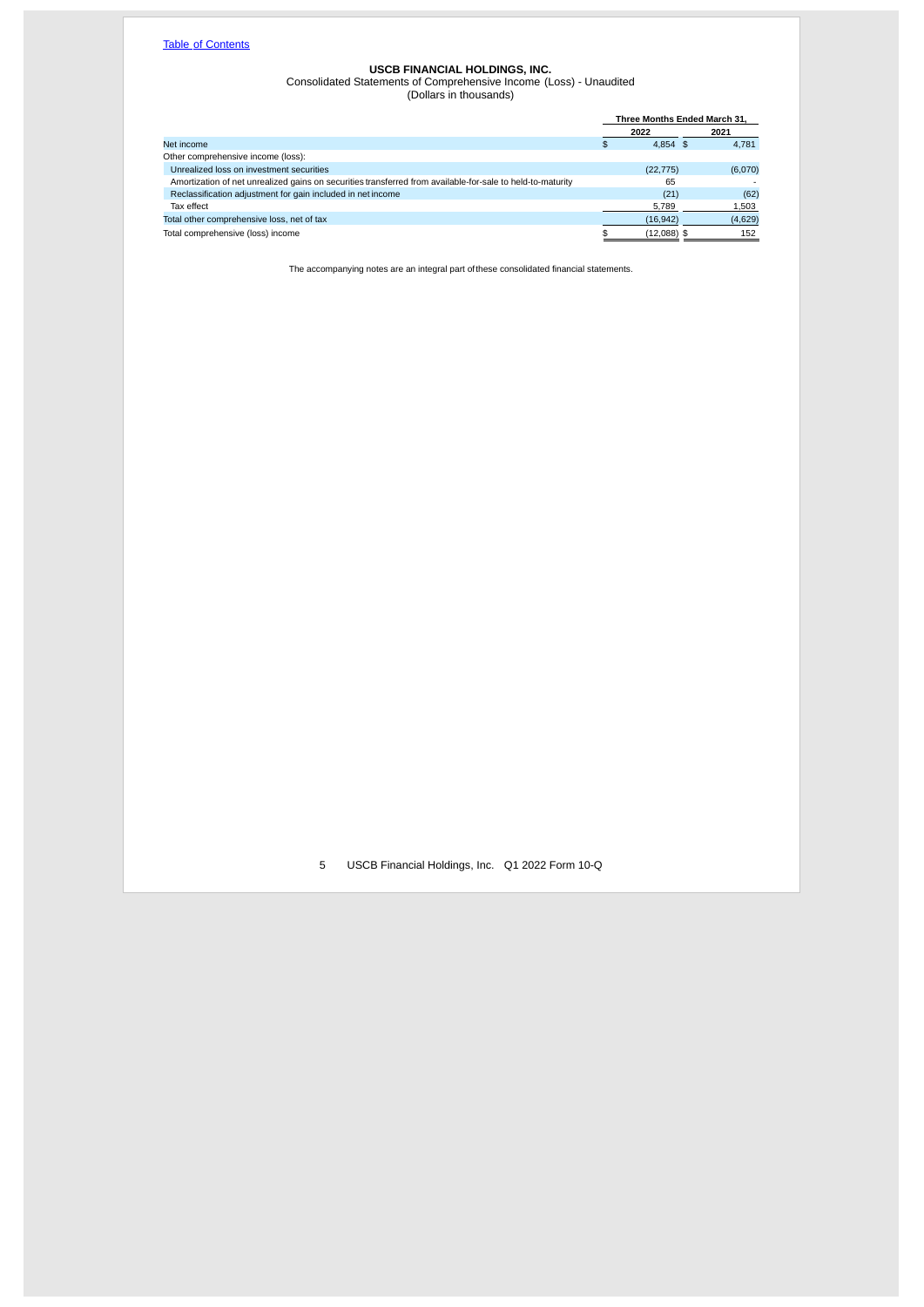Consolidated Statements of Changes in Stockholders' Equity - Unaudited

<span id="page-5-0"></span>(Dollars in thousands, except per share data)

|                                           | <b>Preferred Stock</b> |      |                  | <b>Common Stock</b>      |    |                          |     |                                                                 |      |                                      | <b>Accumulated</b>                      |     |                                  |
|-------------------------------------------|------------------------|------|------------------|--------------------------|----|--------------------------|-----|-----------------------------------------------------------------|------|--------------------------------------|-----------------------------------------|-----|----------------------------------|
|                                           | <b>Shares</b>          |      | <b>Par Value</b> | <b>Shares</b>            |    | <b>Par Value</b>         |     | <b>Additional Paid-</b><br>in Capital on<br><b>Common Stock</b> |      | <b>Accumulated</b><br><b>Deficit</b> | Other<br>Comprehensive<br>Income (Loss) |     | Total<br>Stockholders'<br>Equity |
| Balance at January 1, 2022                | ٠                      | \$   |                  | 19,991,753               | \$ | 19,992                   | \$  | 310,666                                                         | \$   | $(124, 245)$ \$                      | $(2,516)$ \$                            |     | 203,897                          |
| Net income                                | ۰                      |      | $\sim$           | $\overline{\phantom{a}}$ |    | $\overline{\phantom{a}}$ |     |                                                                 |      | 4,854                                |                                         |     | 4,854                            |
| Other comprehensive loss                  |                        |      | $\sim$           | $\overline{a}$           |    | $\overline{\phantom{a}}$ |     | $\sim$                                                          |      | ٠                                    | (16, 942)                               |     | (16, 942)                        |
| Exercise of stock options                 | ٠                      |      | $\sim$           | 9,000                    |    | 9                        |     | 93                                                              |      | ٠                                    | ۰                                       |     | 102                              |
| Stock based compensation                  | ۰                      |      | $\overline{a}$   | $\overline{a}$           |    | $\overline{\phantom{a}}$ |     | 128                                                             |      | $\overline{\phantom{a}}$             | ۰                                       |     | 128                              |
| Balance at March 31, 2022                 |                        |      |                  | 20,000,753               | \$ | 20,001                   | \$  | 310,887                                                         | - \$ | $(119, 391)$ \$                      | $(19, 458)$ \$                          |     | 192,039                          |
|                                           |                        |      |                  |                          |    |                          |     |                                                                 |      |                                      |                                         |     |                                  |
| Balance at January 1, 2021 <sup>(1)</sup> | 12.350.879             | - \$ | 32.077           | 10.010.521               | \$ | 10.010                   | \$  | 177,755                                                         | \$   | $(53,622)$ \$                        | 4,781                                   | \$  | 171,001                          |
| Net income                                | ۰                      |      | $\overline{a}$   | $\sim$                   |    | $\overline{\phantom{a}}$ |     | $\sim$                                                          |      | 4.781                                | ٠                                       |     | 4,781                            |
| Other comprehensive loss                  | ۰                      |      | $\sim$           | $\sim$                   |    | $\overline{\phantom{a}}$ |     |                                                                 |      |                                      | (4,629)                                 |     | (4,629)                          |
| Dividends - preferred stock               | ۰                      |      | $\sim$           | $\sim$                   |    | $\overline{\phantom{a}}$ |     | $\sim$                                                          |      | (781)                                | ٠                                       |     | (781)                            |
| Stock based compensation                  |                        |      |                  |                          |    |                          |     | 53                                                              |      |                                      |                                         |     | 53                               |
| Balance at March 31, 2021                 | 12,350,879             | \$   | 32,077           | 10,010,521               | \$ | 10,010                   | -\$ | 177,808                                                         | -\$  | (49, 622)                            | 152<br>- \$                             | \$. | 170,425                          |

(1) For the three months ended March 31, 2021, common stock shares, par value, and additional paid-in capital for common stock for 2021 was adjusted to reflect the 1 for 5 reverse stock split. See<br>Note 9 "Stockholders' Equ

The accompanying notes are an integral part ofthese consolidated financial statements.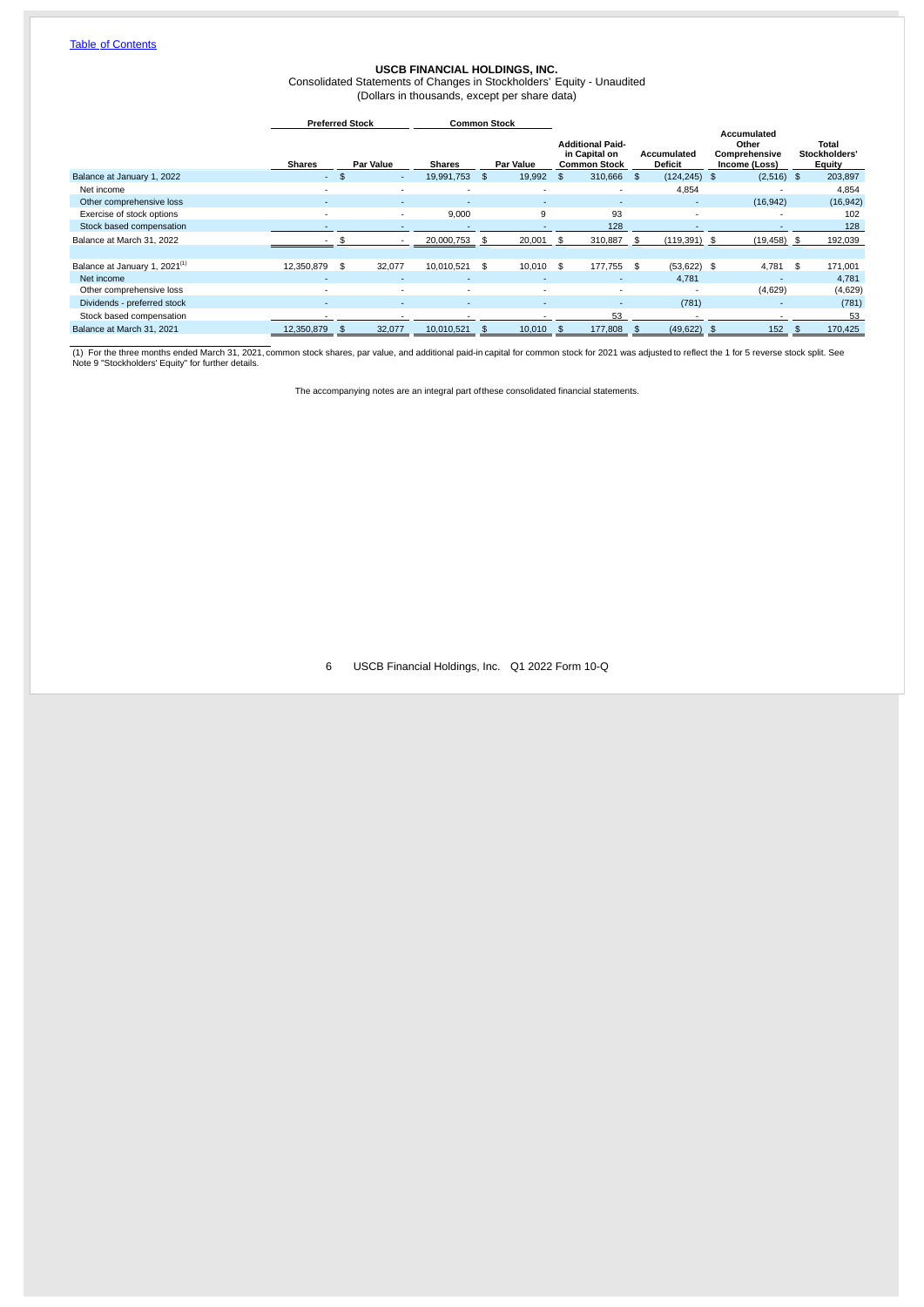#### <span id="page-6-0"></span>**USCB FINANCIAL HOLDINGS, INC.**

Consolidated Statements of Cash Flows - Unaudited (Dollars in thousands)

|                                                                                    | Three Months Ended March 31, |                      |                  |
|------------------------------------------------------------------------------------|------------------------------|----------------------|------------------|
|                                                                                    | 2022                         |                      | 2021             |
| Cash flows from operating activities:                                              |                              |                      |                  |
| Net income                                                                         | \$<br>4,854                  | \$                   | 4,781            |
| Adjustments to reconcile net income to net cash provided by operating activities:  |                              |                      |                  |
| Provision for credit losses                                                        |                              |                      | (160)            |
| Depreciation and amortization                                                      | 188                          |                      | 329              |
| Amortization of premiums on securities, net                                        | 169                          |                      | 54               |
| Accretion of deferred loan fees, net                                               | (807)                        |                      | (1, 249)         |
| Stock based compensation                                                           | 128                          |                      | 53               |
| Gain on sale of available for sale securities                                      | (21)                         |                      | (62)             |
| Gain on sale of loans held for sale                                                | (334)                        |                      | (964)            |
| Increase in cash surrender value of bank owned life insurance                      | (266)                        |                      | (170)            |
| Decrease in deferred tax asset                                                     | 1,858                        |                      | 1,498            |
| Net change in operating assets and liabilities:                                    |                              |                      |                  |
| Accrued interest receivable                                                        | (328)                        |                      | (462)            |
| Other assets                                                                       | (2,838)                      |                      | (1,660)          |
| Accrued interest and other liabilities                                             | 3,000                        |                      | 2,071            |
| Net cash provided by operating activities                                          | 5,603                        |                      | 4,059            |
|                                                                                    |                              |                      |                  |
| Cash flows from investing activities:                                              |                              |                      |                  |
| Purchase of investment securities held to maturity                                 | (2, 432)                     |                      |                  |
| Proceeds from maturities and pay-downs of investment securities held to maturity   | 2,626                        |                      |                  |
| Purchase of investment securities available for sale                               | (42, 794)                    |                      | (41,094)         |
| Proceeds from maturities and pay-downs of investment securities available for sale | 14,788                       |                      | 13,699           |
| Proceeds from sales of investment securities available for sale                    | 14,558                       |                      | 14,248           |
| Net increase in loans held for investment                                          | (617)                        |                      | (72, 969)        |
| Purchase of loans held for investment                                              | (70, 175)                    |                      |                  |
| Additions to premises and equipment                                                | (155)                        |                      | (184)            |
| Proceeds from the sale of loans held for sale                                      | 3,643                        |                      | 9,788            |
| Proceeds from the redemption of Federal Home Loan Bank stock                       |                              |                      | 611              |
| Purchase of Federal Home Loan Bank stock                                           | (177)                        |                      |                  |
| Net cash used in investment activities                                             | (80, 735)                    |                      | (75, 901)        |
|                                                                                    |                              |                      |                  |
| Cash flows from financing activities:                                              | 102                          |                      |                  |
| Proceeds from issuance of Class A common stock, net                                |                              |                      |                  |
| Dividends paid                                                                     | 122,915                      |                      | (781)<br>130,829 |
| Net increase in deposits<br>Net cash provided by financing activities              | 123,017                      |                      | 130,048          |
|                                                                                    |                              |                      |                  |
| Net increase in cash and cash equivalents                                          | 47,885                       |                      | 58,206           |
| Cash and cash equivalents at beginning of period                                   | 46,228                       |                      | 47,734           |
| Cash and cash equivalents at end of period                                         | \$<br>94,113                 | $\overline{\bullet}$ | 105,940          |
|                                                                                    |                              |                      |                  |
| Supplemental disclosure of cash flow information:                                  |                              |                      |                  |
| Interest paid                                                                      | \$<br>961                    | <u>\$</u>            | 1,042            |
|                                                                                    |                              |                      |                  |
| Supplemental schedule of non-cash investing and financing activities:              |                              |                      |                  |
| Transfer of loans held for investment to loans held for sale                       | \$<br>3,309                  | \$                   | 8,824            |

The accompanying notes are an integral part ofthese consolidated financial statements.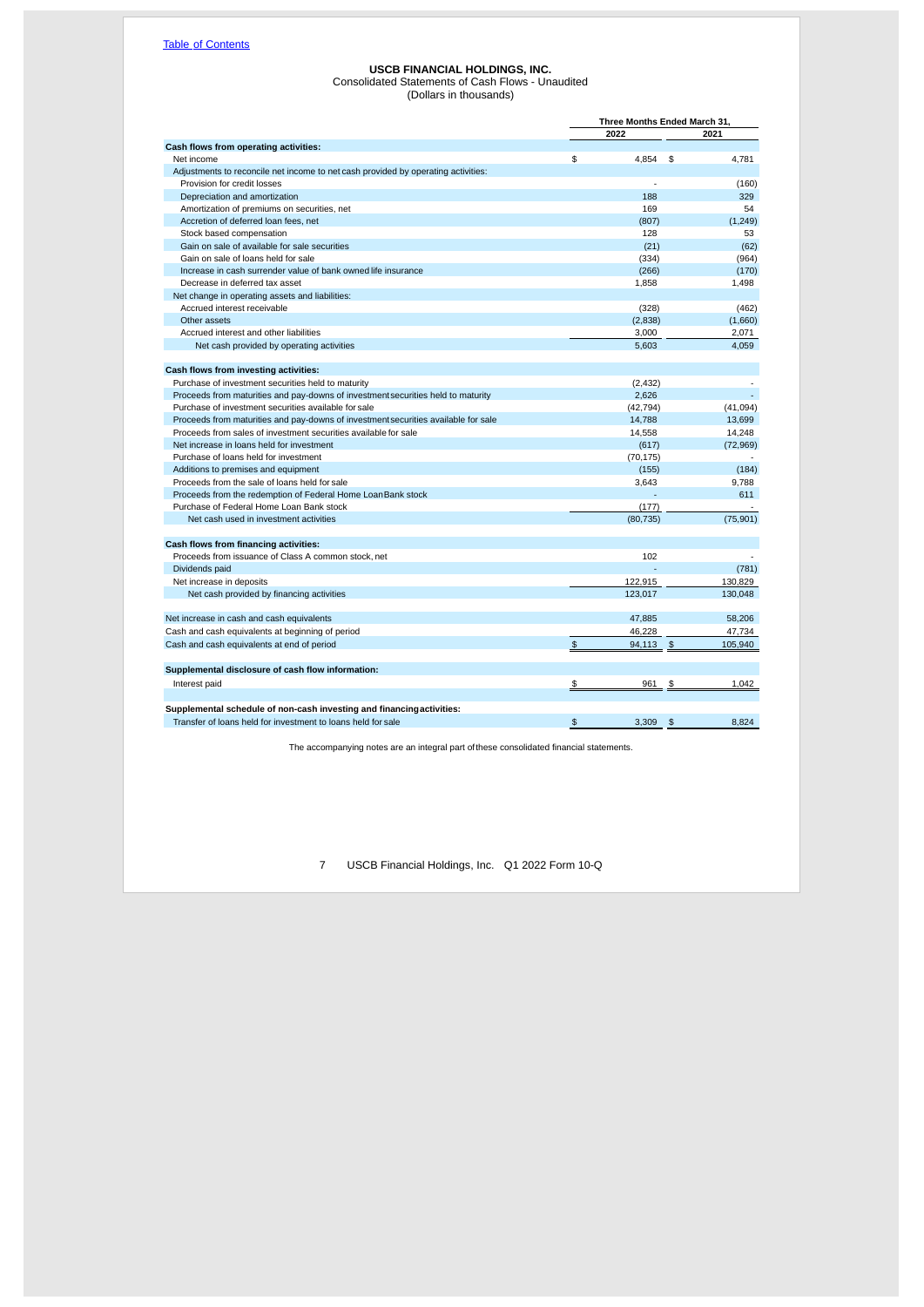#### **USCB FINANCIAL HOLDINGS, INC.** Notes to the Consolidated Financial Statements - Unaudited

# <span id="page-7-0"></span>**1. SUMMARY OF SIGNIFICANT ACCOUNTING POLICIES**

# **Overview**

USCB Financial Holdings, Inc., a Florida corporation incorporated in 2021, is a bank holding company with one wholly owned subsidiary, U.S. Century Bank (the "Bank"), together referred to as "the Company". The Bank, established in 2002, is a Florida state-chartered, non-member financial institution providing financial services through its banking centers located in South Florida.

During the year ended December 31, 2021, the Bank completed an initial public offering ("IPO") and its Class A voting common shares began trading on the Nasdaq Stock Market in July 2021. In December 2021, the Bank exchanged all outstanding shares of Class B non-voting common stock into shares of Class A voting common stock. Shortly thereafter, USCB Financial Holdings, Inc. acquired all issued and outstanding shares of the Class A voting common stock of the Bank in connection with the reorganization of the Bank into the holding company form of structure. For further information on the IPO and the exchange and redemption of shares, see Note 9 "Stockholders' Equity".

The Company's Consolidated Financial Statements consist of USCB Financial Holdings, Inc. and U.S. Century Bank as of or for the period ended March 31, 2022 and December 31, 2021 compared to only U.S. Century Bank as of or for the period ended March 31, 2021.

### **Basis of Presentation**

The accompanying unaudited consolidated financial statements have been prepared in accordance with instructions to Form 10-Q and do not include all information and footnotes required by U.S. generally accepted accounting principles ("U.S. GAAP") for complete financial statements. All adjustments consisting of normally recurring accruals that, in the opinion of management, are necessary for a fair presentation of the financial position and results of operations for the periods presented have been included. These unaudited consolidated financial statements should be read in conjunction with the Company's consolidated financial statements and related notes appearing in the Company's Annual Report on Form 10-K for the year ended December 31, 2021.

#### **Principles of Consolidation**

The Company consolidates entities in which it has a controlling financial interest. Intercompany transactions and balances are eliminated in consolidation.

#### **Use of Estimates**

To prepare financial statements in conformity with U.S. GAAP, management makes estimates and assumptions based on available information. These estimates and assumptions affect the amounts reported in the financial statements. The most significant estimates impacting the Company's consolidated financial statements are the allowance for credit losses and income taxes.

### **Concentration of Credit Risks**

Credit risk represents the accounting loss that would be recognized at the reporting date if counterparties failed to perform as contracted and any collateral or security proved to be insufficient to cover the loss. Concentrations of credit risk (whether on or off-balance sheet) arising from financial instruments exist in relation to certain groups of customers. A group concentration arises when a number of counterparties have similar economic characteristics that would cause their ability to meet contractual obligations to be similarly affected by changes in economic or other conditions. The Company does not have a significant exposure to any individual customer or counterparty.

At March 31, 2022 and December 31, 2021, the Company had a concentration of risk with loans outstanding to the Company's top ten lending relationships totaling \$187.1 million and \$156.4 million, respectively, at such dates. This concentration accounted for 14.9% of net loans outstanding at March 31, 2022 and 13.1% at December 31, 2021.

At March 31, 2022 and December 31, 2021, the Company also had a concentration of creditrisk with loans outstanding to foreign banks in Ecuador, Honduras, and El Salvador totaling \$61.4 million and \$47.9 million, respectively, at such dates. These foreign banks maintained deposits with right of offset totaling \$30.3 million and \$28.9 million at March 31, 2022 and December 31, 2021, respectively.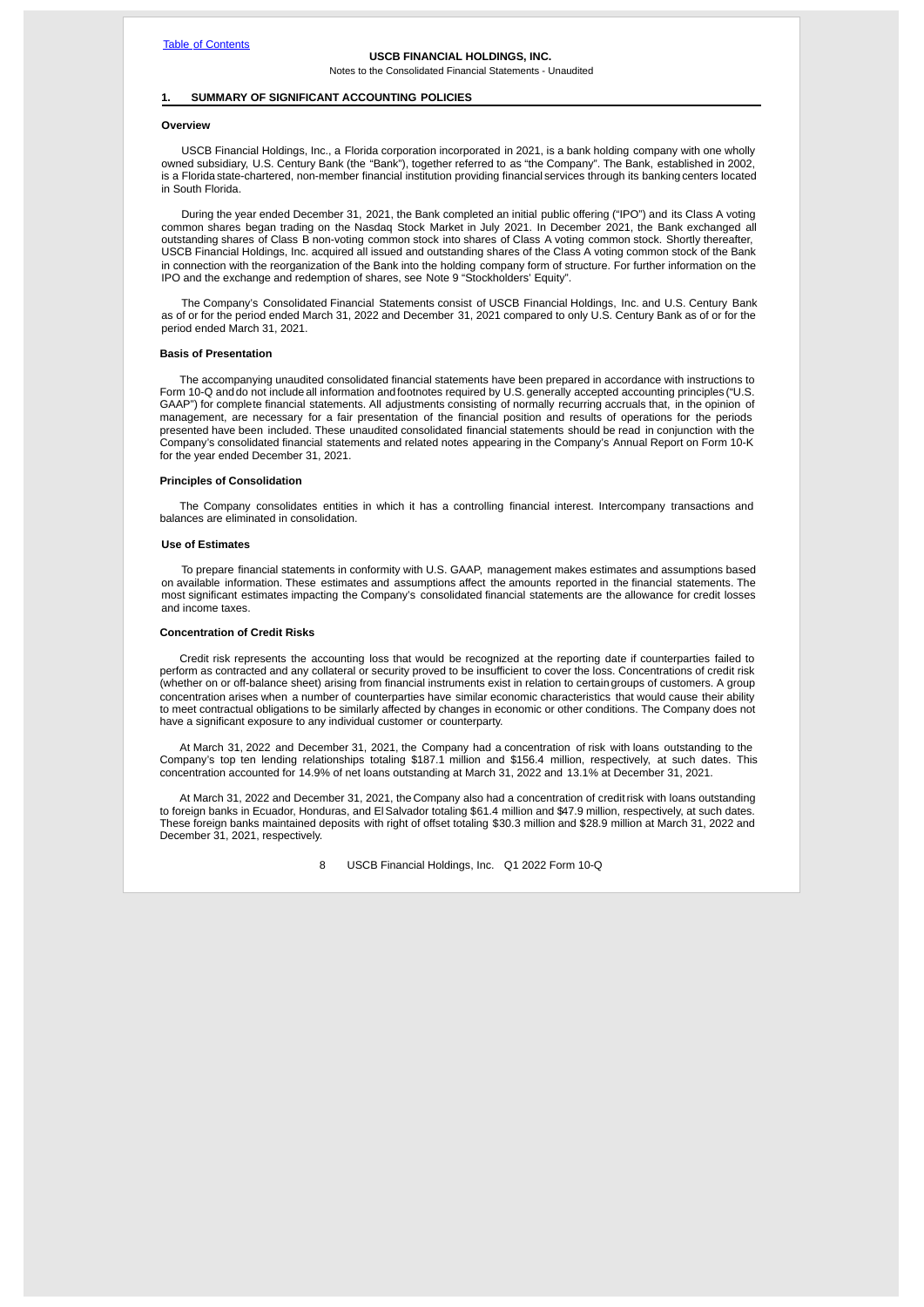Notes to the Consolidated Financial Statements - Unaudited

At various times during the year, the Company has maintained deposits with other financial institutions. The exposure to the Company from these transactions is solely dependent upon daily balances and the financial strength of the respective institutions.

# **Bank Owned Life Insurance**

Bank owned life insurance ("BOLI") is carried at the amount that could be realized under the contract at the balance sheet date, which is typically cash surrender value. Changes in cash surrender value are recorded in non-interest income. At March 31, 2022, the Company maintained BOLI policies with five insurance carriers with a combined cash surrender value of \$42.0 million. The Company is the beneficiary of these policies which covers certain present and former executives and officers.

## **Reclassifications**

Certain amounts in the Consolidated Financial Statements have been reclassified to conform to the current presentation. Reclassifications had no impact on the net income or stockholders' equity of the Company.

#### **Recently Issued Accounting Standards**

### **Issued and Adopted**

The Company adopted no new accounting pronouncements as of or for the three months ended March 31, 2022. There were no newly-issued accounting pronouncements that we believe may have a significant impact to the Company's consolidated financial statements or internal controls.

#### **Issued and Not Yet Adopted**

#### Measurement of Credit Losses on Financial Instruments

In June 2016, the FASB issued ASU 2016-13, Financial Instruments - Credit Losses (Topic 326); Measurement of Credit Losses on Financial Instruments. This accounting standard update ("ASU" or "Update") on accounting for current expected credit losses on financial instruments ("CECL") will replace the current probable incurred loss impairment methodology under U.S. GAAP with a methodology that reflects the expected credit losses. The Update is intended to provide financial statement users with more decision-useful information about expected credit losses. This Update is applicable to the Company on a modified retrospective basis for interim and annual periods in fiscal years beginning after December 15, 2022. Early adoption is permitted for fiscal years beginning after December 15, 2019, including interim periods within those fiscal years. The Company expects to adopt this ASU on January 1, 2023. The impact of adoption on the Company's financial statements will depend on the composition of the loan and investment securities portfolio as of January 1, 2023, general economic conditions, and other factors that are not known at this time. Although management is in the process of evaluating the impact of adoption of this ASU on its consolidated financial statements, management does believe that this ASU will lead to significant changes in accounting policies and disclosures related to, and the methods used in estimating, the ACL. To date, the Company has executed a detailed implementation plan through the adoption date, implemented a software solution to assist with the CECL estimation process, and has completed a data gap analysis.

#### Reference Rate Reform

In March 2020, the FASB issued ASU 2020-04, Reference Rate Reform (Topic 848), Facilitation of the Effects of Reference Rate Reform on Financial Reporting. In January 2021, the FASB clarified the scope of this guidance with ASU 2021-01 which provides optional guidance for a limited period of time to ease the burden in accounting for (or recognizing the effects of) reference rate reform on financial reporting. This ASU is effective March 12, 2020 through December 31, 2022. The Company is evaluating the impact of this ASU and has not yet determined whether LIBOR transition and this ASU will have a material effect on our business operatio ns and consolidated financial statements.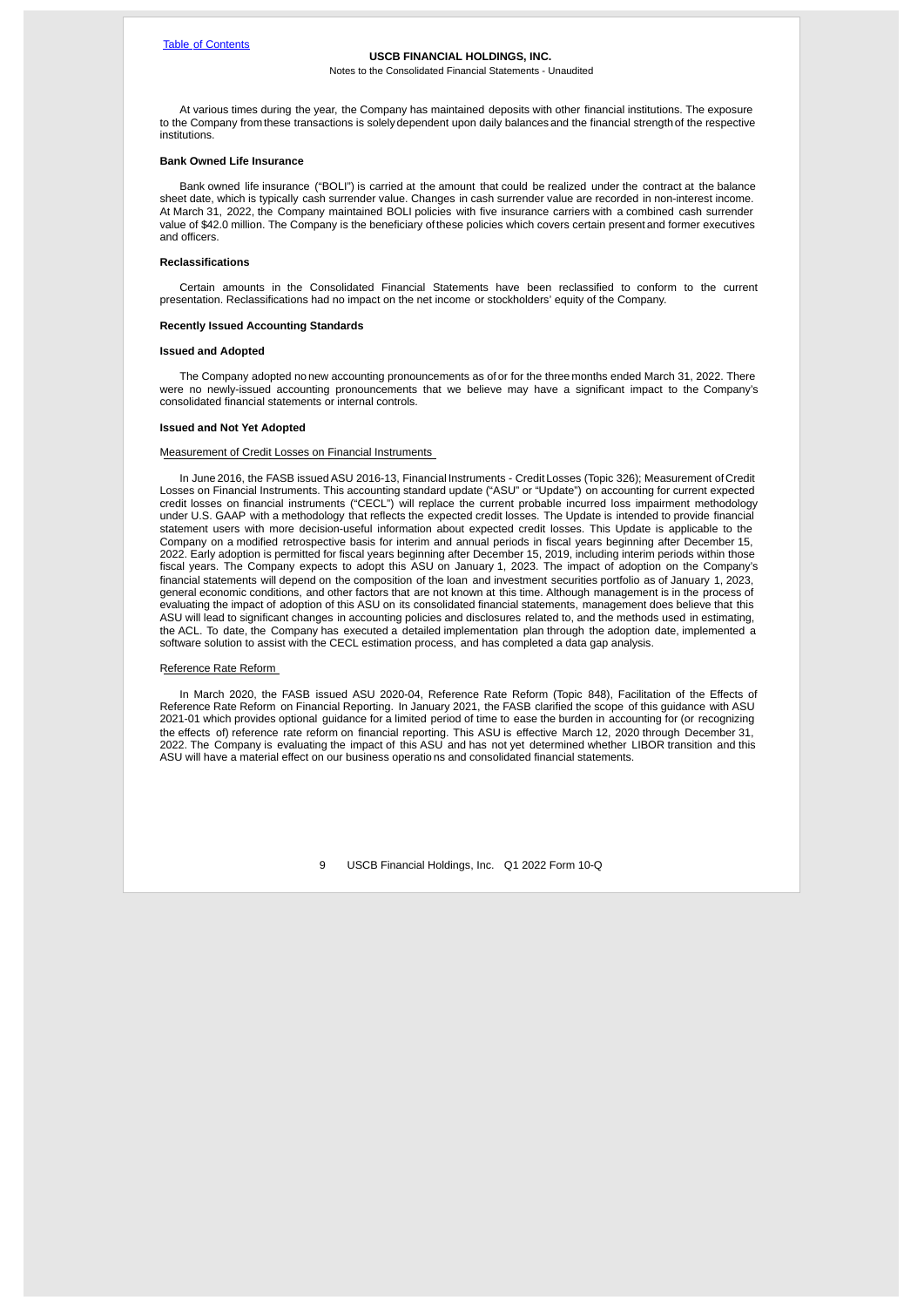Notes to the Consolidated Financial Statements - Unaudited

# Trouble Debt Restructuring

In March 2022, the FASB issued ASU 2022-02, Financial Instruments—Credit Losses (Topic 326): Troubled Debt Restructurings and Vintage Disclosures. This ASU eliminates the recognition and measurement guidance on troubled debt restructurings for creditors and aligns it with existing guidance to determine whether a loan modification results in a new loan or a continuation of an existing loan. The new guidance also requires enhanced disclosures about certain loan modifications by creditors when a borrower is experiencing financial difficulty. This ASU is effective in periods beginning after December 15, 2022, using either a prospective or modified retrospective transition approach. Early adoption is permitted for entities that have already adopted CECL. The Company is in the process of reviewing this ASU, as part of its CECL implementation efforts, to determine whether it would have a material impact on the Company's consolidated financial statements when adopted.

# **2. INVESTMENT SECURITIES**

The following tables present a summary of the amortized cost, unrealized or unrecognized gains and losses, and fair value of investment securities at the dates indicated (in thousands):

|                                          | March 31, 2022 |                          |  |                            |        |                      |  |                   |
|------------------------------------------|----------------|--------------------------|--|----------------------------|--------|----------------------|--|-------------------|
| Available-for-sale:                      |                | <b>Amortized</b><br>Cost |  | <b>Unrealized</b><br>Gains |        | Unrealized<br>Losses |  | <b>Fair Value</b> |
| U.S. Government Agency                   | \$.            | $28,197$ \$              |  |                            | $-$ \$ | $(764)$ \$           |  | 27,433            |
| U.S. Treasury                            |                | 2,463                    |  | -                          |        |                      |  | 2,463             |
| Collateralized mortgage obligations      |                | 163,382                  |  | 9                          |        | (12, 653)            |  | 150,738           |
| Mortgage-backed securities - residential |                | 114,655                  |  |                            |        | (8,617)              |  | 106,038           |
| Mortgage-backed securities - commercial  |                | 46,280                   |  | 26                         |        | (2,069)              |  | 44,237            |
| <b>Municipal securities</b>              |                | 25,144                   |  |                            |        | (3, 163)             |  | 21,981            |
| Bank subordinated debt securities        |                | 27,003                   |  | 476                        |        | (184)                |  | 27,295            |
| Corporate bonds                          |                | 12,066                   |  | 91                         |        | (128)                |  | 12,029            |
|                                          |                | 419,190 \$               |  | 602 \$                     |        | $(27, 578)$ \$       |  | 392,214           |
| Held-to-maturity:                        |                |                          |  |                            |        |                      |  |                   |
| U.S. Government Agency                   | \$.            | 34,465 $\frac{1}{3}$     |  |                            | $-$ \$ | $(2,802)$ \$         |  | 31,663            |
| Collateralized mortgage obligations      |                | 42,567                   |  |                            |        | (3,535)              |  | 39,032            |
| Mortgage-backed securities - residential |                | 28,981                   |  |                            |        | (2, 327)             |  | 26,654            |
| Mortgage-backed securities - commercial  |                | 3,099                    |  |                            |        | (282)                |  | 2,817             |
| Corporate bonds                          |                | 13,249                   |  |                            |        | (725)                |  | 12,524            |
|                                          | \$             | 122.361 \$               |  |                            | - \$   | $(9,671)$ \$         |  | 112,690           |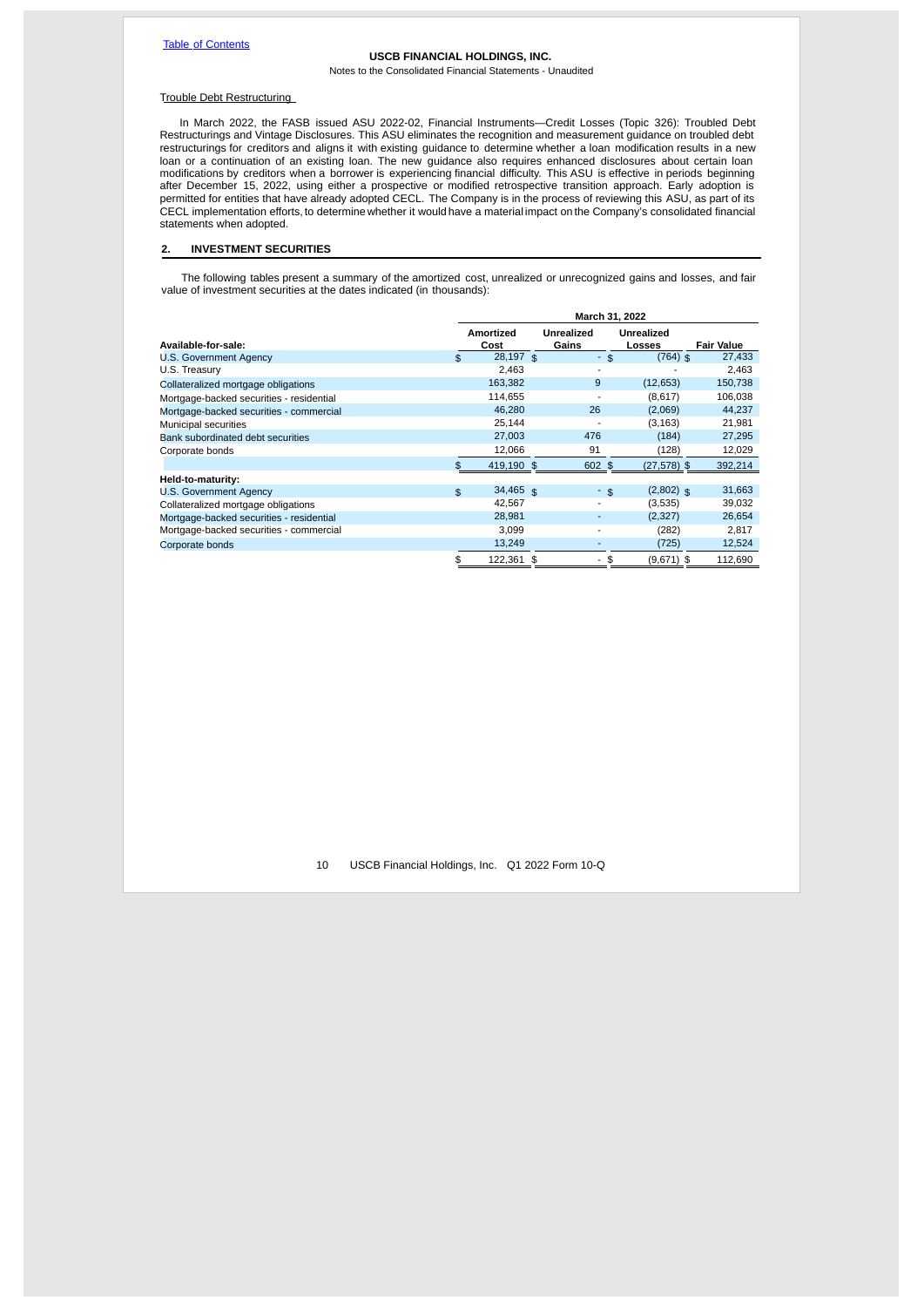# **USCB FINANCIAL HOLDINGS, INC.**

Notes to the Consolidated Financial Statements - Unaudited

|                                          | December 31, 2021 |                          |  |                            |    |                             |  |                   |
|------------------------------------------|-------------------|--------------------------|--|----------------------------|----|-----------------------------|--|-------------------|
| Available-for-sale:                      |                   | <b>Amortized</b><br>Cost |  | <b>Unrealized</b><br>Gains |    | <b>Unrealized</b><br>Losses |  | <b>Fair Value</b> |
| U.S. Government Agency                   | \$                | 10.564 \$                |  | 6                          | \$ | $(50)$ \$                   |  | 10,520            |
| Collateralized mortgage obligations      |                   | 160,506                  |  | 22                         |    | (3,699)                     |  | 156,829           |
| Mortgage-backed securities - residential |                   | 120.643                  |  | 228                        |    | (2,029)                     |  | 118,842           |
| Mortgage-backed securities - commercial  |                   | 49.905                   |  | 820                        |    | (608)                       |  | 50,117            |
| <b>Municipal securities</b>              |                   | 25,164                   |  | 6                          |    | (894)                       |  | 24,276            |
| Bank subordinated debt securities        |                   | 27,003                   |  | 1,418                      |    | (13)                        |  | 28,408            |
| Corporate bonds                          |                   | 12,068                   |  | 482                        |    |                             |  | 12,550            |
|                                          |                   | 405,853 \$               |  | $2,982$ \$                 |    | $(7,293)$ \$                |  | 401,542           |
|                                          |                   |                          |  |                            |    |                             |  |                   |
| Held-to-maturity:                        |                   |                          |  |                            |    |                             |  |                   |
| <b>U.S. Government Agency</b>            | \$                | 34,505 $\frac{1}{3}$     |  | 14S                        |    | $(615)$ \$                  |  | 33,904            |
| Collateralized mortgage obligations      |                   | 44,820                   |  |                            |    | (1,021)                     |  | 43,799            |
| Mortgage-backed securities - residential |                   | 26.920                   |  |                            |    | (568)                       |  | 26,352            |
| Mortgage-backed securities - commercial  |                   | 3,103                    |  | $\overline{a}$             |    | (90)                        |  | 3,013             |
| Corporate bonds                          |                   | 13,310                   |  | $\overline{\phantom{0}}$   |    | (221)                       |  | 13,089            |
|                                          | \$                | 122.658 \$               |  | 14                         | \$ | $(2,515)$ \$                |  | 120.157           |

During the year ended December 31, 2021, a total of 28 investment securities with an amortized cost basis and fair value of \$67.6 million and \$68.7 million, respectively, were transferred from available-for-sale ("AFS") to held-to-maturity ("HTM"). These securities had a net unrealized gain of \$1.1 million on the date of transfer, with no immediate impact to net income on the transfer date. The unrealized gain or loss at the date of transfer was retained in accumulated other comprehensive income ("AOCI") and in the carrying value of the HTM securities. The net unrealized gains that were retained in AOCI are being amortized over the remaining life of the securities. For the three months ended March 31, 2022, total amortization out of AOCI for net unrealized gains on securities transferred from AFS to HTM was \$65 thousand.

Gains and losses on the sale of securities are recorded on the trade date and are determined on a specific identification basis. The following table presents the proceeds, realized gross gains and realized gross losses on sales and calls of AFS debt securities for the three months ended March 31, 2022 and 2021 (in thousands):

|                                           |           | Three Months Ended March 31, |      |
|-------------------------------------------|-----------|------------------------------|------|
| Available-for-sale:                       | 2022      | 2021                         |      |
| Proceeds from sale and call of securities | 14.558 \$ | 14,248                       |      |
|                                           |           |                              |      |
| Gross gains                               | 158 \$    |                              | 75   |
| Gross losses                              | (137)     |                              | (13) |
| Net realized gains                        | 21        |                              | 62   |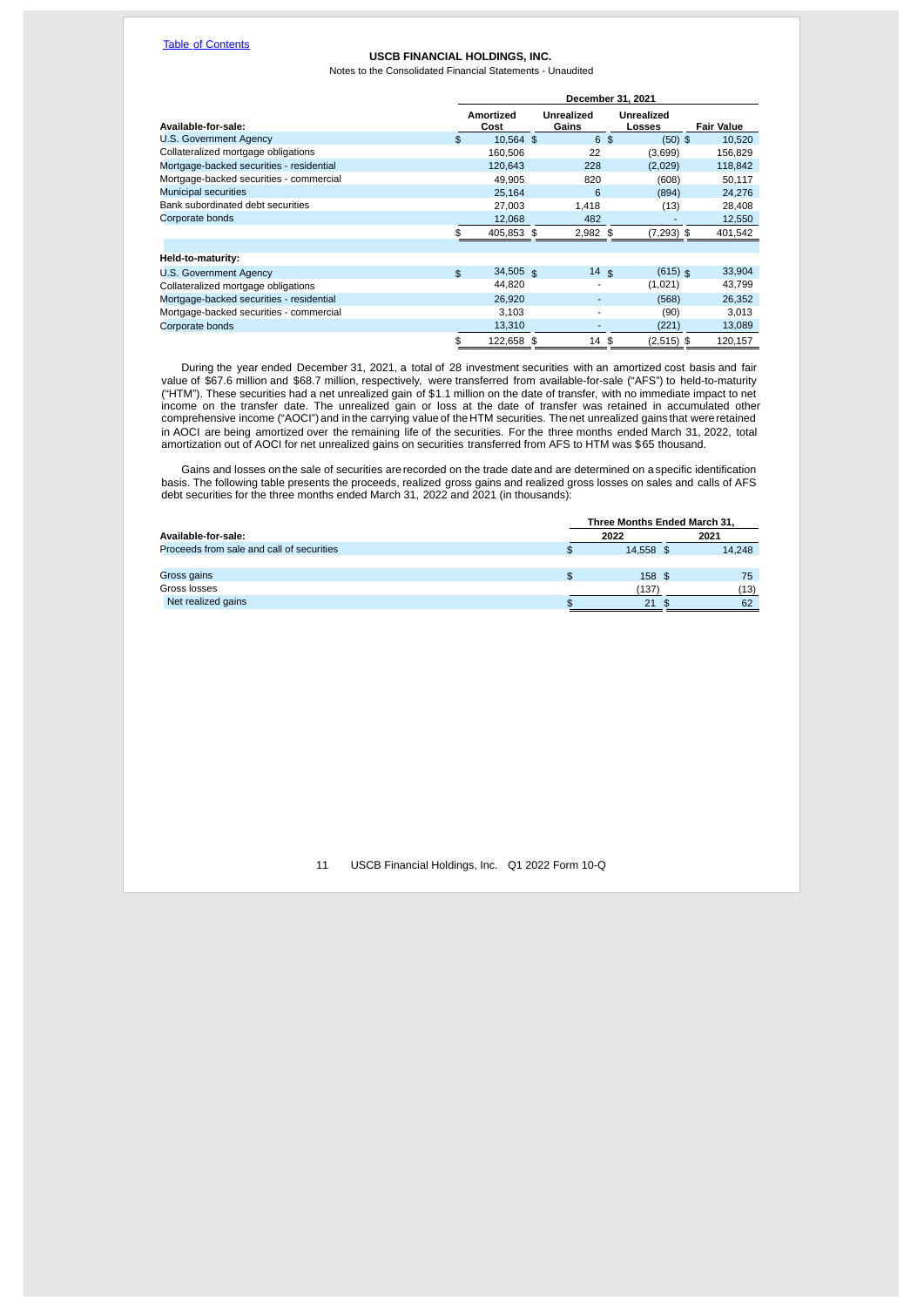# **USCB FINANCIAL HOLDINGS, INC.**

Notes to the Consolidated Financial Statements - Unaudited

The amortized cost and fair value of investment securities, by contractual maturity, are shown below for the date indicated (in thousands). Actual maturities may differ from contractual maturities because borrowers may have the right to call or prepay obligations with or without call or prepayment penalties. Securities not due at a single maturity date are shown separately.

|                                          | Available-for-sale |  | Held-to-maturity  |                   |      |                   |
|------------------------------------------|--------------------|--|-------------------|-------------------|------|-------------------|
| March 31, 2022:                          | Amortized<br>Cost  |  | <b>Fair Value</b> | Amortized<br>Cost |      | <b>Fair Value</b> |
| Due within one year                      | \$<br>$1,995$ \$   |  | $2.014$ \$        | $2.007$ \$        |      | 2.003             |
| Due after one year through five years    | 10.518             |  | 10.509            | 11.242            |      | 10,521            |
| Due after five years through ten years   | 29.019             |  | 29,131            |                   |      |                   |
| Due after ten years                      | 25.144             |  | 22.114            |                   |      |                   |
| <b>U.S. Government Agency</b>            | 28.197             |  | 27,433            | 34.465            |      | 31,663            |
| Collateralized mortgage obligations      | 163.382            |  | 150.738           | 42.567            |      | 39,032            |
| Mortgage-backed securities - residential | 114.655            |  | 106.038           | 28.981            |      | 26,654            |
| Mortgage-backed securities - commercial  | 46.280             |  | 44,237            | 3,099             |      | 2,817             |
|                                          | \$<br>419.190 \$   |  | 392.214 \$        | 122.361           | - \$ | 112.690           |

At March 31, 2022, there were no securities to any one issuer, in an amount greater than 10% of total stockholders' equity other than the United States Government and Government Agencies. All the collateralized mortgage obligations and mortgage-backed securities are issued by United States sponsored entities at March 31, 2022 and December 31, 2021.

Information pertaining to investment securities with gross unrealized losses, aggregated by investment category and length of time that those individual securities have been in a continuous loss position, are presented as of the following dates (in thousands):

|                                          | March 31, 2022           |                             |                   |                      |                   |                             |  |  |  |  |
|------------------------------------------|--------------------------|-----------------------------|-------------------|----------------------|-------------------|-----------------------------|--|--|--|--|
|                                          |                          | Less than 12 months         |                   | 12 months or more    | Total             |                             |  |  |  |  |
|                                          | <b>Fair Value</b>        | <b>Unrealized</b><br>Losses | <b>Fair Value</b> | Unrealized<br>Losses | <b>Fair Value</b> | <b>Unrealized</b><br>Losses |  |  |  |  |
| <b>U.S. Government Agency</b>            | 35,156<br>$\mathfrak{L}$ | (1,909)<br>\$               | 16,223<br>\$      | (1,769)<br>\$        | 51,379<br>\$      | (3,678)<br>\$               |  |  |  |  |
| U.S. Treasury                            | 2.463                    |                             |                   |                      | 2.463             |                             |  |  |  |  |
| Collateralized mortgage obligations      | 131.069                  | (10.567)                    | 52.672            | (5,621)              | 183.741           | (16, 188)                   |  |  |  |  |
| Mortgage-backed securities - residential | 80.981                   | (5, 493)                    | 46.780            | (5, 109)             | 127,761           | (10, 602)                   |  |  |  |  |
| Mortgage-backed securities - commercial  | 27.614                   | (1,619)                     | 6,835             | (665)                | 34.449            | (2, 284)                    |  |  |  |  |
| <b>Municipal securities</b>              | 6.812                    | (802)                       | 15,169            | (2, 361)             | 21,981            | (3, 163)                    |  |  |  |  |
| Bank subordinated debt securities        | 6.316                    | (184)                       |                   |                      | 6.316             | (184)                       |  |  |  |  |
| Corporate bonds                          | 12,953                   | (247)                       |                   |                      | 12,953            | (247)                       |  |  |  |  |
|                                          | \$303.364                | (20, 821)<br>\$             | \$137.679         | (15, 525)<br>\$      | \$441.043         | (36, 346)<br>\$             |  |  |  |  |

|                                          |                     |    |                             |                   | December 31, 2021 |                      |          |       |                   |    |                      |
|------------------------------------------|---------------------|----|-----------------------------|-------------------|-------------------|----------------------|----------|-------|-------------------|----|----------------------|
|                                          | Less than 12 months |    |                             |                   | 12 months or more |                      |          | Total |                   |    |                      |
|                                          | <b>Fair Value</b>   |    | <b>Unrealized</b><br>Losses | <b>Fair Value</b> |                   | Unrealized<br>Losses |          |       | <b>Fair Value</b> |    | Unrealized<br>Losses |
| U.S. Government Agency                   | \$<br>25.951        | \$ | (254)                       | \$                | 15.477            | \$                   | (516)    | \$    | 41.428            | \$ | (770)                |
| Collateralized mortgage obligations      | 155.668             |    | (3,223)                     |                   | 38,459            |                      | (1, 497) |       | 194.127           |    | (4, 720)             |
| Mortgage-backed securities - residential | 88.772              |    | (1, 178)                    |                   | 37,373            |                      | (1,274)  |       | 126.145           |    | (2, 452)             |
| Mortgage-backed securities - commercial  | 25.289              |    | (318)                       |                   | 7.507             |                      | (309)    |       | 32.796            |    | (627)                |
| <b>Municipal securities</b>              | 11.292              |    | (395)                       |                   | 11,978            |                      | (499)    |       | 23.270            |    | (894)                |
| Bank subordinated debt securities        | 4,487               |    | (13)                        |                   |                   |                      |          |       | 4,487             |    | (13)                 |
|                                          | \$311.459           | \$ | (5, 381)                    |                   | \$110.794         | \$                   | (4,095)  | \$    | 422.253           | \$ | (9, 476)             |

As of March 31, 2022, the unrealized losses associated with \$66.0 million of investment securities transferred from the AFS portfolio to the HTM portfolio represent unrealized losses since the date of purchase, independent of the impact associated with changes in the cost basis upon transfer between portfolios.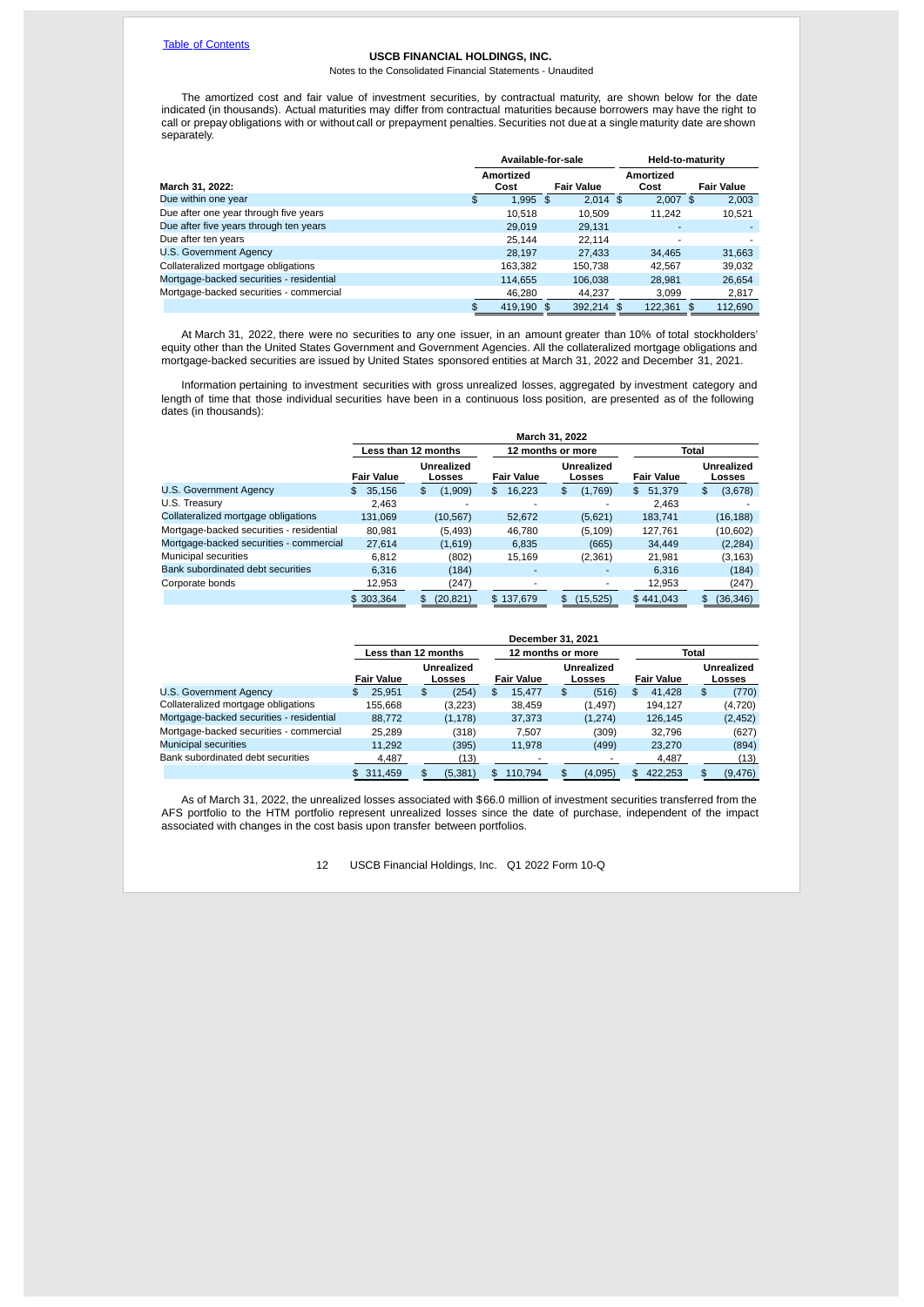Notes to the Consolidated Financial Statements - Unaudited

The Company performs a review of the investments that have an unrealized loss to determine whether there have been any changes in the economic circumstance of the security issuer to indicate that the unrealized loss is impaired on an otherthan-temporary ("OTTI") basis. Management considers several factors in their analysis including (i) severity and duration of the impairment, (ii) credit rating of the security including any downgrade, (iii) intent to sell the security, or if it is more likely than not that it will be required to sell the security before recovery, (iv) whether there have been any payment defaults and (v) underlying guarantor of the securities.

The Company does not consider these investments to be OTTI as the decline in market value is attributable to changes in market interest rates and not credit quality, and because the Company does not intend to sell the investments before recovery of its amortized cost basis, which may be maturity, and it is more likely than not that the Company will not be required to sell the securities before maturity.

# **Pledged Securities**

The Company maintains a master repurchase agreement with a public banking institution for up to \$20.0 million fully guaranteed with investment securities upon withdrawal. Any amounts borrowed would be at a variable interest rate based on prevailing rates at the time funding is requested. As of March 31, 2022, the Company did not have any securities pledged under this agreement.

The Company is a Qualified Public Depositor ("QPD") with the state of Florida. As a QPD, the Company has the authority to legally maintain public deposits from cities, municipalities, and the state of Florida. These public deposits are secured by securities pledged to the state of Florida at a ratio of 25% of the outstanding uninsured deposits. The Company must also maintain a minimum amount of pledged securities to be in the public funds program.

As of March 31, 2022, the Company had a total of \$63.7 million in deposits underthe public funds program and pledged to these public funds were eleven Corporate Bonds with a fair value of \$19.6 million to the state of Florida.

As of December 31, 2021, the Company had a total of \$37.3 million in deposits under the public funds program and pledged to these public funds were eleven Corporate Bonds with a fair value of \$20.4 million to the state of Florida.

#### **3. LOANS**

The following table is a summary of the distribution of loans held for investment by type (in thousands):

|                                    | March 31, 2022 |                     | December 31, 2021 |                            |
|------------------------------------|----------------|---------------------|-------------------|----------------------------|
|                                    | Total          | Percent of<br>Total | Total             | Percent of<br><b>Total</b> |
| <b>Residential Real Estate</b>     | \$<br>204.317  | 16.2 % \$           | 201.359           | 16.9 %                     |
| <b>Commercial Real Estate</b>      | 782.072        | 62.1 %              | 704.988           | 59.2 %                     |
| Commercial and Industrial          | 134.832        | 10.7 %              | 146.592           | 12.3 %                     |
| Foreign Banks                      | 63.985         | 5.1 %               | 59.491            | 5.0 %                      |
| <b>Consumer and Other</b>          | 73,765         | 5.9 %               | 79.229            | 6.6 %                      |
| Total gross loans                  | 1,258,971      | 100.0 %             | 1.191.659         | 100.0 %                    |
| Less: Unearned income              | 583            |                     | 1,578             |                            |
| Total loans net of unearned income | 1.258.388      |                     | 1.190.081         |                            |
| Less: Allowance for credit losses  | 15.074         |                     | 15.057            |                            |
| Total net loans                    | 1,243,314      |                     | 1,175,024         |                            |

At March 31, 2022 and December 31, 2021, the Company had \$171.4 million and \$185.1 million, respectively, of commercial real estate and residential mortgage loans pledged as collateral on lines of credit with theFHLB and theFederal Reserve Bank of Atlanta.

The Company was a participant of the Small Business Administration's ("SBA") Paycheck Protection Program ("PPP") loans. These loans were designed to provide a direct incentive for small businesses to keep their workers on payroll and the funds had to be used towards payroll cost, mortgage interest, rent, utilities and other costs related to COVID-19. These loans are forgivable under specific criteria as determined by the SBA. The Company had PPP loans of \$24.6 million at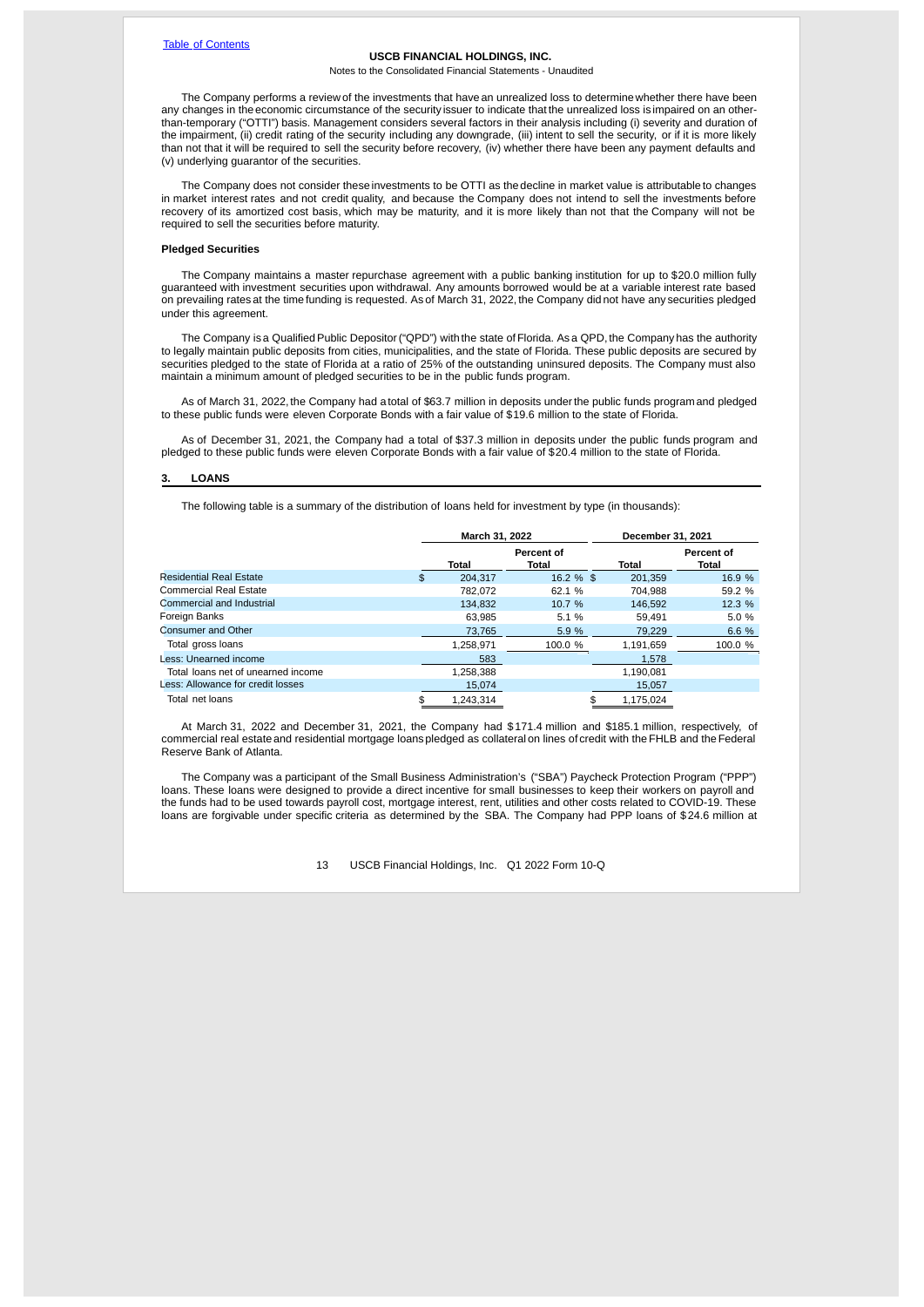Notes to the Consolidated Financial Statements - Unaudited

March 31, 2022 and \$42.4 million at December 31, 2021, which are categorized as commercial and industrial loans. These PPP loans had deferred loan fees of \$590 thousand at March 31, 2022 and \$1.5 million at December 31, 2021.

The Company recognized \$1.0 million and \$ 1.5 million in PPP loan fees and interest income during the three months ended March 31, 2022 and 2021, respectively, which is reported under loans, including fees within the Consolidated Statements of Operations.

The Company segments the portfolio by pools grouping loans that share similar risk characteristics and employing collateral type and lien position to group loans according to risk. The Company determines historical loss rates for each loan pool based on its own loss experience. In estimating credit losses, the Company also considers qualitative and environmental factors that may cause estimated credit losses for the loan portfolio to differ from historical losses.

Changes in the allowance for credit losses for the three months ended March 31, 2022 and 2021 were as follows (in thousands):

|                             | <b>Residential</b><br><b>Real Estate</b> | Commercial<br><b>Real Estate</b> | Commercial<br>and Industrial | Foreian<br><b>Banks</b> | Consumer<br>and Other | Total  |
|-----------------------------|------------------------------------------|----------------------------------|------------------------------|-------------------------|-----------------------|--------|
| March 31, 2022:             |                                          |                                  |                              |                         |                       |        |
| Beginning balance           | \$<br>$2.498$ \$                         | 8.758 \$                         | $2.775$ \$                   | 457 \$                  | 569 \$                | 15,057 |
| Provision for credit losses | (157)                                    | 425                              | (426)                        | 34                      | 124                   |        |
| Recoveries                  | 32                                       | $\overline{\phantom{0}}$         | 6                            |                         |                       | 38     |
| Charge-offs                 | (16)                                     |                                  |                              |                         | (5)                   | (21)   |
| <b>Ending Balance</b>       | $2,357$ \$                               | $9,183$ \$                       | $2,355$ \$                   | 491 \$                  | 688 \$                | 15,074 |
|                             |                                          |                                  |                              |                         |                       |        |
| March 31, 2021:             |                                          |                                  |                              |                         |                       |        |
| Beginning balance           | \$<br>$3.408$ \$                         | $9.453$ \$                       | 1.689 \$                     | $348$ \$                | 188 \$                | 15.086 |
| Provision for credit losses | (325)                                    | (133)                            | 229                          | 59                      | 10                    | (160)  |
| <b>Recoveries</b>           | $\overline{4}$                           | $\overline{\phantom{0}}$         | 87                           |                         | $\mathbf{1}$          | 92     |
| Charge-offs                 | -                                        | $\overline{\phantom{0}}$         |                              |                         | (9)                   | (9)    |
| <b>Ending Balance</b>       | \$<br>$3.087$ \$                         | $9.320$ \$                       | $2.005$ \$                   | 407                     | 190 \$<br>\$          | 15.009 |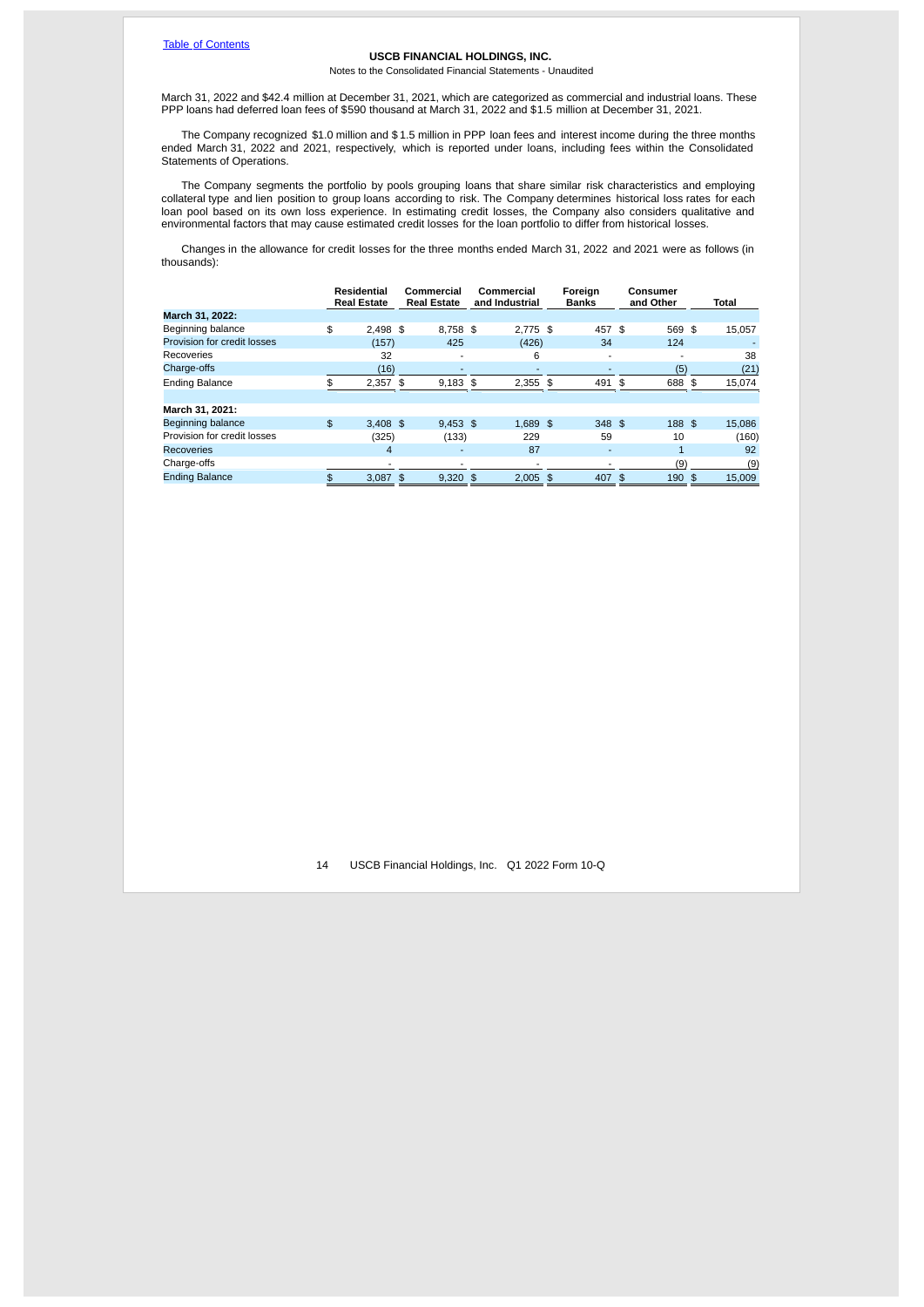# **USCB FINANCIAL HOLDINGS, INC.**

Notes to the Consolidated Financial Statements - Unaudited

Allowance for credit losses and the outstanding balances in loans as of March 31, 2022 and December 31, 2021 are as follows (in thousands):

|                                          |     | <b>Residential</b><br><b>Real Estate</b> | Commercial<br><b>Real Estate</b> |      | Commercial<br>and Industrial | Foreign<br><b>Banks</b> | <b>Consumer</b><br>and Other | Total |           |
|------------------------------------------|-----|------------------------------------------|----------------------------------|------|------------------------------|-------------------------|------------------------------|-------|-----------|
| March 31, 2022:                          |     |                                          |                                  |      |                              |                         |                              |       |           |
| Allowance for credit losses:             |     |                                          |                                  |      |                              |                         |                              |       |           |
| Individually evaluated for impairment \$ |     | 160 \$                                   | 1 <sup>5</sup>                   |      | 66 \$                        | - \$                    | $108$ \$                     |       | 335       |
| Collectively evaluated for impairment    |     | 2,197                                    | 9.182                            |      | 2,289                        | 491                     | 580                          |       | 14,739    |
| Balances, end of period                  | \$  | $2,357$ \$                               | $9,183$ \$                       |      | $2,355$ \$                   | 491 \$                  | 688 \$                       |       | 15,074    |
|                                          |     |                                          |                                  |      |                              |                         |                              |       |           |
| Loans:                                   |     |                                          |                                  |      |                              |                         |                              |       |           |
| Individually evaluated for impairment \$ |     | $7.357$ \$                               | 603 \$                           |      | 132 \$                       | - \$                    | $217$ \$                     |       | 8,309     |
| Collectively evaluated for impairment    |     | 196.960                                  | 781,469                          |      | 134,700                      | 63,985                  | 73,548                       |       | 1,250,662 |
| Balances, end of period                  | \$  | 204,317 \$                               | 782,072 \$                       |      | 134,832 \$                   | 63,985 \$               | 73,765 \$                    |       | 1,258,971 |
|                                          |     |                                          |                                  |      |                              |                         |                              |       |           |
| December 31, 2021:                       |     |                                          |                                  |      |                              |                         |                              |       |           |
| Allowance for credit losses:             |     |                                          |                                  |      |                              |                         |                              |       |           |
| Individually evaluated for impairment \$ |     | 178 \$                                   |                                  | - \$ | 71 \$                        | - \$                    | 111 \$                       |       | 360       |
| Collectively evaluated for impairment    |     | 2.320                                    | 8.758                            |      | 2.704                        | 457                     | 458                          |       | 14,697    |
| Balances, end of period                  | \$. | $2,498$ \$                               | 8,758 \$                         |      | $2,775$ \$                   | 457 \$                  | 569 \$                       |       | 15,057    |
|                                          |     |                                          |                                  |      |                              |                         |                              |       |           |
| Loans:                                   |     |                                          |                                  |      |                              |                         |                              |       |           |
| Individually evaluated for impairment \$ |     | $9,006$ \$                               | 696 \$                           |      | $141$ \$                     | - \$                    | $224$ \$                     |       | 10,067    |
| Collectively evaluated for impairment    |     | 192,353                                  | 704.292                          |      | 146,451                      | 59,491                  | 79,005                       |       | 1,181,592 |
| Balances, end of period                  |     | 201,359 \$                               | 704,988 \$                       |      | 146,592                      | \$<br>59,491 \$         | 79,229                       | \$    | 1,191,659 |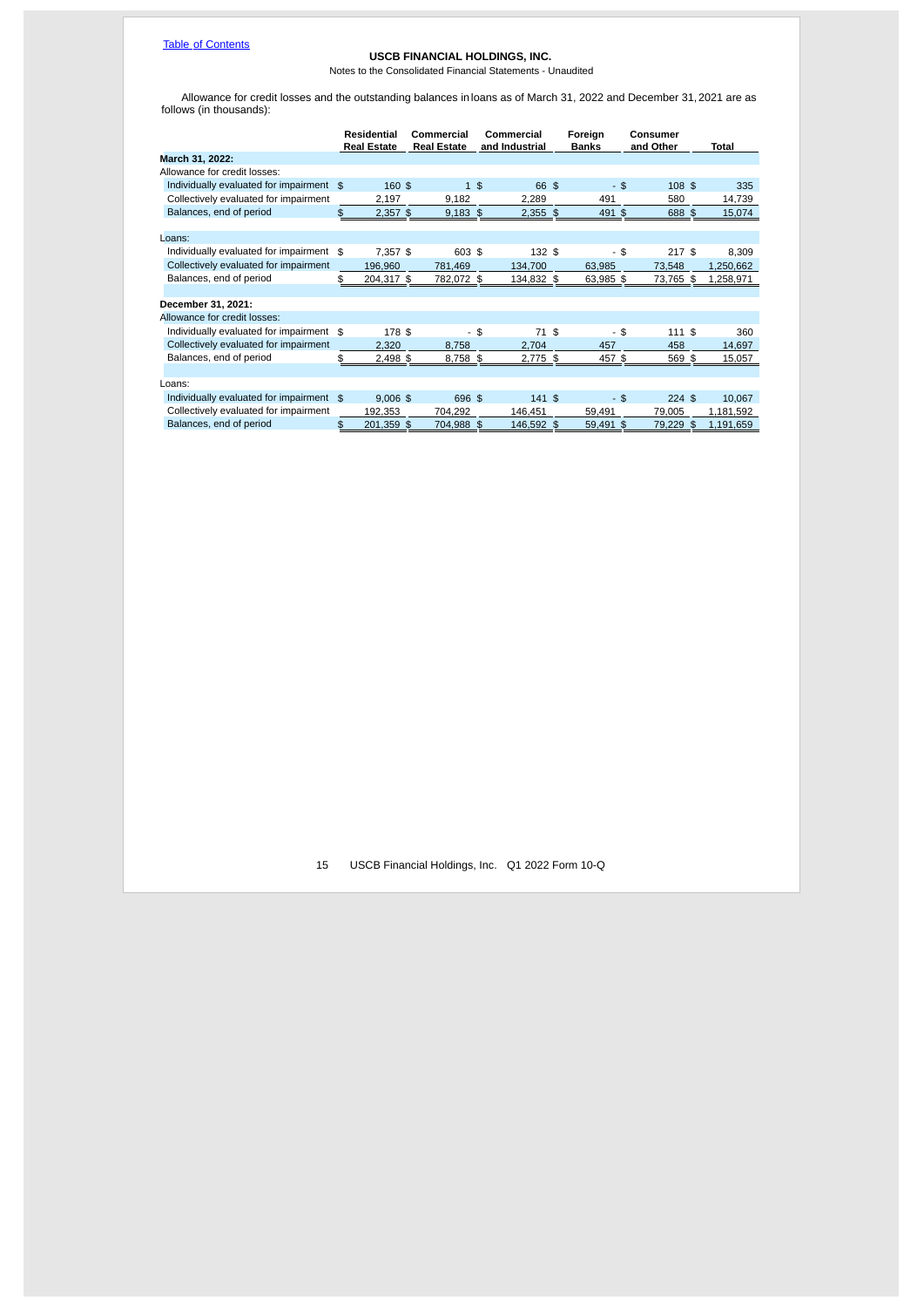Notes to the Consolidated Financial Statements - Unaudited

# **Credit Quality Indicators**

The Company grades loans based on the estimated capability of the borrower to repay the contractual obligation of the loan agreement based on relevant information which may include: current financial information on the borrower, historical payment experience, credit documentation and other current economic trends. Internal credit risk grades are evaluated periodically.

The Company's internally assigned credit risk grades are as follows:

**Pass** – Loans indicate different levels of satisfactory financial condition and performance.

**Special Mention** – Loans classified as special mention have a potential weakness that deserves management's close attention. If left uncorrected, these potential weaknesses may result in deterioration of the repayment prospects for the loan or of the institution's credit position at some future date.

**Substandard** – Loans classified as substandard are inadequately protected by the current net worth and paying capacity of the obligator or of the collateral pledged, if any. Loans so classified have a well-defined weakness or weaknesses that jeopardize the liquidation of the debt. They are characterized by the distinct possibility that the institution will sustain some loss if the deficiencies are not corrected.

**Doubtful** – Loans classified as doubtful have all the weaknesses inherent in those classified at substandard, with the added characteristic that the weaknesses make collection or liquidation in full on the basis of currently existing facts, conditions, and values, highly questionable and improbable.

**Loss** – Loans classified as loss are considered uncollectible.

Loan credit exposures by internally assigned grades are presented below for the periods indicated (in thousands):

|                                                   |                    |                          | As of March 31, 2022 |                          |                    |
|---------------------------------------------------|--------------------|--------------------------|----------------------|--------------------------|--------------------|
|                                                   |                    | <b>Special</b>           |                      |                          |                    |
|                                                   | Pass               | <b>Mention</b>           | Substandard          | <b>Doubtful</b>          | <b>Total Loans</b> |
| Residential real estate:                          |                    |                          |                      |                          |                    |
| Home equity line of credit ("HELOC") and other \$ | 716 \$             |                          | $-$ \$<br>$-$ \$     |                          | - \$<br>716        |
| 1-4 family residential                            | 134,373            |                          | 3,180                |                          | 137,553            |
| Condo residential                                 | 66,048             |                          |                      |                          | 66,048             |
|                                                   | 201,137            |                          | 3,180                |                          | 204,317            |
| Commercial real estate:                           |                    |                          |                      |                          |                    |
| Land and construction                             | 31,454             |                          |                      |                          | 31,454             |
| Multi family residential                          | 129,217            | $\blacksquare$           | $\overline{a}$       | $\overline{\phantom{0}}$ | 129,217            |
| Condo commercial                                  | 42,315             |                          | 414                  | -                        | 42,729             |
| Commercial property                               | 577,364            | 1,210                    |                      | -                        | 578,574            |
| Leasehold improvements                            | 98                 |                          |                      |                          | 98                 |
|                                                   | 780,448            | 1,210                    | 414                  |                          | 782,072            |
| Commercial and industrial: <sup>(1)</sup>         |                    |                          |                      |                          |                    |
| Secured                                           | 103,668            | $\blacksquare$           | 508                  |                          | 104,176            |
| Unsecured                                         | 30,656             | $\overline{\phantom{a}}$ |                      |                          | 30,656             |
|                                                   | 134,324            | $\overline{\phantom{a}}$ | 508                  | $\overline{\phantom{0}}$ | 134,832            |
|                                                   |                    |                          |                      |                          |                    |
| Foreign banks                                     | 63,985             | $\overline{\phantom{a}}$ |                      |                          | 63,985             |
| Consumer and other loans                          | 73,548             | $\overline{\phantom{0}}$ | 217                  |                          | 73,765             |
|                                                   |                    |                          |                      |                          |                    |
| Total                                             | \$<br>1,253,442 \$ | $1,210$ \$               | 4,319 \$             |                          | 1,258,971<br>- \$  |

(1) All outstanding PPP loans were internally graded pass.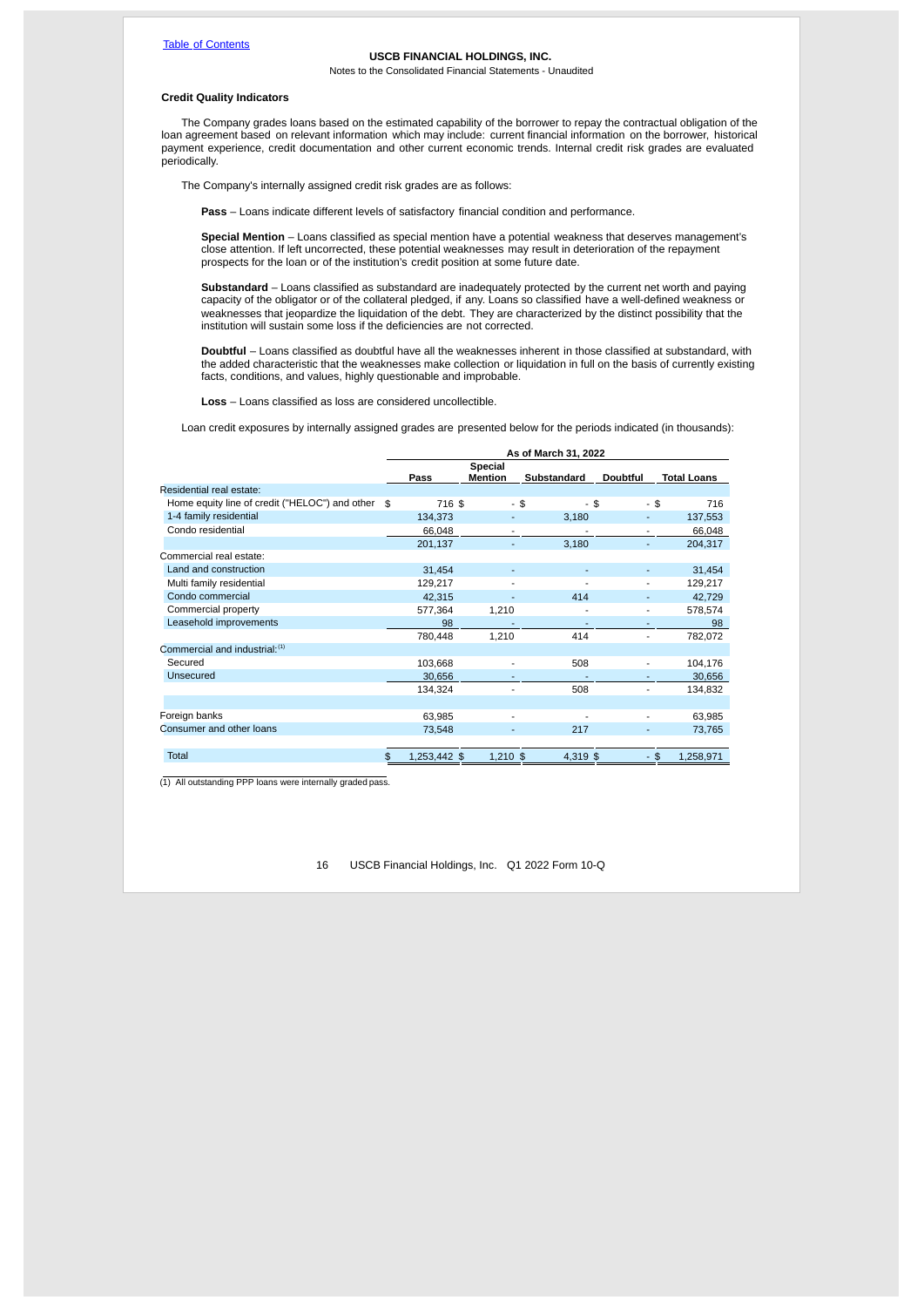# **USCB FINANCIAL HOLDINGS, INC.**

Notes to the Consolidated Financial Statements - Unaudited

|                                                   |                    |                                  | As of December 31, 2021 |                          |                    |
|---------------------------------------------------|--------------------|----------------------------------|-------------------------|--------------------------|--------------------|
|                                                   | Pass               | <b>Special</b><br><b>Mention</b> | Substandard             | <b>Doubtful</b>          | <b>Total Loans</b> |
| Residential real estate:                          |                    |                                  |                         |                          |                    |
| Home equity line of credit ("HELOC") and other \$ | 701 \$             | - \$                             | - \$                    | - \$                     | 701                |
| 1-4 family residential                            | 130,840            |                                  | 4,581                   | ٠                        | 135,421            |
| Condo residential                                 | 65,237             |                                  |                         |                          | 65,237             |
|                                                   | 196,778            |                                  | 4,581                   | ÷.                       | 201,359            |
| Commercial real estate:                           |                    |                                  |                         |                          |                    |
| Land and construction                             | 24,581             |                                  |                         |                          | 24,581             |
| Multi family residential                          | 127,489            |                                  |                         | $\overline{a}$           | 127,489            |
| Condo commercial                                  | 41.983             |                                  | 417                     | ٠                        | 42,400             |
| Commercial property                               | 509,189            | 1,222                            |                         | $\overline{\phantom{a}}$ | 510,411            |
| Leasehold improvements                            | 107                |                                  |                         |                          | 107                |
|                                                   | 703,349            | 1,222                            | 417                     |                          | 704,988            |
| Commercial and industrial: (1)                    |                    |                                  |                         |                          |                    |
| Secured                                           | 97.605             |                                  | 536                     | $\overline{a}$           | 98,141             |
| Unsecured                                         | 48,434             |                                  | 17                      | $\overline{\phantom{0}}$ | 48,451             |
|                                                   | 146,039            |                                  | 553                     | $\overline{\phantom{a}}$ | 146,592            |
|                                                   |                    |                                  |                         |                          |                    |
| Foreign banks                                     | 59,491             |                                  |                         |                          | 59,491             |
| Consumer and other loans                          | 79,005             | ٠                                | 224                     | ٠                        | 79,229             |
|                                                   |                    |                                  |                         |                          |                    |
| Total                                             | \$<br>1,184,662 \$ | $1,222$ \$                       | $5,775$ \$              | \$.                      | 1,191,659          |

(1) All outstanding PPP loans were internally graded pass.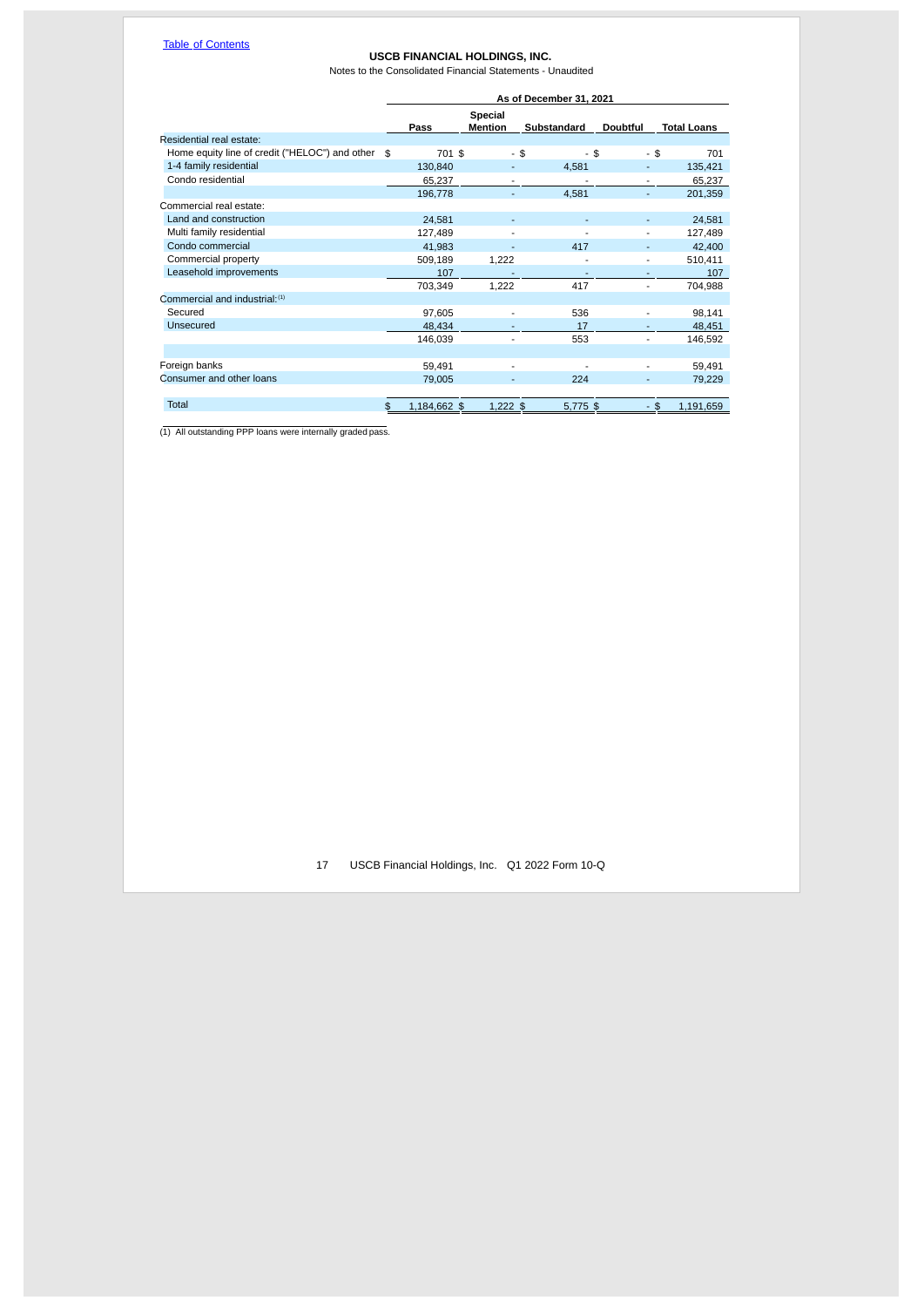# **USCB FINANCIAL HOLDINGS, INC.**

Notes to the Consolidated Financial Statements - Unaudited

# **Loan Aging**

The Company also considers the performance of loans in grading and in evaluating the credit quality of the loan portfolio. The Company analyzes credit quality and loan grades based on payment performance and the aging status of the loan. The following tables include an aging analysis of accruing loans and total non-accruing loans as of March 31, 2022 and December 31, 2021 (in thousands):

|                                      |                    | <b>Accruing</b>         |                          |        |                          |                          |      |                    |
|--------------------------------------|--------------------|-------------------------|--------------------------|--------|--------------------------|--------------------------|------|--------------------|
|                                      |                    |                         | Past Due >               |        |                          |                          |      |                    |
|                                      |                    |                         | 90 Days and              |        |                          |                          |      |                    |
| As of March 31, 2022:                | Current            | Past Due 30-<br>89 Days | Still<br>Accruing        |        | <b>Total</b><br>Accruing | <b>Non-Accrual</b>       |      | <b>Total Loans</b> |
| Residential real estate:             |                    |                         |                          |        |                          |                          |      |                    |
|                                      |                    |                         |                          |        |                          |                          |      |                    |
| Home equity line of credit and other | \$<br>716 \$       | ÷.                      | \$                       | $-$ \$ | 716 \$                   |                          | - \$ | 716                |
| 1-4 family residential               | 136,793            | 760                     | ٠                        |        | 137,553                  | ٠                        |      | 137,553            |
| Condo residential                    | 64,760             | 1,288                   | $\overline{\phantom{a}}$ |        | 66.048                   | $\overline{\phantom{a}}$ |      | 66,048             |
|                                      | 202,269            | 2,048                   | ۰.                       |        | 204,317                  | $\blacksquare$           |      | 204,317            |
| Commercial real estate:              |                    |                         |                          |        |                          |                          |      |                    |
| Land and construction                | 31.454             |                         |                          |        | 31,454                   | $\overline{\phantom{0}}$ |      | 31,454             |
| Multi family residential             | 129,217            |                         |                          |        | 129,217                  |                          |      | 129,217            |
| Condo commercial                     | 42,729             | ÷,                      |                          |        | 42,729                   | $\overline{\phantom{0}}$ |      | 42,729             |
| Commercial property                  | 576,451            | 2,123                   |                          |        | 578,574                  |                          |      | 578,574            |
| Leasehold improvements               | 98                 |                         |                          |        | 98                       |                          |      | 98                 |
|                                      | 779,949            | 2,123                   |                          |        | 782,072                  |                          |      | 782,072            |
| Commercial and industrial:           |                    |                         |                          |        |                          |                          |      |                    |
| Secured                              | 104,058            | 118                     |                          |        | 104,176                  |                          |      | 104,176            |
| Unsecured                            | 30,598             | 58                      |                          |        | 30,656                   |                          |      | 30,656             |
|                                      | 134,656            | 176                     |                          |        | 134.832                  |                          |      | 134,832            |
|                                      |                    |                         |                          |        |                          |                          |      |                    |
| Foreign banks                        | 63.985             | ۰                       |                          |        | 63,985                   |                          |      | 63,985             |
| Consumer and other                   | 73,485             | 280                     |                          |        | 73,765                   |                          |      | 73,765             |
|                                      |                    |                         |                          |        |                          |                          |      |                    |
| Total                                | \$<br>1,254,344 \$ | $4,627$ \$              |                          | - \$   | 1,258,971 \$             |                          | \$   | 1,258,971          |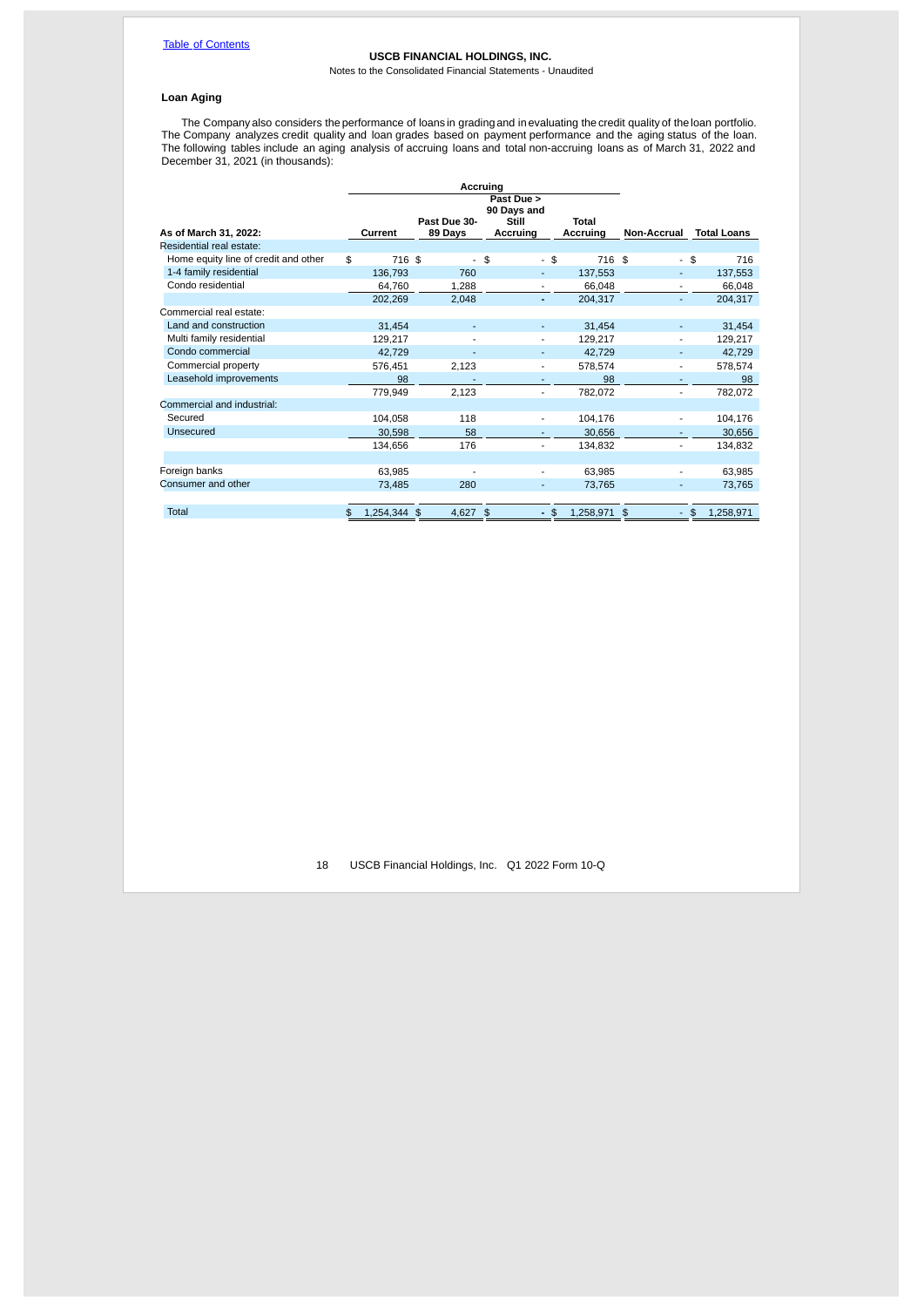# **USCB FINANCIAL HOLDINGS, INC.**

Notes to the Consolidated Financial Statements - Unaudited

|                                      |                 |                                | Accruing                           |                 |                                |                    |
|--------------------------------------|-----------------|--------------------------------|------------------------------------|-----------------|--------------------------------|--------------------|
|                                      |                 | <b>Past Due</b>                | Past Due ><br>90 Days and<br>Still | Total           |                                |                    |
| As of December 31, 2021:             | Current         | 30-89 Days                     | Accruing                           | Accruing        | Non-Accrual                    | <b>Total Loans</b> |
| Residential real estate:             |                 |                                |                                    |                 |                                |                    |
| Home equity line of credit and other | \$<br>701       | \$<br>$\overline{\phantom{0}}$ | \$<br>$\overline{\phantom{a}}$     | \$<br>701       | \$<br>$\overline{\phantom{a}}$ | \$<br>701          |
| 1-4 family residential               | 133,942         | 289                            | ÷.                                 | 134.231         | 1,190                          | 135,421            |
| Condo residential                    | 64.243          | 994                            |                                    | 65,237          |                                | 65,237             |
|                                      | 198.886         | 1.283                          | ٠                                  | 200.169         | 1,190                          | 201.359            |
| Commercial real estate:              |                 |                                |                                    |                 |                                |                    |
| Land and construction                | 24.581          | $\overline{\phantom{a}}$       | ٠                                  | 24,581          | $\blacksquare$                 | 24,581             |
| Multi family residential             | 127,053         | 436                            | $\overline{\phantom{a}}$           | 127.489         | $\overline{\phantom{a}}$       | 127,489            |
| Condo commercial                     | 42,400          |                                | ٠                                  | 42,400          | $\blacksquare$                 | 42,400             |
| Commercial property                  | 510,411         |                                | $\overline{\phantom{0}}$           | 510,411         |                                | 510,411            |
| Leasehold improvements               | 107             |                                | ٠                                  | 107             |                                | 107                |
|                                      | 704,552         | 436                            | $\overline{\phantom{0}}$           | 704,988         |                                | 704,988            |
| Commercial and industrial:           |                 |                                |                                    |                 |                                |                    |
| Secured                              | 98,141          | ٠                              | $\overline{\phantom{a}}$           | 98,141          |                                | 98,141             |
| Unsecured                            | 48.041          | 410                            |                                    | 48.451          |                                | 48,451             |
|                                      | 146,182         | 410                            |                                    | 146.592         |                                | 146,592            |
|                                      |                 |                                |                                    |                 |                                |                    |
| Foreign banks                        | 59.491          | $\blacksquare$                 | $\overline{\phantom{0}}$           | 59.491          |                                | 59,491             |
| Consumer and other                   | 78.969          | 260                            | ٠                                  | 79,229          |                                | 79,229             |
|                                      |                 |                                |                                    |                 |                                |                    |
| Total                                | 1,188,080<br>\$ | 2,389<br>$\mathfrak{D}$        | \$<br>٠                            | 1,190,469<br>\$ | 1,190<br>\$                    | \$1,191,659        |

There was no interest income recognized attributable to nonaccrual loans outstanding during March 31, 2022 and 2021. Interest income on these loans for the three months ended March 31, 2022 and 2021, would have been approximately \$0 thousand and \$7 thousand, respectively, had these loans performed in accordance with their original terms.

# **Impaired Loans**

The following table includes the unpaid principal balances for impaired loans with the associated allowance amount, if applicable, on the basis of impairment methodology for the dates indicated (in thousands):

|                                                   |                                              |            | March 31, 2022                             |  |                               | December 31, 2021 |                                              |                                            |            |  |                        |  |
|---------------------------------------------------|----------------------------------------------|------------|--------------------------------------------|--|-------------------------------|-------------------|----------------------------------------------|--------------------------------------------|------------|--|------------------------|--|
|                                                   | Unpaid<br><b>Principal</b><br><b>Balance</b> |            | Net<br><b>Investment</b><br><b>Balance</b> |  | Valuation<br><b>Allowance</b> |                   | Unpaid<br><b>Principal</b><br><b>Balance</b> | Net<br><b>Investment</b><br><b>Balance</b> |            |  | Valuation<br>Allowance |  |
| <b>Impaired Loans with No Specific Allowance:</b> |                                              |            |                                            |  |                               |                   |                                              |                                            |            |  |                        |  |
| Residential real estate                           | \$                                           | $3.621$ \$ | $3.614$ \$                                 |  |                               | $-5$              | $5.021$ \$                                   |                                            | $5.035$ \$ |  |                        |  |
| Commercial real estate                            |                                              | 189        | 190                                        |  |                               |                   | 696                                          |                                            | 695        |  |                        |  |
|                                                   |                                              | 3.810      | 3.804                                      |  | $\overline{\phantom{0}}$      |                   | 5.717                                        |                                            | 5.730      |  |                        |  |
| <b>Impaired Loans with Specific Allowance:</b>    |                                              |            |                                            |  |                               |                   |                                              |                                            |            |  |                        |  |
| Residential real estate                           |                                              | 3.737      | 3.702                                      |  | 160                           |                   | 3.985                                        |                                            | 3.950      |  | 178                    |  |
| Commercial real estate                            |                                              | 413        | 413                                        |  | 1                             |                   | ۰                                            |                                            |            |  |                        |  |
| Commercial and industrial                         |                                              | 132        | 132                                        |  | 66                            |                   | 141                                          |                                            | 141        |  | 71                     |  |
| Consumer and other                                |                                              | 217        | 217                                        |  | 108                           |                   | 224                                          |                                            | 224        |  | 111                    |  |
|                                                   |                                              | 4,499      | 4,464                                      |  | 335                           |                   | 4,350                                        |                                            | 4,315      |  | 360                    |  |
| <b>Total</b>                                      | \$                                           | $8.309$ \$ | $8.268$ \$                                 |  | $335$ \$                      |                   | 10.067 \$                                    |                                            | 10.045 \$  |  | 360                    |  |

Net investment balance is the unpaid principal balance of the loan adjusted for the remaining net deferred loan fees.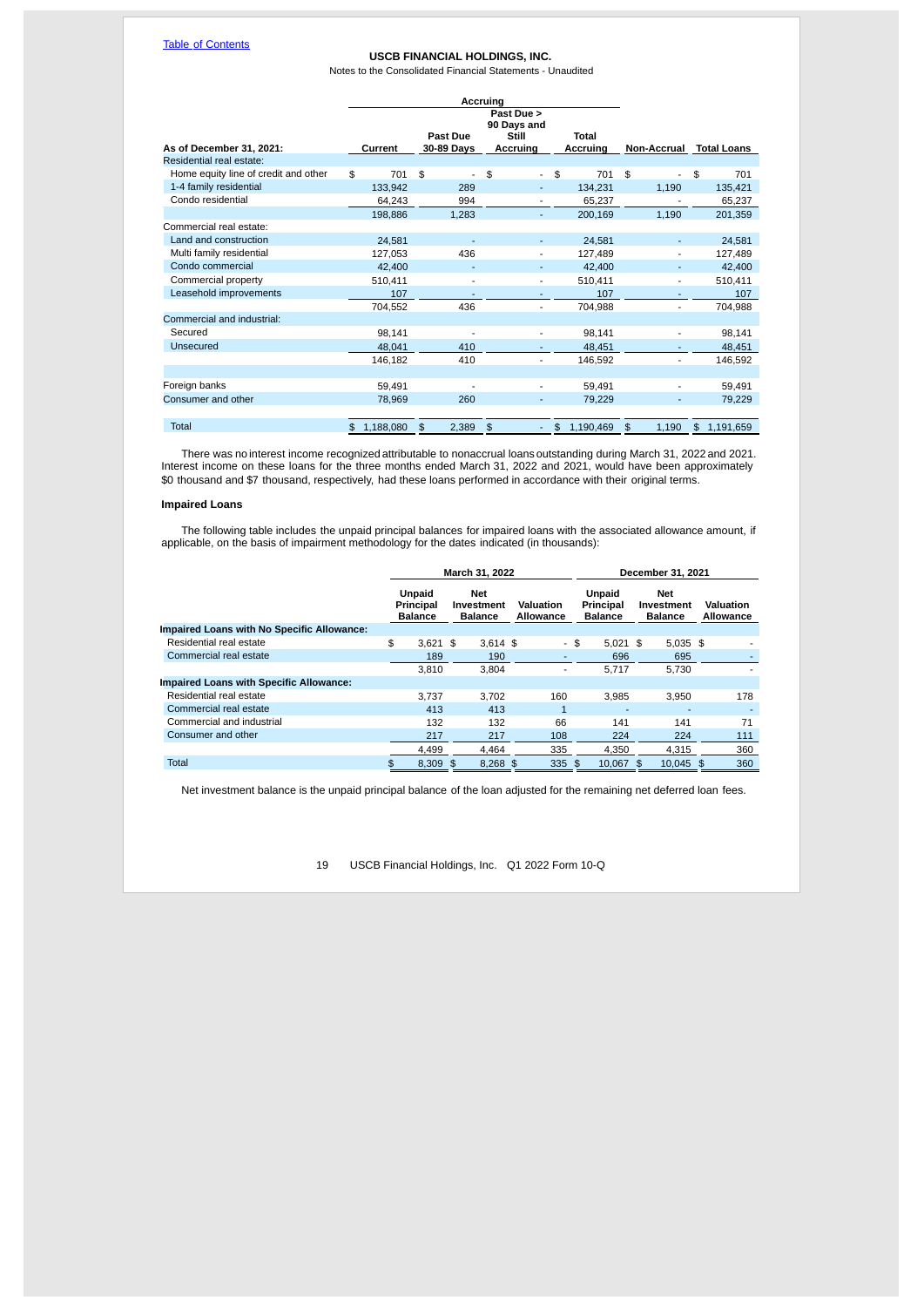# **USCB FINANCIAL HOLDINGS, INC.**

Notes to the Consolidated Financial Statements - Unaudited

The following table presents the average recorded investment balance on impaired loans for the dates indicated (in thousands):

|                           |    |          | Three Months Ended March 31, |
|---------------------------|----|----------|------------------------------|
|                           |    | 2022     | 2021                         |
| Residential real estate   | £. | 8.181 \$ | 9.494                        |
| Commercial real estate    |    | 649      | 727                          |
| Commercial and industrial |    | 137      | 197                          |
| Consumer and other        |    | 220      | 276                          |
| Total                     |    | 9.187    | 10.694                       |

Interest income recognized on impaired loans for the three months ended March 31, 2022 and 2021 was \$91 thousand and \$109 thousand, respectively.

# **Troubled Debt Restructuring**

A troubled debt restructuring ("TDR") occurs when the Company has agreed to a loan modification in the form of a concession for a borrower who is experiencing financial difficulty. Modifications to loans can be made for rate, term, payment, conversion of loan to interest only for a limited time or a combination to include more than one type of modification.

The following table presents performing and non-performing TDRs at the dates indicated (in thousands):

|                           |                       | March 31, 2022 |                   |             | December 31, 2021     |  |               |      |                   |  |  |  |  |  |  |
|---------------------------|-----------------------|----------------|-------------------|-------------|-----------------------|--|---------------|------|-------------------|--|--|--|--|--|--|
|                           |                       | Non-Accrual    |                   | Non-Accrual |                       |  |               |      |                   |  |  |  |  |  |  |
|                           | <b>Accrual Status</b> | <b>Status</b>  | <b>Total TDRs</b> |             | <b>Accrual Status</b> |  | <b>Status</b> |      | <b>Total TDRs</b> |  |  |  |  |  |  |
| Residential real estate   | \$<br>$7.357$ \$      | - \$           | $7.357$ \$        |             | 7.815 \$              |  |               | - \$ | 7.815             |  |  |  |  |  |  |
| Commercial real estate    | 603                   |                | 603               |             | 696                   |  | -             |      | 696               |  |  |  |  |  |  |
| Commercial and industrial | 132                   |                | 132               |             | 141                   |  |               |      | 141               |  |  |  |  |  |  |
| Consumer and other        | 217                   |                | 217               |             | 224                   |  | -             |      | 224               |  |  |  |  |  |  |
| Total                     | $8.309$ \$            | - \$           | $8.309$ \$        |             | 8.876 \$              |  |               | - \$ | 8.876             |  |  |  |  |  |  |

The Company had allocated \$335 thousand and \$360 thousand of specific allowance for TDR loans at March 31, 2022 and December 31, 2021, respectively. There were no charge-offs on TDR loans for the three months ended March 31, 2022 and 2021. There was no commitment to lend additional funds to these TDR customers as of March 31, 2022.

During the quarter ended March 31, 2022 and 2021, there were no defaults on loans which were modified as a TDR within the prior 12 months. The Company also did not have any new TDR loans for the three months ended March 31, 2022 and 2021.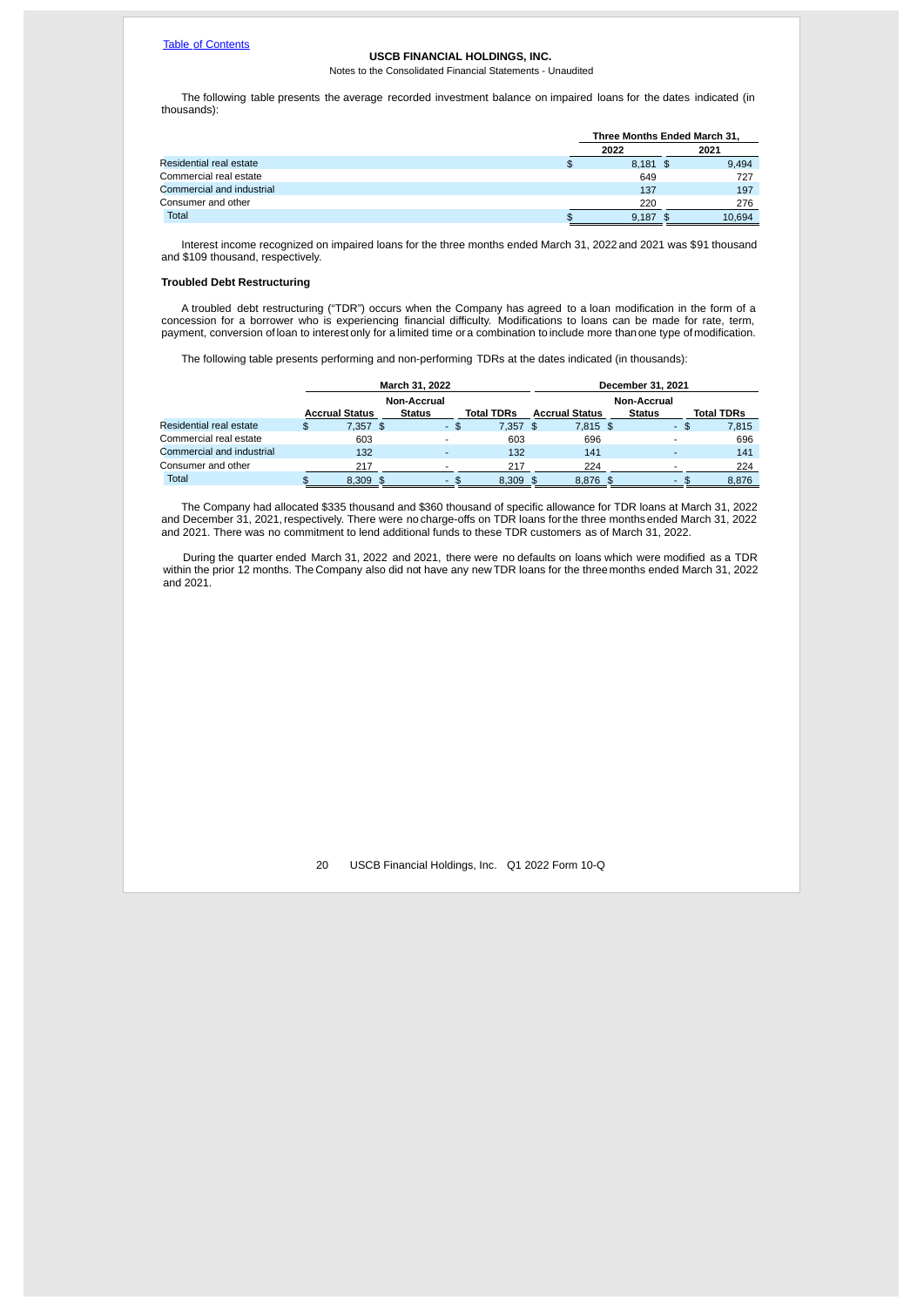Notes to the Consolidated Financial Statements - Unaudited

# **4. INCOME TAXES**

The Company's provision for income taxes is presented in the following table for the dates indicated (in thousands):

| 2022<br>2021<br>Current:<br>Federal<br>\$<br>- \$<br><b>State</b><br>-<br>Total current<br>- |       |
|----------------------------------------------------------------------------------------------|-------|
|                                                                                              |       |
|                                                                                              |       |
|                                                                                              |       |
|                                                                                              |       |
|                                                                                              |       |
| Deferred:                                                                                    |       |
| Federal<br>1,442                                                                             | 1,235 |
| <b>State</b><br>416                                                                          | 263   |
| Total deferred<br>1,858                                                                      | 1,498 |
|                                                                                              |       |
| Total tax expense<br>1,858 \$<br>\$.                                                         | 1,498 |

The actual income tax expense for the three months ended March 31, 2022 and 2021 differs from the statutory tax expense for the year (computed by applying the U.S. federal corporate tax rate of 21% for 2022 and 2021 to income before provision for income taxes) as follows (in thousands):

|                                                | Three Months Ended March 31. |       |  |  |  |
|------------------------------------------------|------------------------------|-------|--|--|--|
|                                                | 2022                         | 2021  |  |  |  |
| Federal taxes at statutory rate                | $1.409$ \$                   | 1.319 |  |  |  |
| State income taxes, net of federal tax benefit | 289                          | 220   |  |  |  |
| Bank owned life insurance                      | (67)                         | (42)  |  |  |  |
| Other, net                                     | 227                          |       |  |  |  |
| Total tax expense                              | 1.858 \$                     | 1.498 |  |  |  |

The Company's deferred tax assets and deferred tax liabilities as of the dates indicated were (in thousands):

|                                                  | March 31, 2022  | December 31, 2021 |
|--------------------------------------------------|-----------------|-------------------|
| Deferred tax assets:                             |                 |                   |
| Net operating loss                               | \$<br>27,731 \$ | 28,819            |
| Allowance for credit losses                      | 3,820           | 3,816             |
| Lease liability                                  | 3,407           | 3,595             |
| Unrealized loss on available for sale securities | 6,606           | 817               |
| Deferred loan fees                               | 148             | 400               |
| Depreciable property                             | 106             | 361               |
| Stock option compensation                        | 264             | 241               |
| <b>Accruals</b>                                  | 195             | 600               |
| Other, net                                       | 142             | 2                 |
| Deferred tax asset                               | 42,419          | 38,651            |
|                                                  |                 |                   |
| Deferred tax liability:                          |                 |                   |
| Lease right of use asset                         | (3,407)         | (3,595)           |
| Deferred expenses                                | (152)           | (127)             |
| Deferred tax liability                           | (3,559)         | (3, 722)          |
|                                                  |                 |                   |
| Net deferred tax asset                           | \$<br>38,860 \$ | 34,929            |

The Company has approximately \$105.5 million of federal and \$128.2 million of state net operating loss carryforwards expiring in various amounts between 2031 and 2036 and are limited to future taxable earnings of the Company.

In assessing the realizability of deferred tax assets, management considered whether it is more likely than not that some portion or all of the deferred tax assets will not be realized. The ultimate realization of deferred tax assets is dependent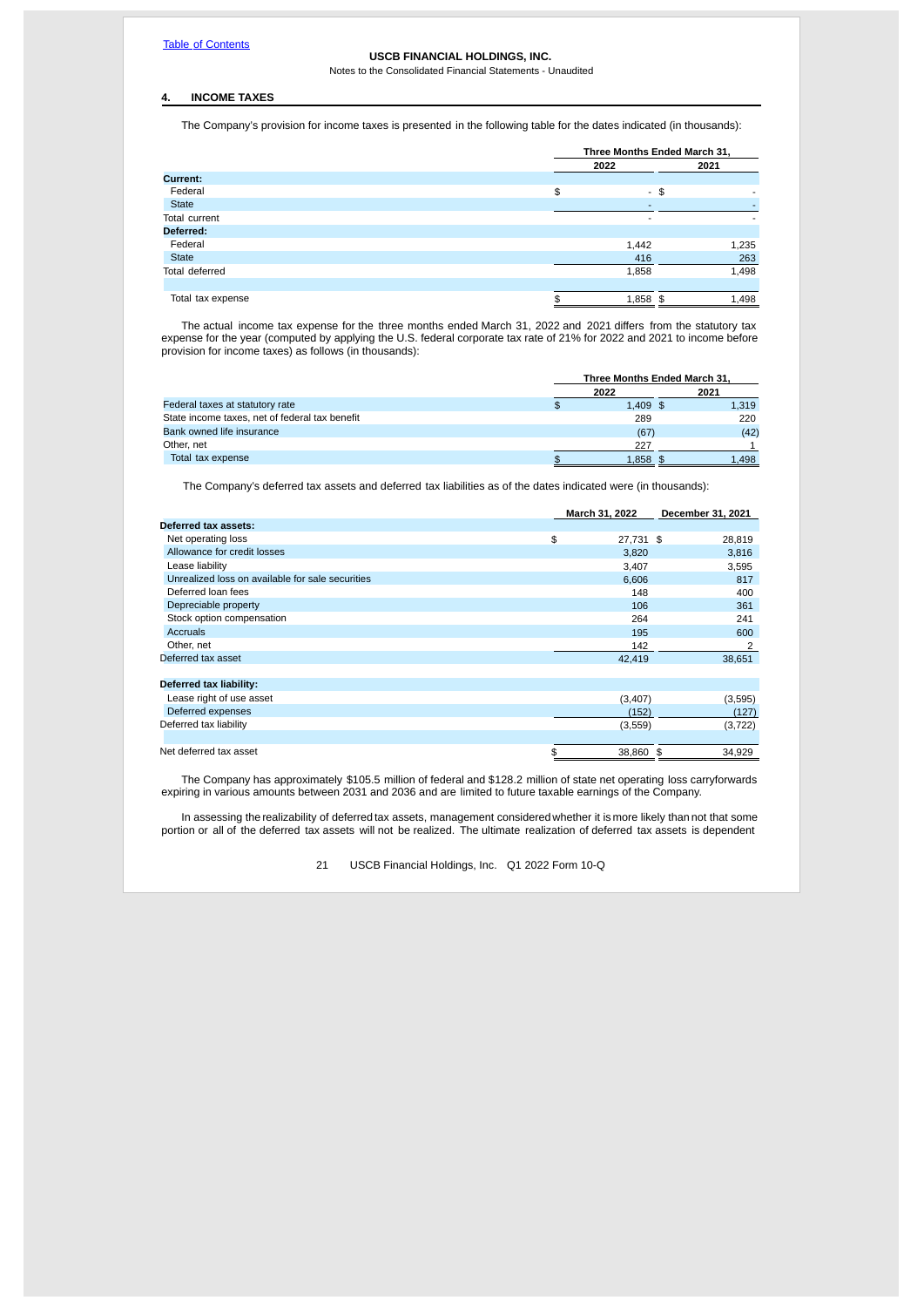# **USCB FINANCIAL HOLDINGS, INC.**

Notes to the Consolidated Financial Statements - Unaudited

upon the generation of future taxable income during the periods in which those temporary differences become deductible. Management considers the scheduled reversal of deferred tax liabilities, projected future taxable income, and tax planning strategies in making this assessment.

The major tax jurisdictions where the Company files income tax returns are the U.S. federal jurisdiction and the state of Florida. With few exceptions, the Company is no longer subject to U.S. federal and state income tax examinations by tax authorities for years before 2018.

For the three months ended March 31, 2022 and 2021, the Company did not have any unrecognized tax benefits as a result of tax positions taken during a prior period or during the current period. Additionally, no interest or penalties were recorded as a result of tax uncertainties.

### **5. STOCK OPTIONS**

The Company's Amended and Restated 2015 Equity Incentive Plan (the "2015 Option Plan") is used to issue shares of common stock to employees and the Board of Directors. See Note 9 to the Company's audited consolidated financial statements on the Form 10-K for more information on the 2015 Option Plan.

At March 31, 2022, there were 1,391,667 shares available for stock option grants. At March 31, 2021, there were 557,667 shares available for grant under the 2015 Option Plan after the 1 for 5 reverse stock split.

Stock option balances, weighted average exercise price, and weighted average fair value of options granted for three months ended March 31, 2021 were adjusted to reflect the 1 for 5 reverse stock split on Class A common stock. Stock options issued are only exercisable to Class A common stock. See Note 9 "Stockholders' Equity" for further discussion on the stock split.

The Company recognizes compensation expense based on the estimated grant date fair value method using theBlack-Scholes option pricing model and accounts for this expense using a prorated straight-line amortization method over the vesting period of the option. Stock based compensation expense is based on awards that the Company expects will ultimately vest, reduced by estimated forfeitures. Estimated forfeitures consider the voluntary termination trends as well as actual option forfeitures.

The compensation expense is reported within salaries and employee benefits in the accompanying Consolidated Statements of Operations. Compensation expense totaling \$128 thousand was recognized for the three months ended March 31, 2022 and \$53 thousand for the three months ended March 31, 2021.

Cash flows resulting from excess tax benefits are required to be classified as a part of cash flows from operating activities. Excess tax benefits are realized tax benefits from tax deductions for exercised options in excess of the deferred tax asset attributable to the compensation cost for such options. There were no related tax benefits for the three months ended March 31, 2022 and 2021.

Unrecognized compensation cost remaining on stock-based compensation was \$1.2 million and \$145 thousand at March 31, 2022 and 2021, respectively.

The fair value of options granted was determined using the following weighted-average assumptions as of:

| Assumption                      | March 31, 2022 |
|---------------------------------|----------------|
| Risk-free interest rate         | 2.19%          |
| Expected term                   | 10 years       |
| Expected stock price volatility | 10%            |
| Dividend yield                  | 0%             |
|                                 |                |
|                                 |                |
|                                 |                |
|                                 |                |
|                                 |                |
|                                 |                |
|                                 |                |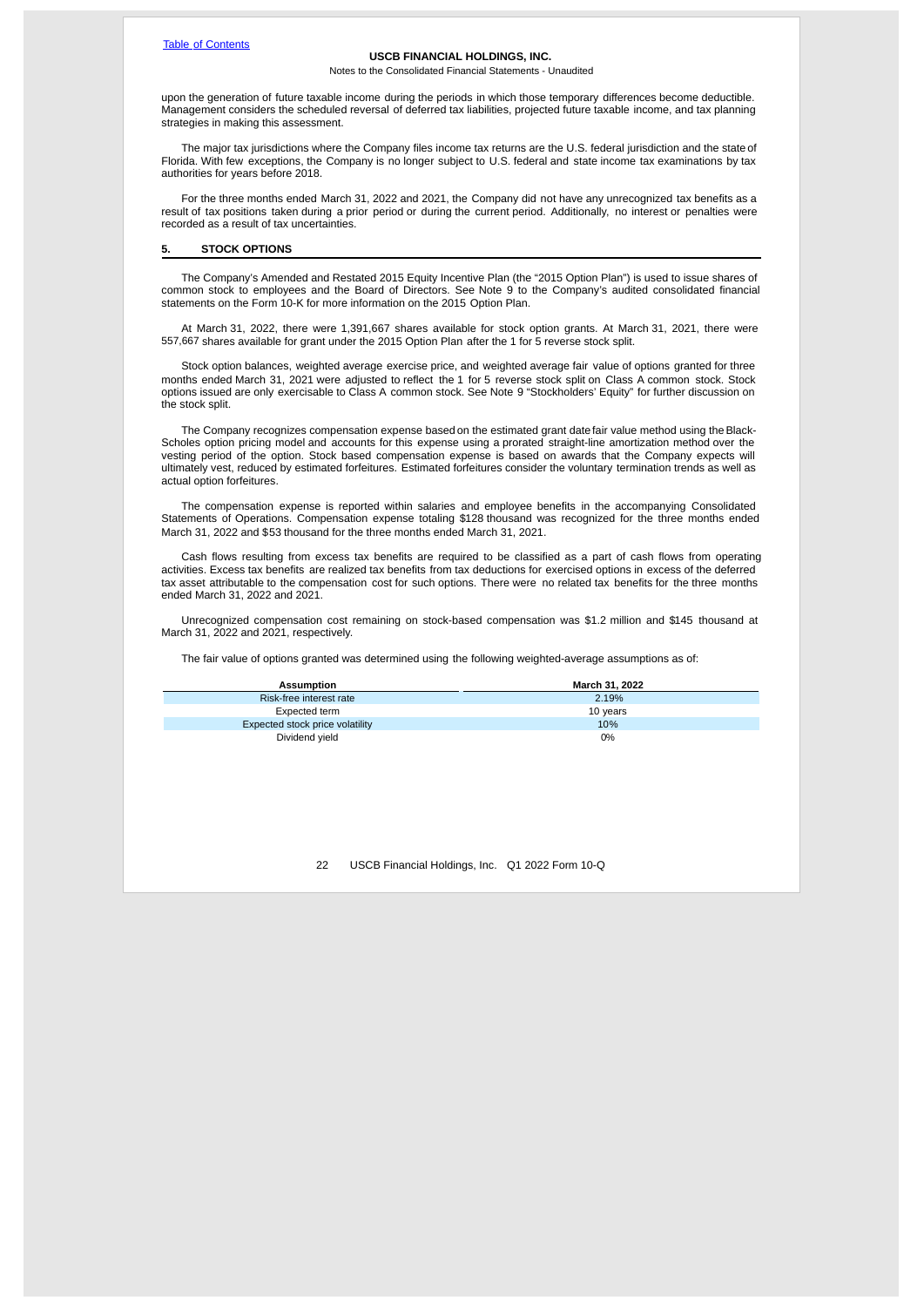#### **USCB FINANCIAL HOLDINGS, INC.** Notes to the Consolidated Financial Statements - Unaudited

The following table presents a summary of stock options for the three months ended March 31, 2022 and 2021:

|                                           | <b>Stock Options</b> | <b>Weighted Average</b><br><b>Exercise Price</b> | <b>Weighted Average</b><br>Remaining<br><b>Contractual Years</b> | <b>Aggregate Intrinsic</b><br>Value |
|-------------------------------------------|----------------------|--------------------------------------------------|------------------------------------------------------------------|-------------------------------------|
| Balance at January 1, 2022                | 959.667 \$           | 10.87                                            | 8.4                                                              |                                     |
| Granted                                   | 10.000 \$            | 14.12                                            |                                                                  |                                     |
| Exercised                                 | $9,000$ \$           | 11.35                                            |                                                                  |                                     |
| Balance at March 31, 2022                 | 960.667 \$           | 10.90                                            | 8.1                                                              |                                     |
|                                           |                      |                                                  |                                                                  |                                     |
| Exercisable at March 31, 2022             | 322,667 \$           | 9.08                                             | 5.8 <sup>5</sup>                                                 | 1,693                               |
|                                           |                      |                                                  |                                                                  |                                     |
| Balance at January 1, 2021 <sup>(1)</sup> | 339.667 \$           | 9.37                                             | 7.1                                                              |                                     |
| Granted                                   | 64.000 \$            | 8.91                                             |                                                                  |                                     |
| Balance at March 31, 2021                 | 403,667 \$           | 9.29                                             | 7.1                                                              |                                     |
|                                           |                      |                                                  |                                                                  |                                     |
| Exercisable at March 31, 2021             | 243.666 \$           | 8.73                                             | 6.3 <sup>5</sup>                                                 | 208                                 |

(1) For the three months ended March 31, 2021, Class A common stock outstanding and additional paid-in-capital were adjusted to reflect the 1 for 5 reverse stock split. See Note 9 "Stockholders' Equity" for further discussion on the stock split.

The aggregate intrinsic value in the table above represents the total pre-tax intrinsic value (the difference between the valuation of the Company's stock and the exercise price, multiplied by the number of options considered in-the-money) that would have been received by the option holders had all option holders exercised their options.

The weighted average fair value of options granted was \$3.35 and \$1.85 for the three months ended March 31, 2022 and 2021 , respectively.

### **6. OFF-BALANCE SHEET ARRANGEMENTS**

The Company is a party to financial instruments with off-balance-sheet risk in the normal course of business in order to meet the financial needs of its customers and to reduce its own exposure to fluctuations in interest rates. These financial instruments include unfunded commitments under lines of credit, commitments to extend credit, standby and commercial letters of credit. Those instruments involve, to varying degrees, elements of credit and interest rate risk in excess of the amount recognized in the Company's Consolidated Balance Sheets. The Company uses the same credit policies in making commitments and conditional obligations as it does for on-balance-sheet instruments.

The Company's exposure to credit loss in the event of nonperformance by the other party to the financial instruments for unused lines of credit, and standby letters of credit is represented by the contractual amount of these commitments.

A summary of the amounts of the Company's financial instruments with off-balance sheet risk are shown below at March 31, 2022 and December 31, 2021 (in thousands):

|                                                         | <b>March 31, 2022</b> | December 31, 2021 |
|---------------------------------------------------------|-----------------------|-------------------|
| Commitments to grant loans and unfunded lines of credit | 125.484 \$            | 134,877           |
| Standby and commercial letters of credit                | 5.552                 | 6.420             |
|                                                         | 131.036               | 141.297           |

Commitments to extend credit are agreements to lend to a customer as long as there is no violation of any condition established in the contract. Commitments generally have fixed expiration dates or other termination clauses.

Unfunded lines of credit and revolving credit lines are commitments for possible future extensions of credit to existing customers. These lines of credit are uncollateralized and usually do not contain a specified maturity date and ultimately may not be drawn upon to the total extent to which the Company is committed.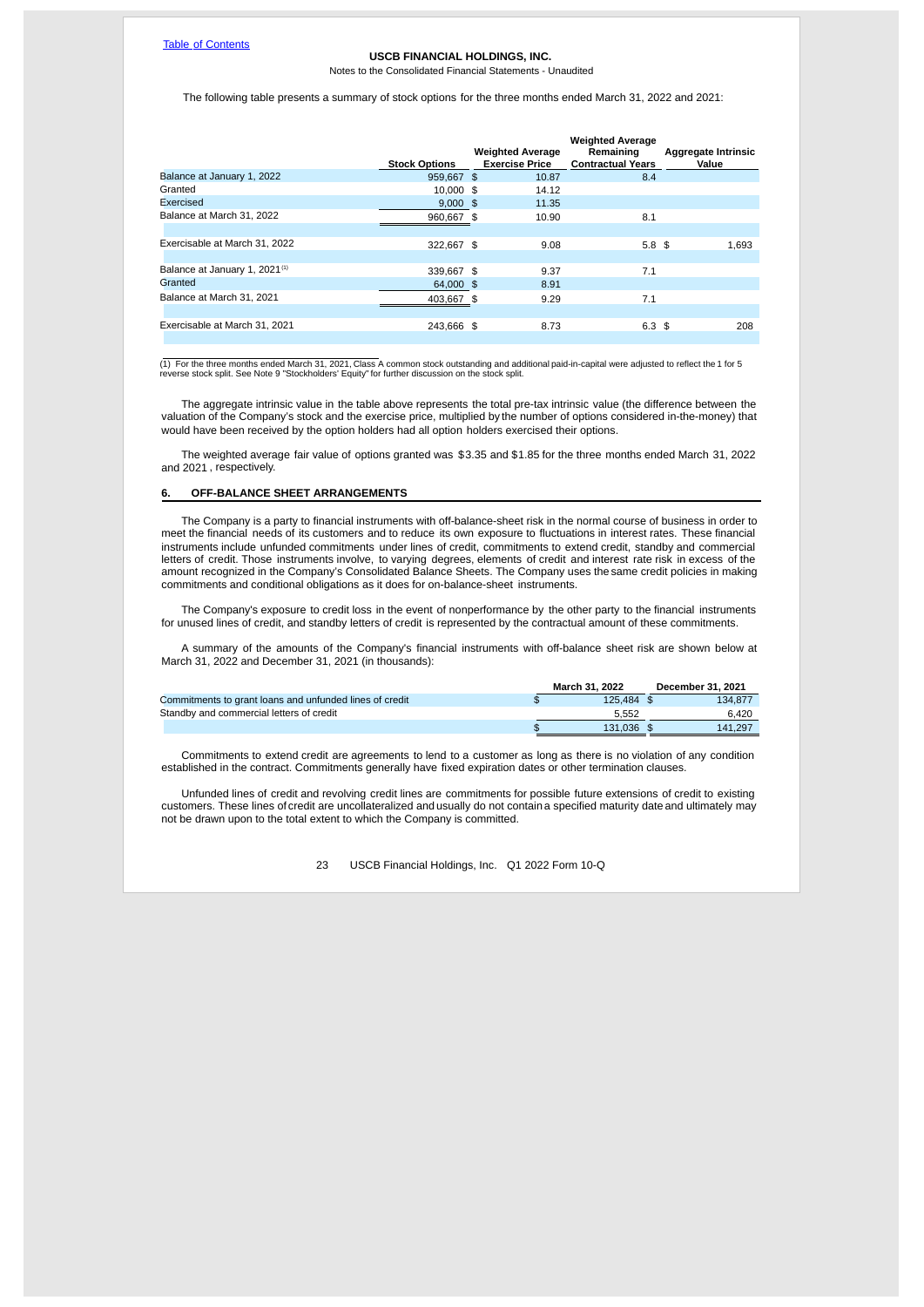Notes to the Consolidated Financial Statements - Unaudited

Standby and commercial letters of credit are conditional commitments issued by the Company to guarantee the performance of a customer to a third party. Those letters of credit are primarily issued to support public and private borrowing arrangements. Essentially all letters of credit have fixed maturity dates and many of them expire without being drawn upon, they do not generally present a significant liquidity risk to the Company.

# **7. DERIVATIVES**

The Company utilizes interest rate swap agreements as part of its asset liability management strategy to help manage its interest rate risk position. The notional amount of the interest rate swaps do not represent amounts exchanged by the parties. The amounts exchanged are determined by reference to the notional amount and the other terms of the individual interest rate swap agreements.

The Company enters into interest rate swaps with its loan customers. The Company had 17 and 18 interest rate swaps with loan customers with an aggregate notional amount of \$36.5 million and \$39.2 million at March 31, 2022 and December 31, 2021, respectively. These interest rate swaps mature between 2025 and 2051. The Company entered into corresponding and offsetting derivatives with third parties. The fair value of liability on these derivatives requires the Company to provide the counterparty with funds to be held as collateral which the Company reports as other assets under the Consolidated Balance Sheets. While these derivatives represent economic hedges, it does not qualify as hedges for accounting purposes.

The following table reflects the Company's customer related interest rate swaps at the dates indicated (in thousands):

|                                                    |                           |                      |                                         | <b>Fair Value</b> |           |
|----------------------------------------------------|---------------------------|----------------------|-----------------------------------------|-------------------|-----------|
|                                                    | <b>Notional</b><br>Amount | Collateral<br>Amount | <b>Balance Sheet Location</b>           | Asset             | Liability |
| March 31, 2022:                                    |                           |                      |                                         |                   |           |
| Derivatives not designated as hedging instruments: |                           |                      |                                         |                   |           |
| Interest rate swaps related to customer loans      | \$<br>$36.513$ \$         |                      | 1.260 Other assets/Other liabilities \$ | $2.277$ \$        | 2.277     |
| December 31, 2021:                                 |                           |                      |                                         |                   |           |
| Derivatives not designated as hedging instruments: |                           |                      |                                         |                   |           |
| Interest rate swaps related to customer loans      | \$<br>39.156 \$           |                      | 1.260 Other assets/Other liabilities \$ | $1.434$ \$        | 1.434     |
| 8.<br><b>FAIR VALUE MEASUREMENTS</b>               |                           |                      |                                         |                   |           |

#### **Determination of Fair Value**

The Company uses fair value measurements to record fair-value adjustments to certain assets and liabilities and to determine fair value disclosures. In accordance with the fair value measurements accounting guidance, the fair value of a financial instrument is the price that would be received to sell an asset or paid to transfer a liability in an orderly transaction between market participants at the measurement date. Fair value is best determined based upon quoted market prices. However, in many instances, there are no quoted market prices for the Company's various financial instruments. In cases where quoted market prices are not available, fair values are based on estimates using present value or other valuation techniques. Those techniques are significantly affected by the assumptions used, including the discount rate and estimates of future cash flows. Accordingly, the fair value estimates may not be realized in an immediate settlement of the instrument.

The fair value guidance provides a consistent definition of fair value, which focuses on exit price in an orderly transaction (that is, not a forced liquidation or distressed sale) between market participants at the measurement date under current market conditions. If there has been a significant decrease in the volume and level of activity for the asset or liability, a change in valuation technique orthe use of multiple valuation techniques may be appropriate. In such instances, determining the price at which willing market participants would transact at the measurement date under current market conditions depends on the facts and circumstances and requires the use of significant judgment. The fair value is a reasonable point within the range that is most representative of fair value under current market conditions.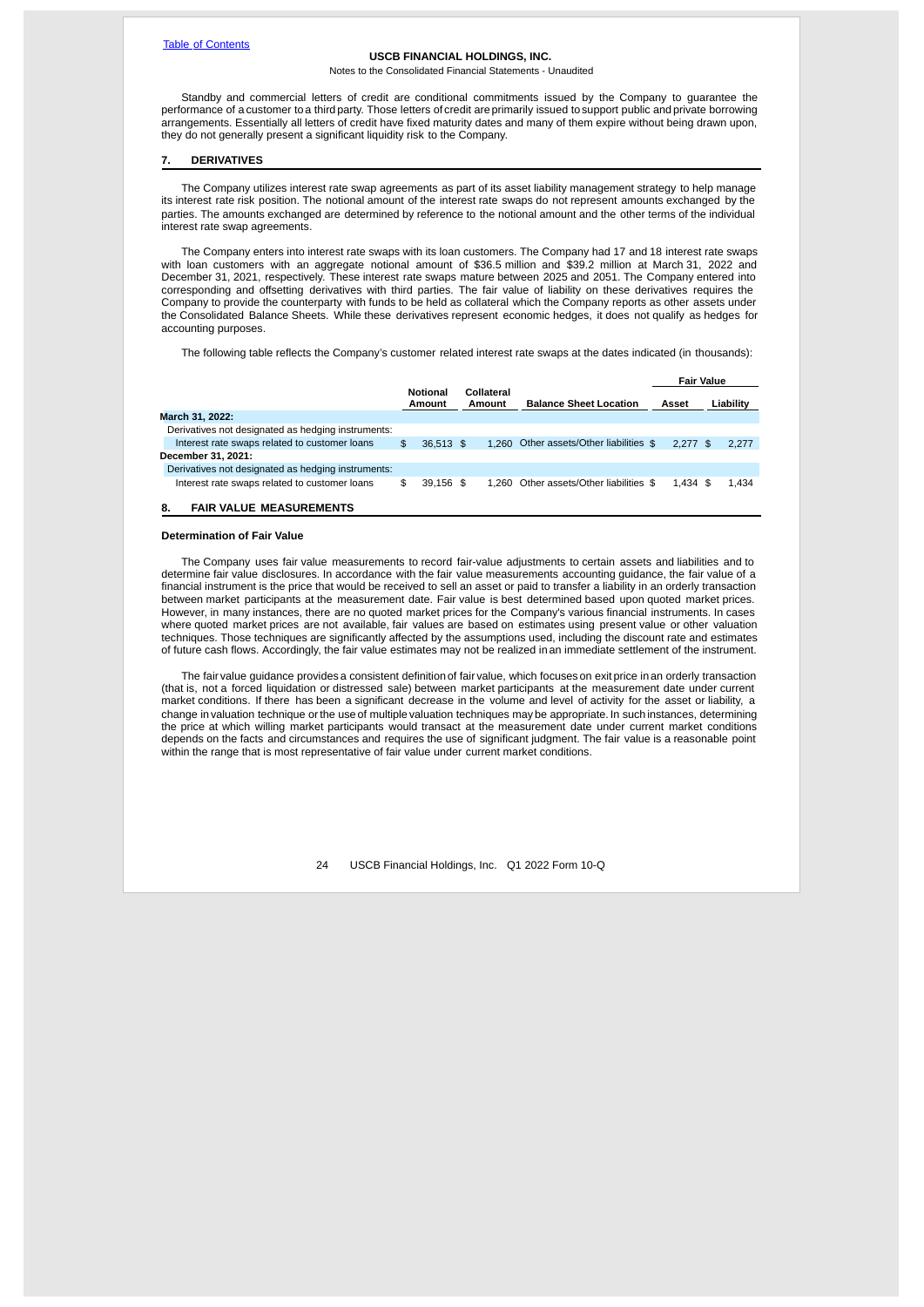Notes to the Consolidated Financial Statements - Unaudited

# **Fair Value Hierarchy**

In accordance with this guidance, the Company groups its financial assets and financial liabilities generally measured at fair value in three levels, based on the markets in which the assets and liabilities are traded, and the reliability of the assumptions used to determine fair value.

**Level 1** - Valuation is based on quoted prices in active markets for identical assets or liabilities that the reporting entity has the ability to access at the measurement date. Level 1 assets and liabilities generally include debt and equity securities that are traded in an active exchange market. Valuations are obtained from readily available pricing sources for market transactions involving identical assets or liabilities.

**Level 2** - Valuation is based on inputs other than quoted prices included within Level 1 that are observable for the asset or liability, either directly or indirectly. The valuation may be based on quoted prices for similar assets or liabilities; quoted prices in markets that are not active; or other inputs that are observable or can be corroborated by observable market data for substantially the full term of the asset or liability.

**Level 3** - Valuation is based on unobservable inputs that are supported by little or no market activity and that are significant to the fair value of the assets or liabilities. Level 3 assets and liabilities include financial instruments whose value is determined using pricing models, discounted cash flow methodologies, or similar techniques, as well as instruments for which determination of fair value requires significant management judgment or estimation.

A financial instrument's categorization within the valuation hierarchy is based upon the lowest level of input that is significant to the fair value measurement.

#### **Items Measured at Fair Value on a Recurring Basis**

**AFS investment securities:** When instruments are traded in secondary markets and quoted market prices do not exist for such securities, management generally relies on prices obtained from independent vendors or third-party broker-dealers. Management reviews pricing methodologies provided by the vendors and third-party broker-dealers in order to determine if observable market information is being utilized. Securities measured with pricing provided by independent vendors orthirdparty broker-dealers are classified within Level 2 of the hierarchy and often involve using quoted market prices for similar securities, pricing models or discounted cash flow analyses utilizing inputs observable in the market where available.

**Derivatives:** The fair value of derivatives are measured with pricing provided by third-party participants and are classified within Level 2 of the hierarchy.

The following table represents the Company's assets measured at fair value on a recurring basis at March 31, 2022 and December 31, 2021 for each of the fair value hierarchy levels (in thousands):

|                                           |                          |            | March 31, 2022           | December 31, 2021 |                          |            |                                |         |  |
|-------------------------------------------|--------------------------|------------|--------------------------|-------------------|--------------------------|------------|--------------------------------|---------|--|
|                                           | Level 1                  | Level 2    | Level 3                  | Total             | Level 1                  | Level 2    | Level 3                        | Total   |  |
| Investment securities available for sale: |                          |            |                          |                   |                          |            |                                |         |  |
| U.S. Government Agency                    | \$<br>- \$               | 27.433 \$  | - \$                     | 27.433 \$         | - \$                     | 10.520 \$  | - \$                           | 10.520  |  |
| U.S. Treasury                             | ٠                        | 2.463      | ٠                        | 2.463             |                          |            |                                |         |  |
| Collateralized mortgage obligations       |                          | 150.738    | $\overline{\phantom{a}}$ | 150.738           | -                        | 156.829    | $\overline{\phantom{a}}$       | 156.829 |  |
| Mortgage-backed securities - residential  | ٠                        | 106,038    | $\overline{\phantom{a}}$ | 106,038           | $\overline{\phantom{a}}$ | 118,842    | $\blacksquare$                 | 118,842 |  |
| Mortgage-backed securities - commercial   | ٠                        | 44,237     | $\overline{\phantom{a}}$ | 44,237            | -                        | 50,117     | $\overline{\phantom{a}}$       | 50,117  |  |
| <b>Municipal Securities</b>               | $\overline{\phantom{a}}$ | 21.981     | $\overline{\phantom{a}}$ | 21.981            | ٠                        | 24.276     | $\blacksquare$                 | 24.276  |  |
| Bank subordinated debt securities         | -                        | 27.295     | ٠                        | 27.295            | -                        | 28,408     | $\overline{\phantom{a}}$       | 28,408  |  |
| Corporate bonds                           | ٠                        | 12,029     | $\overline{\phantom{a}}$ | 12,029            | ٠                        | 12,550     | $\overline{\phantom{a}}$       | 12,550  |  |
| Total                                     |                          | 392,214    | $\overline{a}$           | 392,214           | -                        | 401,542    | $\overline{\phantom{a}}$       | 401,542 |  |
| Derivative assets                         | -                        | 2,277      |                          | 2,277             | ٠                        | 1,434      | ٠                              | 1,434   |  |
| <b>Total assets at fair value</b>         | - \$                     | 394,491 \$ | - \$                     | 394,491 \$        | - \$                     | 402,976 \$ | \$<br>$\overline{\phantom{a}}$ | 402,976 |  |
| Derivative liabilities                    | - \$<br>\$.              | $2.277$ \$ | - \$                     | $2.277$ \$        | - \$                     | $1.434$ \$ | - \$                           | 1.434   |  |
| <b>Total liabilities at fair value</b>    | \$<br>- \$               | $2.277$ \$ | - \$                     | $2.277$ \$        | - \$                     | $1.434$ \$ | - \$                           | 1.434   |  |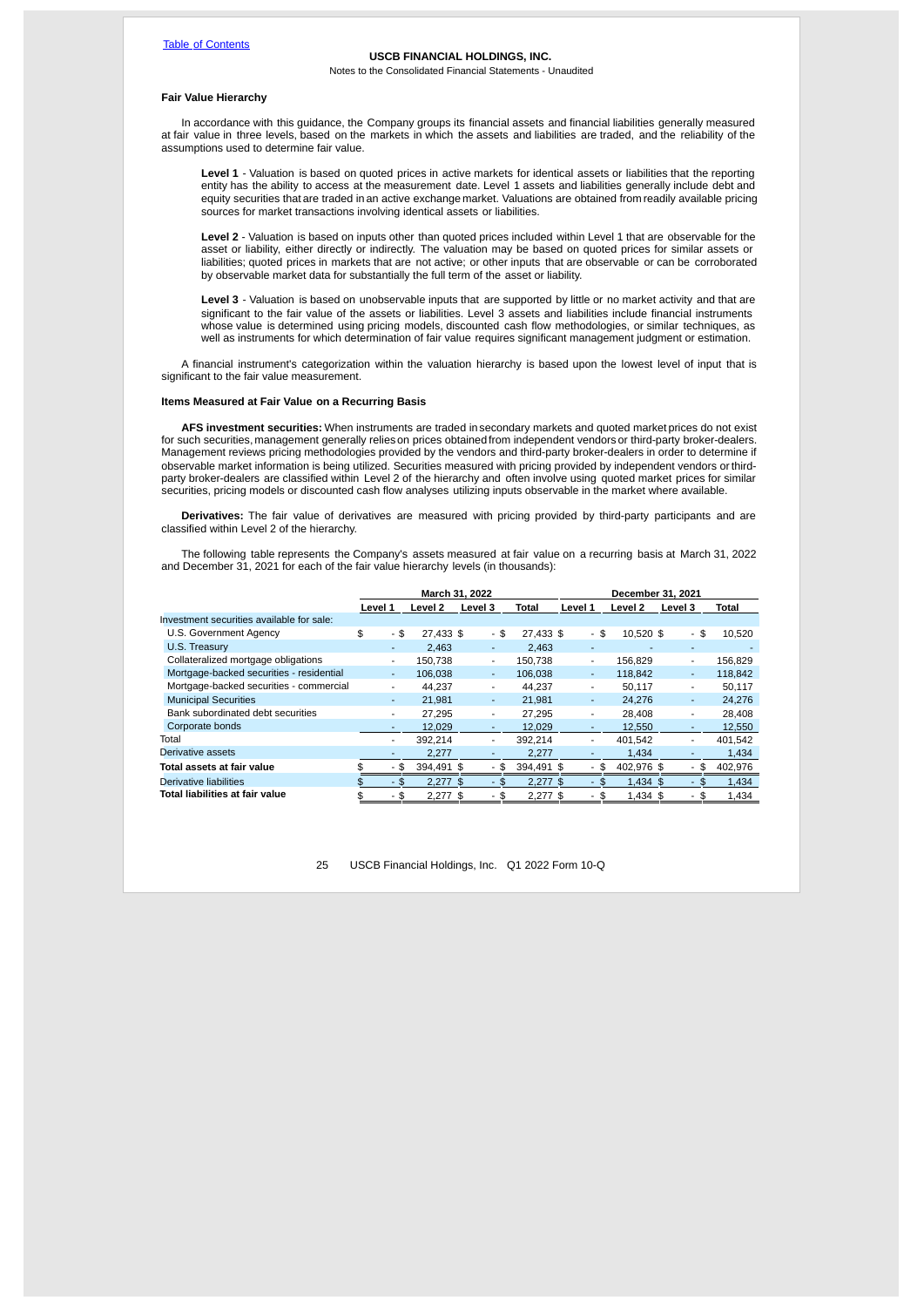Notes to the Consolidated Financial Statements - Unaudited

### **Items Measured at Fair Value on a Non-recurring Basis**

**Impaired Loans:** At March 31, 2022 and December 31, 2021, in accordance with provisions of the loan impairment guidance, individual loans with a carrying amount of approximately \$4.5 million and \$4.4 million, respectively, were written down to their fair value of approximately \$4.2 million and \$4.0 million, respectively, resulting in an impairment charge of \$335 thousand and \$360 thousand, respectively, which was included in the allowance for credit losses at March 31, 2022 and December 31, 2021, respectively. Loans applicable to write-downs, or impaired loans, are estimated using the present value of expected cash flows or the appraised value of the underlying collateral discounted as necessary due to management's estimates of changes in economic conditions are considered a Level 3 valuation.

**Other Real Estate:** Other real estate owned are valued at the lesser of the third-party appraisals less management's estimate of the costs to sell or the carrying cost of the otherreal estate owned. Appraisals generally use the market approach valuation technique and use market observable data to formulate an opinion of the fair value of the properties. However, the appraiser uses professional judgment in determining the fair value of the property and the Company may also adjust the value for changes in market conditions subsequent to the valuation date when current appraisals are not available. As a consequence of the carrying cost or the third-party appraisal and adjustments therein, the fair values of the properties are considered a Level 3 valuation.

The following table represents the Company's assets measured at fair value on a non-recurring basis at March 31, 2022 and December 31, 2021 for each of the fair value hierarchy levels (in thousands):

|                        | Level 1 | Level 2 | Level 3    | <b>Total</b> |
|------------------------|---------|---------|------------|--------------|
| <b>March 31, 2022:</b> |         |         |            |              |
| Impaired loans         | - \$    | - \$    | $4.164$ \$ | 4.164        |
|                        |         |         |            |              |
| December 31, 2021:     |         |         |            |              |
| Impaired loans         | - \$    | - \$    | $3.990$ \$ | 3.990        |

The following table presents quantified information about Level 3 fair value measurements for assets measured at fair value on a non-recurring basis at March 31, 2022 and December 31, 2021 (in thousands):

| <b>Fair Value</b>         |    | <b>Valuation Technique(s)</b> | Unobservable Input(s)           |                                                           |
|---------------------------|----|-------------------------------|---------------------------------|-----------------------------------------------------------|
| March 31, 2022:           |    |                               |                                 |                                                           |
| Residential real estate   | \$ |                               | 3,576 Sales comparison approach | Adj. for differences between comparable sales             |
| Commercial real estate    |    |                               | 413 Sales comparison approach   | Adj. for differences between comparable sales             |
| Commercial and industrial |    | 66                            | Discounted cash flow            | Adj. for differences in net operating income expectations |
| Other                     |    | 109                           | Discounted cash flow            | Adj. for differences in net operating income expectations |
| Total impaired loans      |    | 4,164                         |                                 |                                                           |
|                           |    |                               |                                 |                                                           |
| December 31, 2021:        |    |                               |                                 |                                                           |
| Residential real estate   | \$ | 3.807                         | Sales comparison approach       | Adj. for differences between comparable sales             |
| Commercial and industrial |    | 70                            | Discounted cash flow            | Adj. for differences in net operating income expectations |
| Other                     |    | 113                           | Discounted cash flow            | Adj. for differences in net operating income expectations |
| Total impaired loans      |    | 3,990                         |                                 |                                                           |

There were no financial liabilities measured at fair value on a non-recurring basis at March 31, 2022 and December 31, 2021.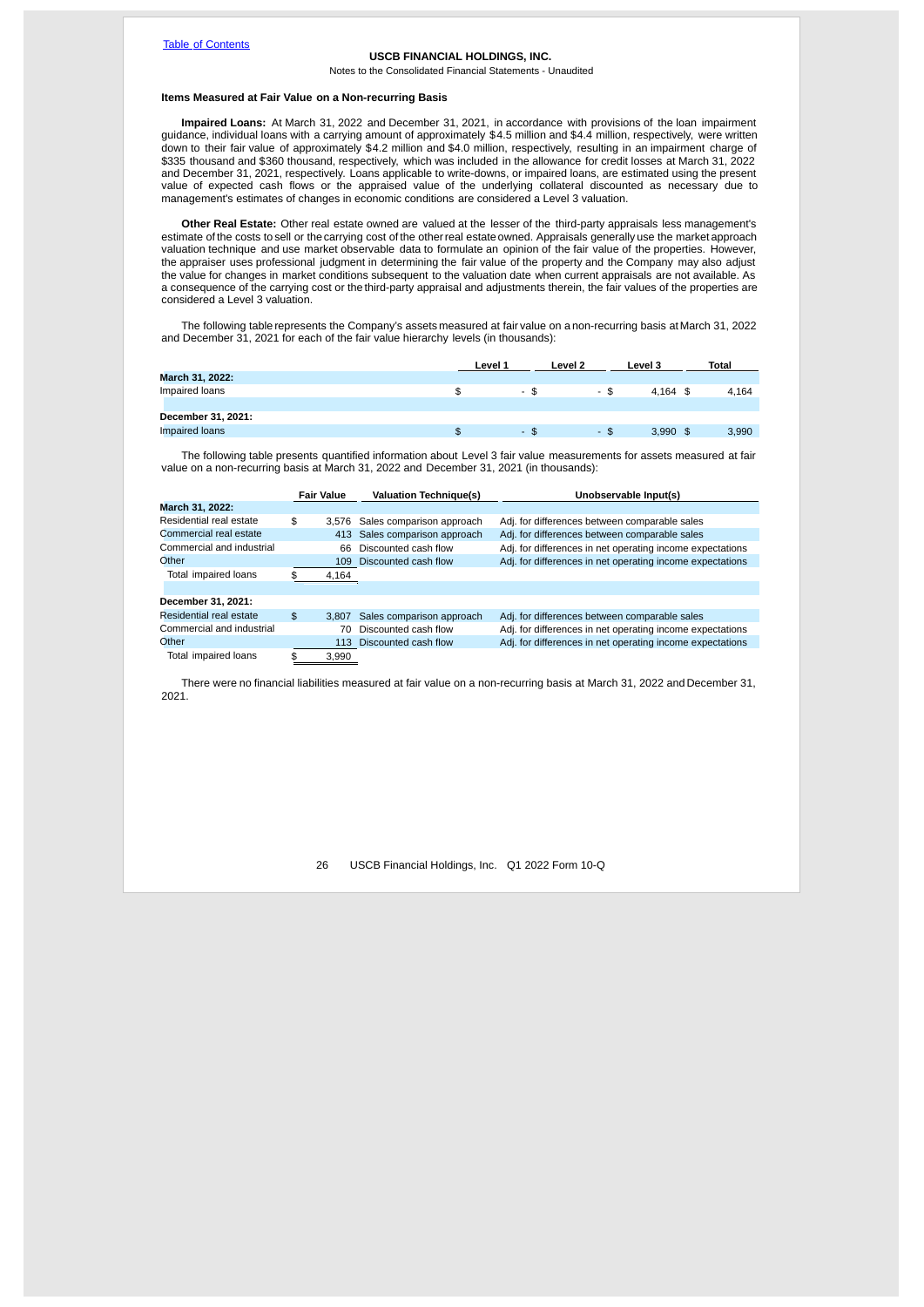Notes to the Consolidated Financial Statements - Unaudited

# **Items Not Measured at Fair Value**

The following table presents the carrying amounts and estimated fair values of financial instruments not carried at fair value as of March 31, 2022 and December 31, 2021 (in thousands):

|                                        | <b>Fair Value Hierarchy</b> |                    |  |                          |        |                    |        |                |        |                             |
|----------------------------------------|-----------------------------|--------------------|--|--------------------------|--------|--------------------|--------|----------------|--------|-----------------------------|
|                                        |                             | Carrying<br>Amount |  | Level 1                  |        | Level <sub>2</sub> |        | Level 3        |        | <b>Fair Value</b><br>Amount |
| March 31, 2022:                        |                             |                    |  |                          |        |                    |        |                |        |                             |
| <b>Financial Assets:</b>               |                             |                    |  |                          |        |                    |        |                |        |                             |
| Cash and due from banks                | \$                          | 13,764 \$          |  | 13,764 \$                |        |                    | $-$ \$ |                | - \$   | 13,764                      |
| Interest-bearing deposits in banks     | \$                          | 80.349 \$          |  | 80.349 \$                |        |                    | $-$ \$ |                | - \$   | 80.349                      |
| Investment securities held to maturity | \$                          | 122,361 \$         |  |                          | $-$ \$ | 112.690 \$         |        |                | $-$ \$ | 112,690                     |
| Loans held for investment, net         | \$                          | 1,243,314 \$       |  | ÷.                       | \$     |                    | - \$   | 1,276,299 \$   |        | 1,276,299                   |
| Accrued interest receivable            | \$                          | $6.303$ \$         |  |                          | $-$ \$ | 1,681 \$           |        | $4.622$ \$     |        | 6.303                       |
| <b>Financial Liabilities:</b>          |                             |                    |  |                          |        |                    |        |                |        |                             |
| Demand deposits                        | \$                          | 656.622 \$         |  | 656,622 \$               |        |                    | $-$ \$ |                | - \$   | 656.622                     |
| Money market and savings accounts      | \$                          | 772.022 \$         |  | 772.022 \$               |        |                    | $-$ \$ |                | - \$   | 772,022                     |
| Interest-bearing checking accounts     | \$                          | 61.619 \$          |  | 61.619 \$                |        |                    | $-$ \$ |                | $-$ \$ | 61.619                      |
| Time deposits                          | \$                          | 223,031 \$         |  | $\overline{\phantom{0}}$ | \$     |                    | - \$   | 220,103 \$     |        | 220,103                     |
| <b>FHLB advances</b>                   | \$                          | 36.000 \$          |  |                          | $-$ \$ | 36.100 \$          |        |                | $-$ \$ | 36,100                      |
| Accrued interest payable               | \$                          | 98 \$              |  |                          | $-$ \$ | 48 \$              |        | 50 \$          |        | 98                          |
|                                        |                             |                    |  |                          |        |                    |        |                |        |                             |
| December 31, 2021:                     |                             |                    |  |                          |        |                    |        |                |        |                             |
| <b>Financial Assets:</b>               |                             |                    |  |                          |        |                    |        |                |        |                             |
| Cash and due from banks                | \$                          | 6.477 \$           |  | 6.477 \$                 |        |                    | - \$   |                | - \$   | 6.477                       |
| Interest-bearing deposits in banks     | \$                          | 39,751 \$          |  | 39,751 \$                |        |                    | $-$ \$ |                | - \$   | 39,751                      |
| Investment securities held to maturity | \$                          | 122.658 \$         |  |                          | $-$ \$ | 120.157 \$         |        |                | - \$   | 120.157                     |
| Loans held for investment, net         | \$                          | 1,175,024 \$       |  |                          | $-$ \$ |                    | $-$ \$ | $1,189,191$ \$ |        | 1,189,191                   |
| Accrued interest receivable            | \$                          | 5,975 \$           |  |                          | - \$   | $1.222$ \$         |        | $4.753$ \$     |        | 5,975                       |
| <b>Financial Liabilities:</b>          |                             |                    |  |                          |        |                    |        |                |        |                             |
| Demand deposits                        | \$                          | 605,425 \$         |  | 605,425 \$               |        |                    | - \$   |                | - \$   | 605,425                     |
| Money market and savings accounts      | \$                          | 703,856 \$         |  | 703,856 \$               |        |                    | $-$ \$ |                | $-$ \$ | 703,856                     |
| Interest-bearing checking accounts     | \$                          | 55,878 \$          |  | 55,878 \$                |        |                    | - \$   |                | $-$ \$ | 55,878                      |
| Time deposits                          | \$                          | 225,200 \$         |  |                          | $-$ \$ |                    | $-$ \$ | 224.688 \$     |        | 224,688                     |
| <b>FHLB advances</b>                   | \$                          | 36.000 \$          |  |                          | - \$   | 36,479 \$          |        |                | - \$   | 36,479                      |
| Accrued interest payable               | \$                          | 96 \$              |  |                          | $-$ \$ | $50*$              |        | 46 \$          |        | 96                          |
| 9.<br><b>STOCKHOLDERS' EQUITY</b>      |                             |                    |  |                          |        |                    |        |                |        |                             |

# **Common Stock**

The rights of the holders of Class A common stock and Class B common stock are the same, except for voting and conversion rights. Holders of Class A common stock are entitled to voting rights, while holders of Class B common stock have no voting rights. Shares of Class B common stock are convertible into shares of Class A common stock if sold or transferred.

In June 2021, the Bank effected a 1 for 5 reverse stock split of all the Class A common stock \$1.00 par value. Each five shares of the Bank's ClassA common stock was combined into one fully paid share of ClassA common stock. Any fractional shares resulting from this reverse stock split were rounded up to one whole share. The Bank has adjusted the Class A common stock, earnings per share and stock options for this 1 for 5 reverse stock split for all periods in 2021. The Class B common stock was not adjusted but if sold or exchanged would be converted at the 1 for 5 reverse stock split of 1 share of Class A common stock for 5 shares of Class B common stock. Any dividends declared by the Board of Directors (the "Board") to include Class B common stock will also be paid as if converted. The 1 for 5 reverse stock split resulted in adjustments to Consolidated Balance Sheets, Consolidated Statements of Operations, and Consolidated Statements of Changes in Stockholders' Equity.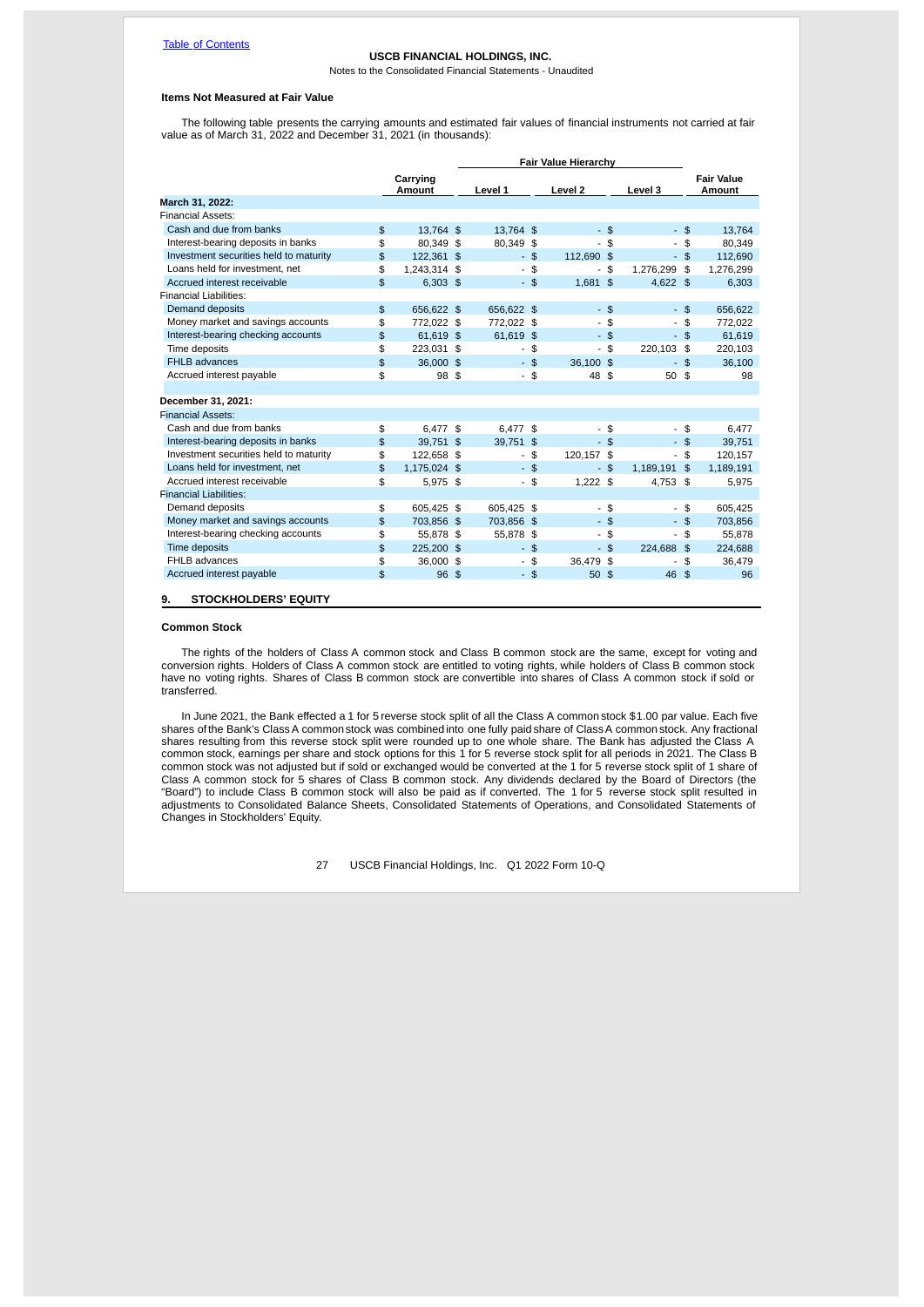Notes to the Consolidated Financial Statements - Unaudited

In July 2021, the Bank completed the IPO of its Class A common stock, in which it issued and sold 4,600,000 shares of Class A common stock at a price of \$10.00 per share. The Bank received total net proceeds of \$40.0 million after deducting underwriting discounts and expenses.

In December 2021, the Bank entered into agreements with the Class B shareholders to exchange all outstanding Class B common stock for Class A common stock at a ratio of 5 to 1. As a result, a total of 6,121,052 shares of Class B common stock were exchanged for 1,224,212 shares of Class A common stock.

In December 2021, USCB Financial Holdings, Inc. (the "Company") acquired all the issued and outstanding shares of the Class A voting common stock of U.S. Century Bank (the "Bank"), which are the only issued and outstanding shares of the Bank's capital stock, in a share exchange (the "Reorganization") effected under the Florida Business Corporation Act. Each of the outstanding shares of the Bank's common stock, par value \$1.00 per share, formerly held by its shareholders was converted into and exchanged for one newly issued share of the Company's common stock, par value \$1.00 per share, and the Bank became the Company's wholly owned subsidiary.

In the Reorganization, each shareholder of the Bank received securities of the same class, having substantially the same designations, rights, powers, preferences, qualifications, limitations and restrictions, as those that the shareholder held in the Bank, and the Company's current shareholders own the same percentages of its common stock as they previously owned of the Bank's common stock.

#### **Preferred Stock**

In April 2021, the Board authorized and approved the offer to repurchase all outstanding shares of Class E preferred stock at the liquidation value of \$7.5 million along with declared dividends of \$103 thousand. All Class E preferred stock shareholders approved the repurchase which the Bank completed in April 2021.

The Bank offered the Class C and Class D preferred stockholders the ability to exchange their shares for Class A common stock. The offer to exchange was voluntary and the preferred stockholders were given the option to convert 90% of their preferred shares for Class A common stock with the remaining 10% to be redeemed in the form of cash. The exchange ratio for the shares of Class A common stock issued in the exchange transaction was based upon the IPO price for shares of Class A common stock.

During the year ended December 31, 2021, 47,473 shares of Class C preferred stock and 11,061,552 shares of Class D preferred stock converted into an aggregate of 10,278,072 shares of Class A common stock. The exchange of the Class C and Class D preferred shares had a total liquidation value of \$ 102.8 million. The remaining unconverted shares of Class C preferred stock and Class D preferred stock totaling 1,234,354 shares were subsequently redeemed at liquidation value for \$11.4 million.

The fair value of consideration on the exchange and redemption of the Class C and Class D preferred shares exceeded the book value causing a one-time reduction in net income available to common stockholders of \$ 89.6 million. As of March 31, 2022 and December 31, 2021, there were no preferred shares and no outstanding dividends to be paid.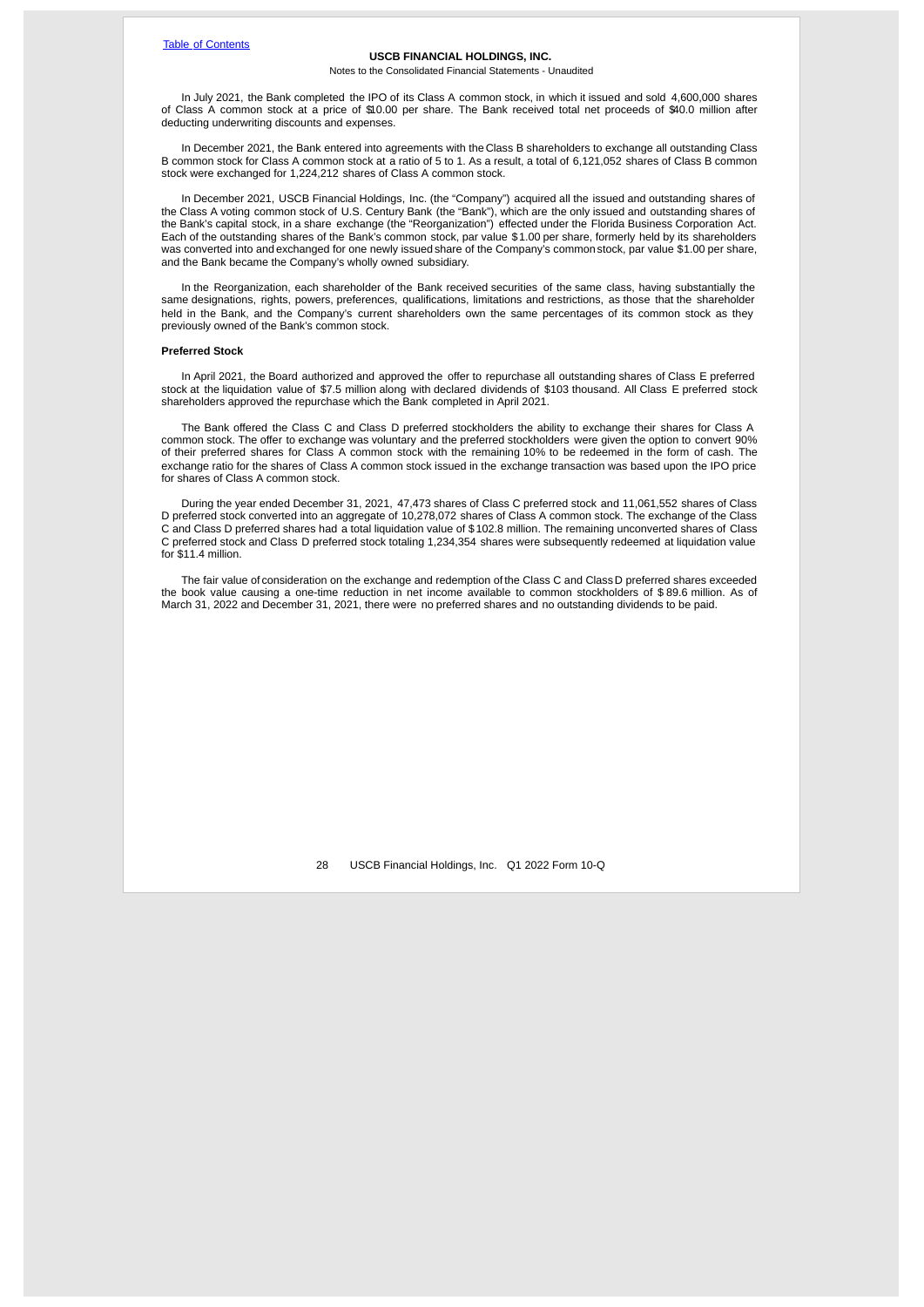# **USCB FINANCIAL HOLDINGS, INC.**

Notes to the Consolidated Financial Statements - Unaudited

# **Dividends**

The following dividend amounts were paid on the preferred shares for the three months ended March 31, 2022 and 2021 (in thousands):

|                                                                                                                                                                                                                                                          | Three Months Ended March 31. |      |      |
|----------------------------------------------------------------------------------------------------------------------------------------------------------------------------------------------------------------------------------------------------------|------------------------------|------|------|
|                                                                                                                                                                                                                                                          | 2022                         |      | 2021 |
| Preferred stock - Class C: Non-voting, Non-cumulative, Perpetual: \$1.00 par value; \$1,000<br>per share liquidation preference; annual dividend rate of 4% of liquidation preference paid<br>quarterly. Quarterly dividend of \$10.00 per share.        |                              | - \$ | 527  |
| Preferred stock - Class D: Non-voting, Non-cumulative, Perpetual: \$1.00 par value; \$5.00<br>per share liquidation preference; annual dividend rate of 4% of par value paid quarterly.<br>Quarterly dividend of \$0.01 per share.                       |                              |      | 123  |
| Preferred stock - Class E: Non-voting, partially cumulative, Perpetual: \$1.00 par value;<br>\$1,000 per share liquidation preference; annual dividend rate of 7% of liquidation<br>preferences paid quarterly. Quarterly dividend of \$17.50 per share. |                              |      | 131  |
| Total dividends paid                                                                                                                                                                                                                                     |                              |      | 781  |

Declaration of dividends by the Board is required before dividend payments are made. No dividends were approved by the Board for the common stock classes for the three months ended March 31, 2022 and 2021. Additionally, there were no dividends declared and unpaid as of March 31, 2022 and 2021.

### **10. EARNINGS PER SHARE**

Earnings per share ("EPS") for common stock is calculated using the two-class method required for participating securities. Basic EPSis calculated by dividing net income (loss) available to common stockholders by the weighted-average number of common shares outstanding for the period, without consideration for common stock equivalents. Diluted EPS is computed by dividing net income (loss) available to common stockholders by the weighted-average number of common shares outstanding for the period and the weighted-average number of dilutive common stock equivalents outstanding for the period determined using the treasury-stock method. For purposes of this calculation, common stock equivalents include common stock options and are only included in the calculation of diluted EPS when their effect is dilutive.

To calculate EPS for the three months ended March 31, 2022, net income available to common stockholders was not allocated between Class A and Class B common stock since there was no issued and outstanding Class B common stock as of March 31, 2022.

To calculate EPS for the three months ended March 31, 2021, net income available to common stockholders was allocated as if all the income for the period were distributed to common stockholders. The allocation was based on the outstanding shares per common share class to the total common shares outstanding during each period giving effect for the 1 for 5 reverse stock split. The Company's Articles of Incorporation require that the distribution of net income to Common B stockholders be adjusted to give effect for Class A stock splits. Therefore, the income allocated to Class B common shares was calculated based on their 20% per share equivalent to Class A common shares.

The following table reflects the calculation of net income available to common stockholders for three months ended March 31, 2022 and 2021 (in thousands):

|                                             | Three Months Ended March 31. |  |       |  |  |  |
|---------------------------------------------|------------------------------|--|-------|--|--|--|
|                                             | 2022                         |  | 2021  |  |  |  |
| Net Income                                  | $4.854$ \$                   |  | 4.781 |  |  |  |
| Less: Preferred stock dividends             | -                            |  | 781   |  |  |  |
| Net income available to common stockholders | 4.854                        |  | 4.000 |  |  |  |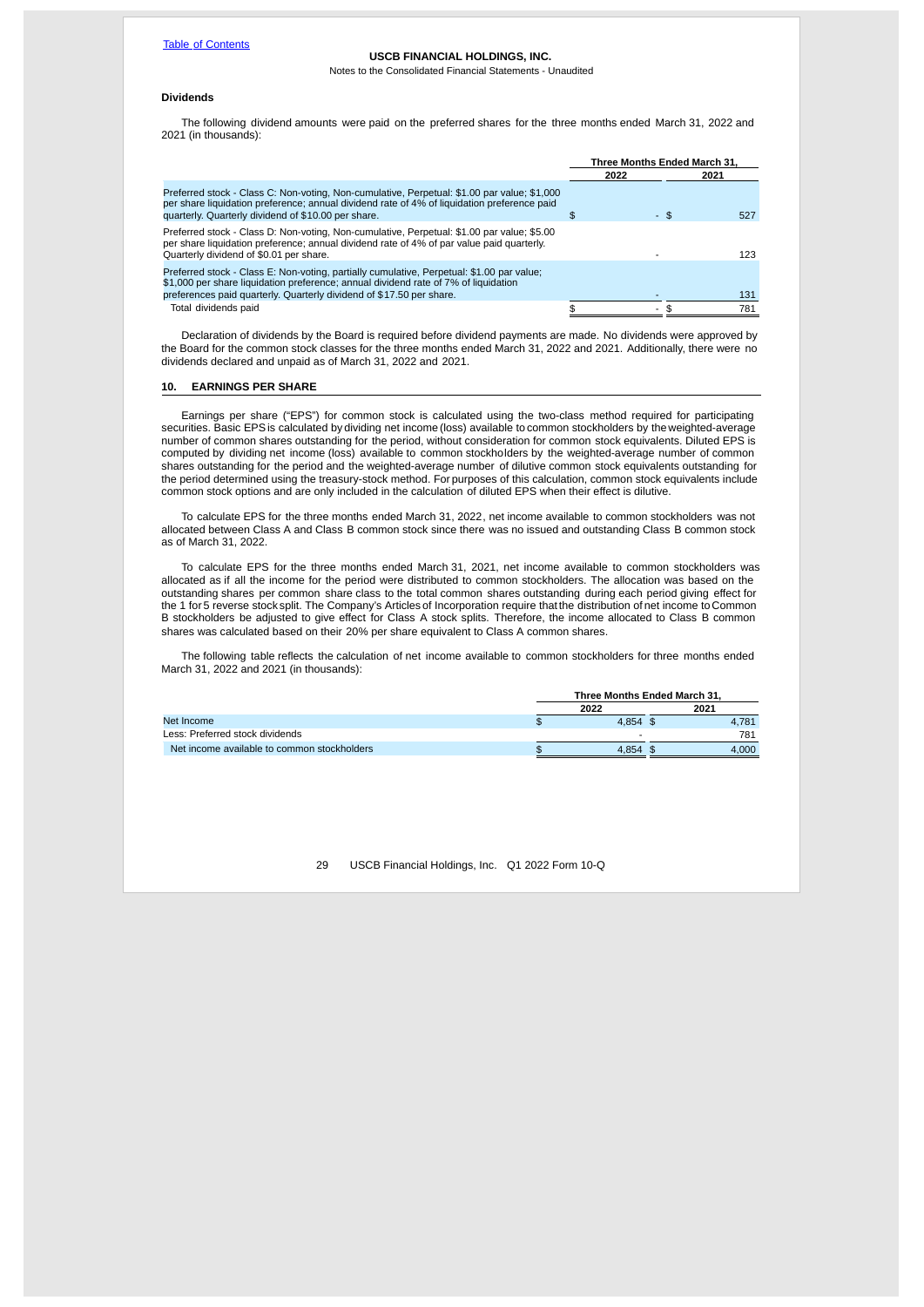# **USCB FINANCIAL HOLDINGS, INC.**

Notes to the Consolidated Financial Statements - Unaudited

The following table reflects the calculation of basic and diluted earnings per common share class for the three months ended March 31, 2022 and 2021 (in thousands, except per share amounts):

|                                                                 | Three Months Ended March 31, |                |      |                          |      |                |      |               |  |
|-----------------------------------------------------------------|------------------------------|----------------|------|--------------------------|------|----------------|------|---------------|--|
|                                                                 |                              |                | 2022 |                          |      |                | 2021 |               |  |
|                                                                 |                              | <b>Class A</b> |      | <b>Class B</b>           |      | <b>Class A</b> |      | Class B $(1)$ |  |
| <b>Basic EPS</b>                                                |                              |                |      |                          |      |                |      |               |  |
| Numerator:                                                      |                              |                |      |                          |      |                |      |               |  |
| Net income available to common shares before allocation         | \$                           | $4,854$ \$     |      |                          | - \$ | $4,000$ \$     |      | 4,000         |  |
| Multiply: % allocated on weighted avg. shares outstanding       |                              | 100.0%         |      | $-96$                    |      | 76.0%          |      | 24.0%         |  |
| Net income available to common shares after allocation          | \$                           | $4,854$ \$     |      |                          | $-5$ | $3,040$ \$     |      | 960           |  |
| Denominator:                                                    |                              |                |      |                          |      |                |      |               |  |
| Weighted average shares outstanding                             |                              | 19,994,953     |      |                          |      | 3,889,469      |      | 6,121,052     |  |
| Earnings per share, basic                                       | \$                           | $0.24$ \$      |      | $\overline{\phantom{a}}$ | \$   | $0.78$ \$      |      | 0.16          |  |
|                                                                 |                              |                |      |                          |      |                |      |               |  |
| <b>Diluted EPS</b>                                              |                              |                |      |                          |      |                |      |               |  |
| Numerator:                                                      |                              |                |      |                          |      |                |      |               |  |
| Net income available to common shares before allocation         | \$                           | 4,854 \$       |      | $\overline{\phantom{0}}$ | \$   | $4,000$ \$     |      | 4,000         |  |
| Multiply: % allocated on weighted avg. shares outstanding       |                              | 100.0%         |      | $-9/0$                   |      | 76.0%          |      | 24.0%         |  |
| Net income available to common shares after allocation          | \$                           | 4,854 \$       |      |                          | - \$ | $3,040$ \$     |      | 960           |  |
| Denominator:                                                    |                              |                |      |                          |      |                |      |               |  |
| Weighted average shares outstanding for basic EPS               |                              | 19,994,953     |      | ۰                        |      | 3,889,469      |      | 6,121,052     |  |
| Add: Dilutive effects of assumed exercises of stock options     |                              | 114,830        |      |                          |      | 23,810         |      |               |  |
| Weighted avg. shares including dilutive potential common shares |                              | 20,109,783     |      |                          |      | 3,913,279      |      | 6,121,052     |  |
| Earnings per share, diluted                                     |                              | $0.24$ \$      |      |                          | \$.  | $0.78$ \$      |      | 0.16          |  |
|                                                                 |                              |                |      |                          |      |                |      |               |  |
| Anti-dilutive stock options excluded from diluted EPS           |                              |                |      |                          |      | 77,000         |      |               |  |

(1) Net income available to common shares between ClassA and Class B common stock was allocatedbased on the weighted average number of<br>shares outstanding. The allocation also assumes that Class B shares are converted to Cl

See Note 9 "Stockholders' Equity" for further discussion on the stock split.

# **11. REGULATORY MATTERS**

The Bank is subject to the rules of the Basel III regulatory capital framework and related Dodd-Frank Wall Street Reform and Consumer Protection Act. The rules include the implementation of a 2.5% capital conservation buffer that is added to the minimum requirements for capital adequacy purposes. Failure to maintain the required capital conservation buffer will limit the ability of the Bank to pay dividends, repurchase shares or pay discretionary bonuses. At March 31, 2022 and December 31, 2021, the capital ratios for the Bank were sufficient to meet the conservation buffer.

At March 31, 2022, the most recent notification from the regulatory authorities categorized the Bank as well capitalized under the regulatory framework for prompt corrective action.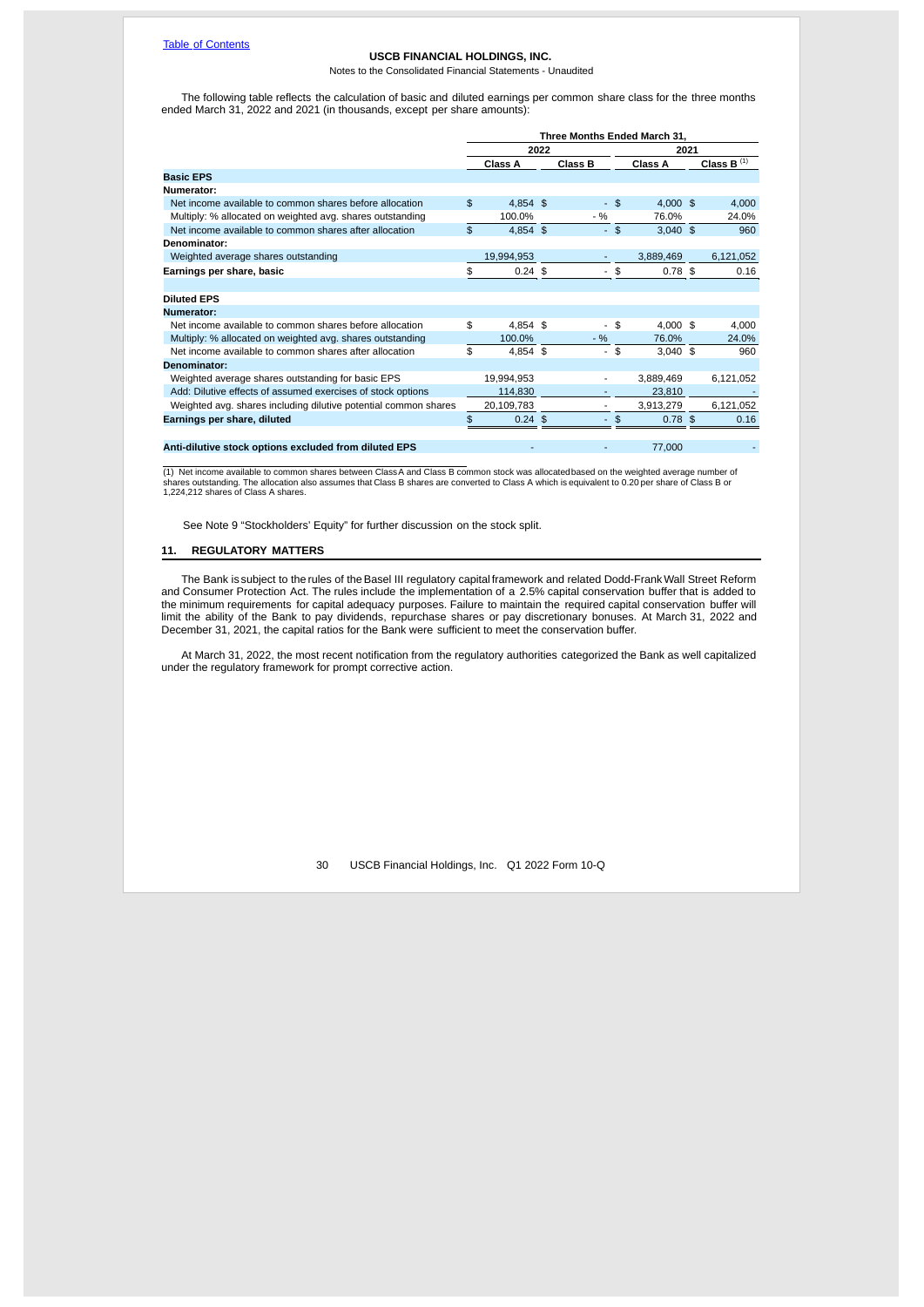Notes to the Consolidated Financial Statements - Unaudited

Actual and required capital amounts and ratios are presented below for both the Company and the Bank at March 31, 2022 and December 31, 2021 (in thousands, except ratios). The required amounts for capital adequacy shown do not include the capital conservation buffer previously discussed.

|                                      | Actual |         |       |               |      | <b>Minimum Capital</b><br><b>Requirements</b> |       |      | To be Well Capitalized<br><b>Under Prompt Corrective</b><br><b>Action Provisions</b> |         |        |               |
|--------------------------------------|--------|---------|-------|---------------|------|-----------------------------------------------|-------|------|--------------------------------------------------------------------------------------|---------|--------|---------------|
|                                      |        | Amount  |       | Ratio         |      | Amount                                        | Ratio |      | Amount                                                                               |         | Ratio  |               |
| March 31, 2022:                      |        |         |       |               |      |                                               |       |      |                                                                                      |         |        |               |
| Total risk-based capital:            |        |         |       |               |      |                                               |       |      |                                                                                      |         |        |               |
| <b>USCB Financial Holdings, Inc.</b> | \$     | 194.564 | 14.49 | %\$           |      | 107,425                                       | 8.00  | %\$  |                                                                                      | 134,281 | 10.00  | $\frac{0}{0}$ |
| U.S. Century Bank                    | \$     | 193,462 | 14.41 | $\%$          | \$   | 107,425                                       | 8.00  | $\%$ | \$                                                                                   | 134,281 | 10.00  | $\frac{0}{0}$ |
| Tier 1 risk-based capital:           |        |         |       |               |      |                                               |       |      |                                                                                      |         |        |               |
| <b>USCB Financial Holdings, Inc.</b> | \$     | 179.243 | 13.35 | %\$           |      | 80,568                                        | 6.00  | $\%$ | \$                                                                                   | 107.425 | 8.00   | $\frac{0}{0}$ |
| U.S. Century Bank                    | \$     | 178.141 | 13.27 | % \$          |      | 80,568                                        | 6.00  | $\%$ | \$                                                                                   | 107,425 | 8.00   | $\%$          |
| Common equity tier 1 capital:        |        |         |       |               |      |                                               |       |      |                                                                                      |         |        |               |
| <b>USCB Financial Holdings, Inc.</b> | \$     | 179.243 | 13.35 | %\$           |      | 60.426                                        | 4.50  | %\$  |                                                                                      | 87.282  | 6.50 % |               |
| U.S. Century Bank                    | \$     | 178.141 | 13.27 | % \$          |      | 60,426                                        | 4.50  | %\$  |                                                                                      | 87,282  | 6.50 % |               |
| Leverage ratio:                      |        |         |       |               |      |                                               |       |      |                                                                                      |         |        |               |
| <b>USCB Financial Holdings, Inc.</b> | \$     | 179.243 | 9.47  | %\$           |      | 75.681                                        | 4.00  | %\$  |                                                                                      | 94.601  | 5.00   | $\frac{0}{0}$ |
| U.S. Century Bank                    | \$     | 178,141 | 9.42  | %\$           |      | 75,681                                        | 4.00  | %\$  |                                                                                      | 94,601  | 5.00   | $\%$          |
| December 31, 2021:(1)                |        |         |       |               |      |                                               |       |      |                                                                                      |         |        |               |
| Total risk-based capital             | \$     | 186.735 | 14.92 | %\$           |      | 100,125                                       | 8.00  | %\$  |                                                                                      | 125,157 | 10.00  | $\frac{0}{0}$ |
| Tier 1 risk-based capital            | \$     | 171.484 | 13.70 | %\$           |      | 75,094                                        | 6.00  | %\$  |                                                                                      | 100,125 | 8.00   | $\frac{0}{0}$ |
| Common equity tier 1 capital         | \$     | 171,484 | 13.70 | $\frac{0}{0}$ | - \$ | 56,321                                        | 4.50  | %\$  |                                                                                      | 81,352  | 6.50   | $\frac{0}{0}$ |
| Leverage ratio                       | \$     | 171.484 | 9.55  | % \$          |      | 71.825                                        | 4.00  | %    | \$                                                                                   | 89.781  | 5.00   | $\frac{0}{0}$ |

(1) As of December 31, 2021, the regulatory capital ratios for both USCB Financial Holdings, Inc. andU.S. Century Bank were the same since there was no activity between both of these entities.

Effective December 2021, the Company acquired the Bank in a merger and reorganization through the formation of a bank holding company. Pursuant to this transaction, each of the outstanding shares of the Bank's \$1.00 par value common stock held by its shareholders was converted into and exchanged for one newly issued share of the Company's \$1.00 par value common stock, and the Bank became the wholly owned subsidiary of the Company. See Note 9 "Stockholders' Equity" for further details.

# **12. LOSS CONTINGENCIES**

Loss contingencies, including claims and legal actions may arise in the ordinary course of business. In the opinion of management, none of these actions, either individually or in the aggregate, is expected to have a material adverse effect on the Company's Consolidated Financial Statements.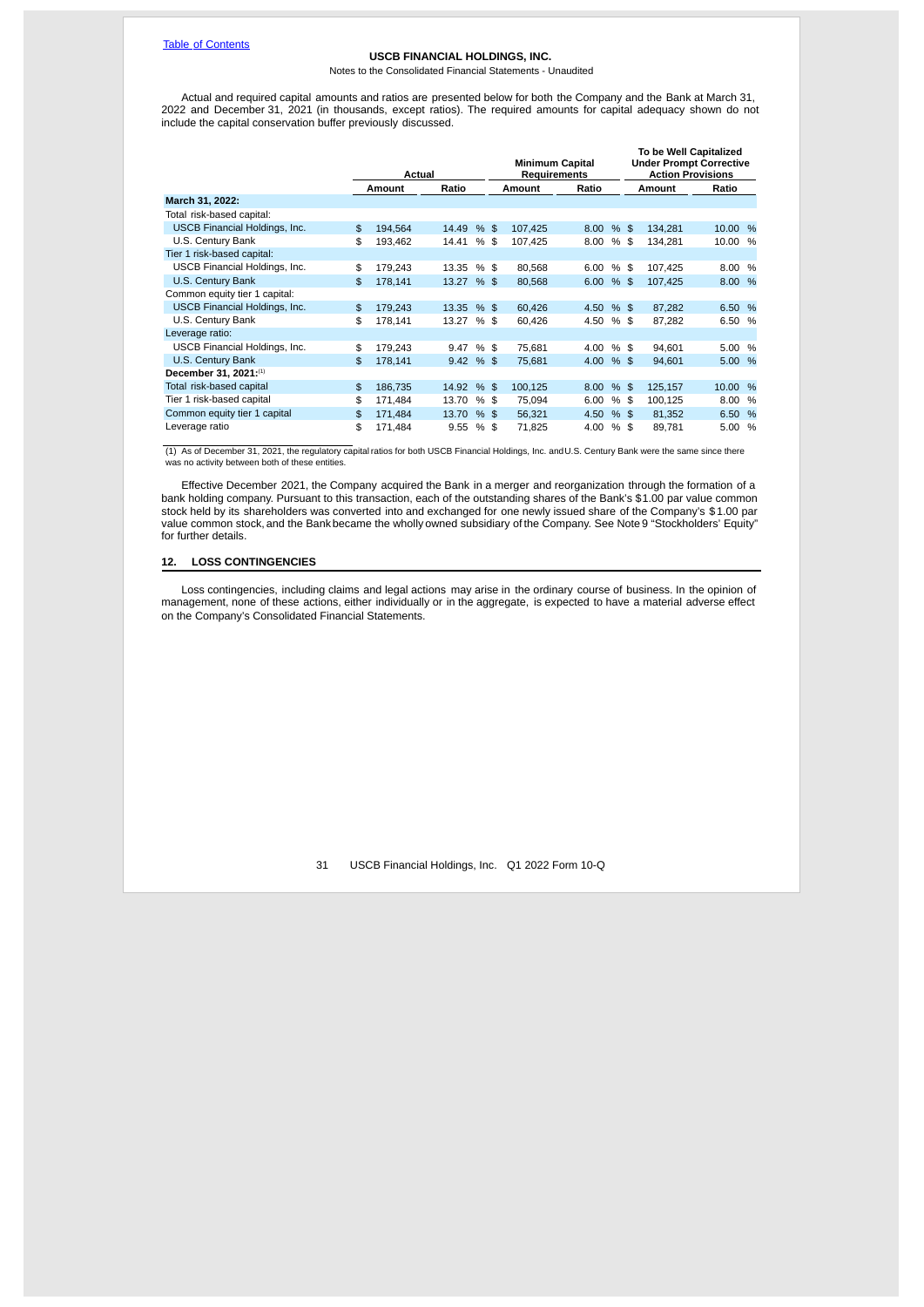### <span id="page-31-0"></span>**Item 2. Management's Discussion and Analysis of Financial Condition and Results of Operations**

The following discussion and analysis are designed to provide a better understanding of the consolidated financial condition and results of operations of the Company and the Bank, its wholly owned subsidiary, for the quarter ended March 31, 2022. This discussion and analysis are best read in conjunction with the consolidated financial statements and related footnotes included in this Form 10-Q and the 2021 Form 10-K filed with the SEC for the year ended December 31, *2021.*

*This discussion contains forward-looking statements that involve risks, uncertainties and assumptions that could cause* actual results to differ materially from management's expectations. Factors that could cause such differences are discussed and the sections entitled "Forward-Looking Statements" and Item 1A "Risk Factors" below and of the 2021 Form 10-K filed *with the SEC which is available at the SEC's website www.sec.gov.*

*Throughout this document, references to "we," "us," "our," and "the Company" generally refer to USCB Financial Holdings, Inc.*

#### **Forward-Looking Statements**

This Quarterly Report on Form 10-Q contains statements that are not historical in nature are intended to be, and are hereby identified as, forward-looking statements for purposes of the safe harbor provided by Section 21E of the Securities Exchange Act of 1934, as amended. The words "may," "will," "anticipate," "should," "would," "believe," "contemplate," "expect," "aim," "plan," "estimate," "continue," and "intend," as well as other similar words and expressions of the future, are intended to identify forward-looking statements.These forward-looking statements include, but are not limited to, statements related to our projected growth, anticipated future financial performance, and management's long-term performance goals, as well as statements relating to the anticipated effects on results of operations and financial condition from expected developments or events, or business and growth strategies, including anticipated internal growth.

These forward-looking statements involve significant risks and uncertainties that could cause our actual results to differ materially from those anticipated in such statements. Potential risks and uncertainties include, but are not limited to:

- the strength of the United States economy in general and the strength of the local economies in which we conduct operations;
- the COVID-19 pandemic and its impact on us, our employees, customers and third-party service providers, and the
- ultimate extent of the impacts of the pandemic and related government stimulus programs; • our ability to successfully manage interest rate risk, creditrisk, liquidity risk, and other risks inherent to our industry;
- the accuracy of our financial statement estimates and assumptions, including the estimates used for our credit loss reserve and deferred tax asset valuation allowance;
- the efficiency and effectiveness of our internal control environment;
- our ability to comply with the extensive laws and regulations to which we are subject, including the laws for each jurisdiction where we operate;
- legislative or regulatory changes and changes in accounting principles, policies, practices or guidelines, including the effects of the forthcoming implementation of the Current Expected Credit Losses ("CECL") standard;
- the effects of our lack of a diversified loan portfolio and concentration in the South Florida market, including the risks of geographic, depositor, and industry concentrations, including our concentration in loans secured by real estate;
- the concentration of ownership of our Class A common stock;
- fluctuations in the price of our Class A common stock;
- our ability to fund or access the capital markets at attractive rates and terms and manage our growth, both organic growth as well as growth through other means, such as future acquisitions;
- inflation, interest rate, unemployment rate, market, and monetary fluctuations;
- increased competition and its effect on pricing of our products and services as well as our margins;
- the effectiveness of our risk management strategies, including operational risks, including, but not limited to, client, employee, or third-party fraud and security breaches; and
- other risks described in this Form 10-Q and other filings we make with the Securities and Exchange Commission ("SEC").

All forward-looking statements are necessarily only estimates of future results, and there can be no assurance that actual results will not differ materially from expectations. Therefore, you are cautioned not to place undue reliance on any forward-looking statements. Further, forward-looking statements included in this Form 10-Q are made only as of the date hereof, and we undertake no obligation to update or revise any forward-looking statement to reflect events or circumstances after the date on which the statement is made or to reflect the occurrence of unanticipated events, unless required to do so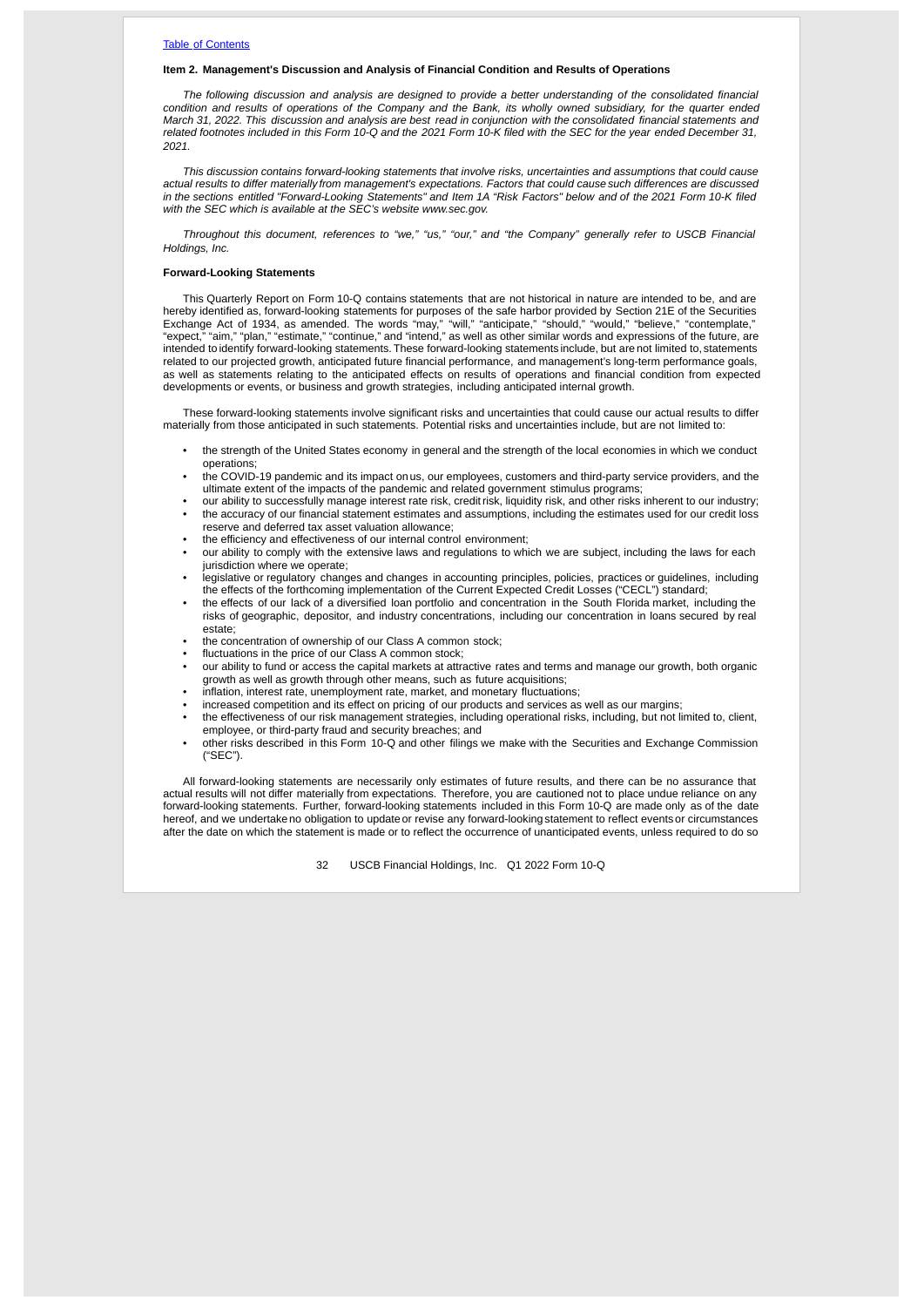under the federal securities laws. You should also review the risk factors described in the reports the Company filed or will file with the SEC and, for periods prior to the completion of the bank holding company reorganization in December 2021, the Bank filed with the FDIC.

#### **Non-GAAP Financial Measures**

This Quarterly Report on Form 10-Q includes financial information determined by methods other than in accordance with generally accepted accounting principles ("GAAP"). This financial information includes certain operating performance measures. Management has included these non-GAAP measures because it believes these measures may provide useful supplemental information for evaluating the Company's underlying performance trends. Further, management uses these measures in managing and evaluating the Company's business and intends to refer to them in discussions about our operations and performance. Operating performance measures should be viewed in addition to, and not as an alternative to or substitute for, measures determined in accordance with GAAP, and are not necessarily comparable to non-GAAP measures that may be presented by other companies. To the extent applicable, reconciliations of these non-GAAP measures to the most directly comparable GAAP measures can be found in the 'Non-GAAP Reconciliation Tables' included in this Form 10-Q.

### **Overview**

USCB Financial Holdings, Inc. (the "Company"), the holding company for U.S. Century Bank, reported net income of \$4.9 million or \$0.24 per diluted share for the three months ended March 31, 2022, compared with net income of \$4.8 million or \$0.78 and \$0.16 per diluted share for Class A and Class B common stock, respectively, for the same period in 2021. In December 2021, the Company agreed to exchange all the outstanding shares of Class B common stock for Class A common stock at a ratio of 5 to 1. As of March 31, 2022 and December 31, 2021, the Company's only class of securities issued and outstanding was Class A common stock.

During the quarter ended March 31, 2022, the Board of Directors (the "Board") approved a share repurchase program of up to 750,000 shares of Class A common stock. Under the repurchase program, the Company may purchase shares of Class Acommon stock on a discretionary basis from time to time. As of March 31, 2022, the Company had not repurchased any shares.

In evaluating our financial performance, we consider the level of and trends in net interest income, the net interest margin, the cost of deposits, levels and composition of non-interest income and non-interest expense, performance ratios, asset quality ratios, regulatory capital ratios, and any significant event or transaction.

Unless otherwise stated, all comparisons in the bullet points below are calculated for the quarter ended March 31, 2022 versus the quarter ended March 31, 2021 and annualized where appropriate:

- Net interest income increased \$1.9 million or 15.3% to \$14.4 million from \$12.5 million at March 31, 2021.
- Net interest margin ("NIM") decreased to 3.22% from 3.35% for the first quarter of 2021.
- Total assets grew to \$2.0 billion, an increase of \$333.9 million or 20.4%, compared to March 31, 2021.
- Total loans grew to \$1.3 billion, an increase of \$154.4 million or 14.0%, compared to March 31, 2021.
- Total deposits increased \$309.1 million or 22.0% to \$1.7 billion from \$1.4 billion at March 31, 2021.
- Annualized return on average assets was 1.03% compared to 1.23% at March 31, 2021.
- Annualized return on average stockholders' equity was 9.75% compared to 11.30% at March 31, 2021.
- The allowance for credit losses to total loans ratio decreased to 1.20% from 1.36% at March 31, 2021.
- Non-performing loans to total loans was 0.00% compared to 0.06% at March 31, 2021.
- The Company and the Bank exceeded all regulatory capital requirements and remained significantly above "wellcapitalized" guidelines.At March 31, 2022, total risk-based capitalratio for the Company and theBank were 14.49% and 14.41%, respectively.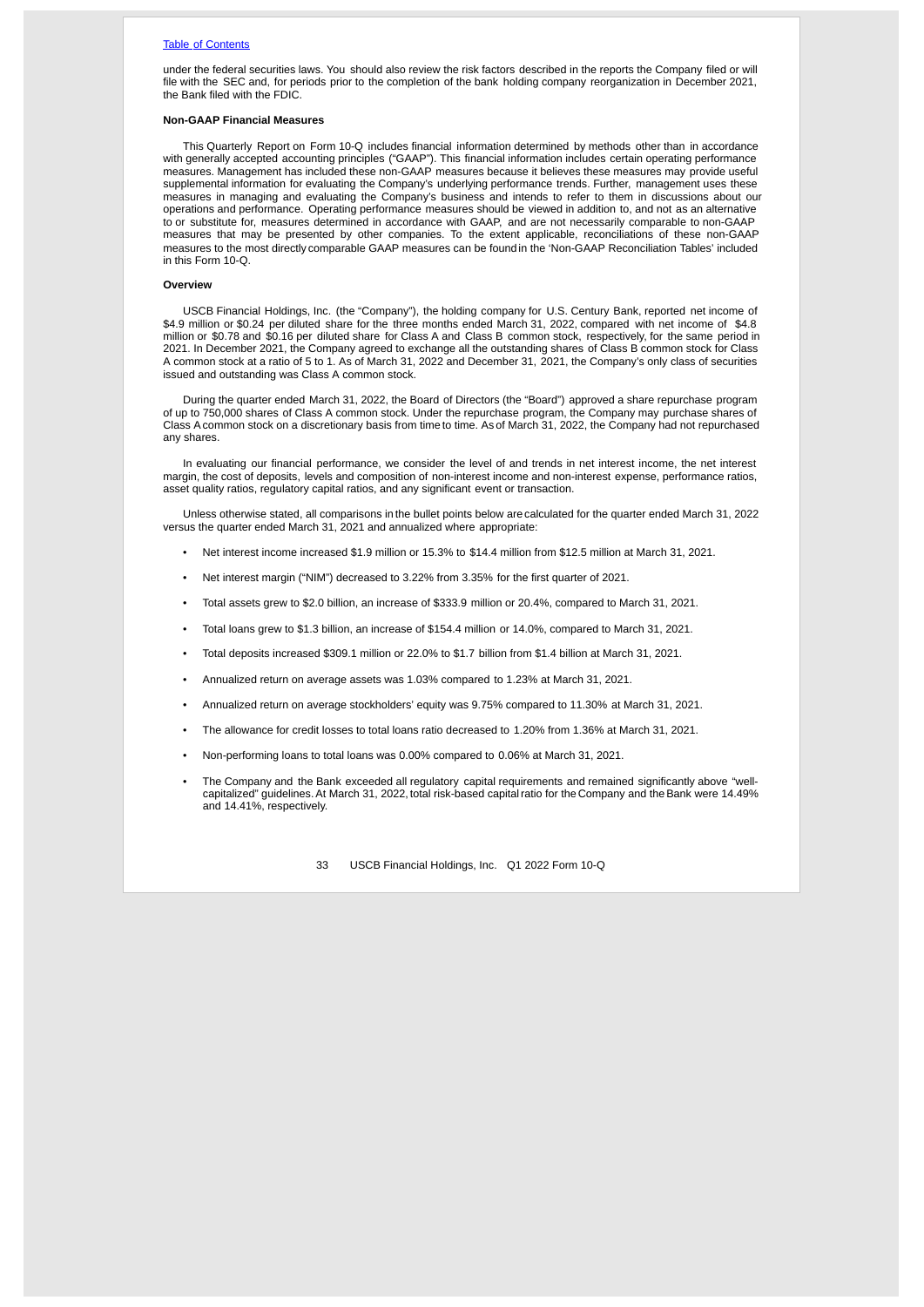• Tangible book value per common share was \$9.60 as of March 31, 2022, compared to \$27.05 at March 31, 2021. The decline was primarily driven by an increase in issued and outstanding Class A common shares as result of the exchange and redemption of preferred shares combined with the completion of the IPO in 2021. See "Tangible book value per common share" for a reconciliation of this non-GAAP financial measure.

#### **Critical Accounting Policies and Estimates**

The consolidated financial statements are prepared based on the application of U.S. GAAP, the most significant of which are described in Note 1 "Summary of Significant Accounting Policies" of the Company's 2021 Annual Report onForm 10-K. To prepare financial statements in conformity with GAAP, management makes estimates, assumptions, and judgments based on available information. These estimates, assumptions, and judgments affect the amounts reported in the financial statements and accompanying notes. These estimates, assumptions, and judgments are based on information available as of the date of the financial statements and, as this information changes, actual results could differ from the estimates, assumptions and judgments reflected in the financial statements. In particular, management has identified accounting policies that, due to the estimates, assumptions and judgments inherent in those policies, are critical in understanding our financial statements. Management has presented the application of these policies to the audit and risk committee of our Board.

### *Allowance for Credit Losses*

The allowance for credit losses ("ACL") is a valuation allowance that is established through charges to earnings in the form of a provision for credit losses. The amount of theACL is affected by the following: (i) charge-offs of loans that decrease the allowance; (ii) subsequent recoveries on loans previously charged off that increase the allowance; and (iii) provisions for credit losses charged to income that increase the allowance. Management considers the policies related to the ACL as the most critical to the financial statement presentation. The total ACL includes activity related to allowances calculated in accordance with Accounting Standards Codification ("ASC") 310, Receivables, and ASC 450, Contingencies.

Throughout the year, management estimates the probable incurred losses in the loan portfolio to determine if the ACL is adequate to absorb such losses. The ACL consists of specific and general components. The specific component relates to loans that are individually classified as impaired. We follow a loan review program to evaluate the credit risk in the loan portfolio. Loans that have been identified as impaired are reviewed on a quarterly basis in order to determine whether a specific reserve is required. The general component covers non-impaired loans and is based on industry and our specific historical loan loss experience, volume, growth and composition of the loan portfolio, the evaluation of our loan portfolio through our internal loan review process, general current economic conditions both internal and external to us that may affect the borrower's ability to pay, value of collateral and other qualitative relevant risk factors. Based on a review of these estimates, we adjust the ACL to a level determined by management to be adequate. Estimates of credit losses are inherently subjective as they involve an exercise of judgment.

The CARES Act, as amended by the Consolidated Appropriations Act, 2021, specified that COVID-19 related loan modifications executed between March 1, 2020 and the earlier of (i) 60 days after the date of termination of the national emergency declared by President Trump and (ii) January 1, 2022, on loans that were current as of December 31, 2019, are not TDRs. Additionally, under guidance from the federal banking agencies, other short-term modifications made on a good faith basis in response to COVID-19 to borrowers that were current prior to any relief are not TDRs under ASC Subtopic 310-40, "Troubled Debt Restructurings by Creditors." These modifications include short-term (i.e., up to six months) modifications such as payment deferrals, fee waivers, extensions of repayment terms, or delays in payment that are insignificant. The Company's charge-off policy is to continuously review all impaired loans to monitor the Company's ability to collect them in full at the applicable maturity date and/or in accordance with terms of any restructurings. For loans which are collateral dependent, or deemed to be uncollectible, any shortfall in the fair value of the collateral relative to the recorded investment in the loan is charged off. The amount charged-off conforms to the amount necessary to comply with GAAP.

# *Income Taxes*

Deferred tax assets and liabilities are recognized for the future tax consequences attributable to differences between the financial statement carrying amounts of existing assets and liabilities and their respective tax bases and operating loss and tax credit carryforwards. Deferred tax assets and liabilities are measured using enacted tax rates expected to apply to taxable income in the years in which those temporary differences are expected to be recovered or settled. The effect on deferred tax assets and liabilities of a change in tax rates is recognized in income in the period that includes the enactment date.

Management is required to assess whether a valuation allowance should be established on the net deferred tax assets based on the consideration of all available evidence using a more likely than not standard. In its evaluation, management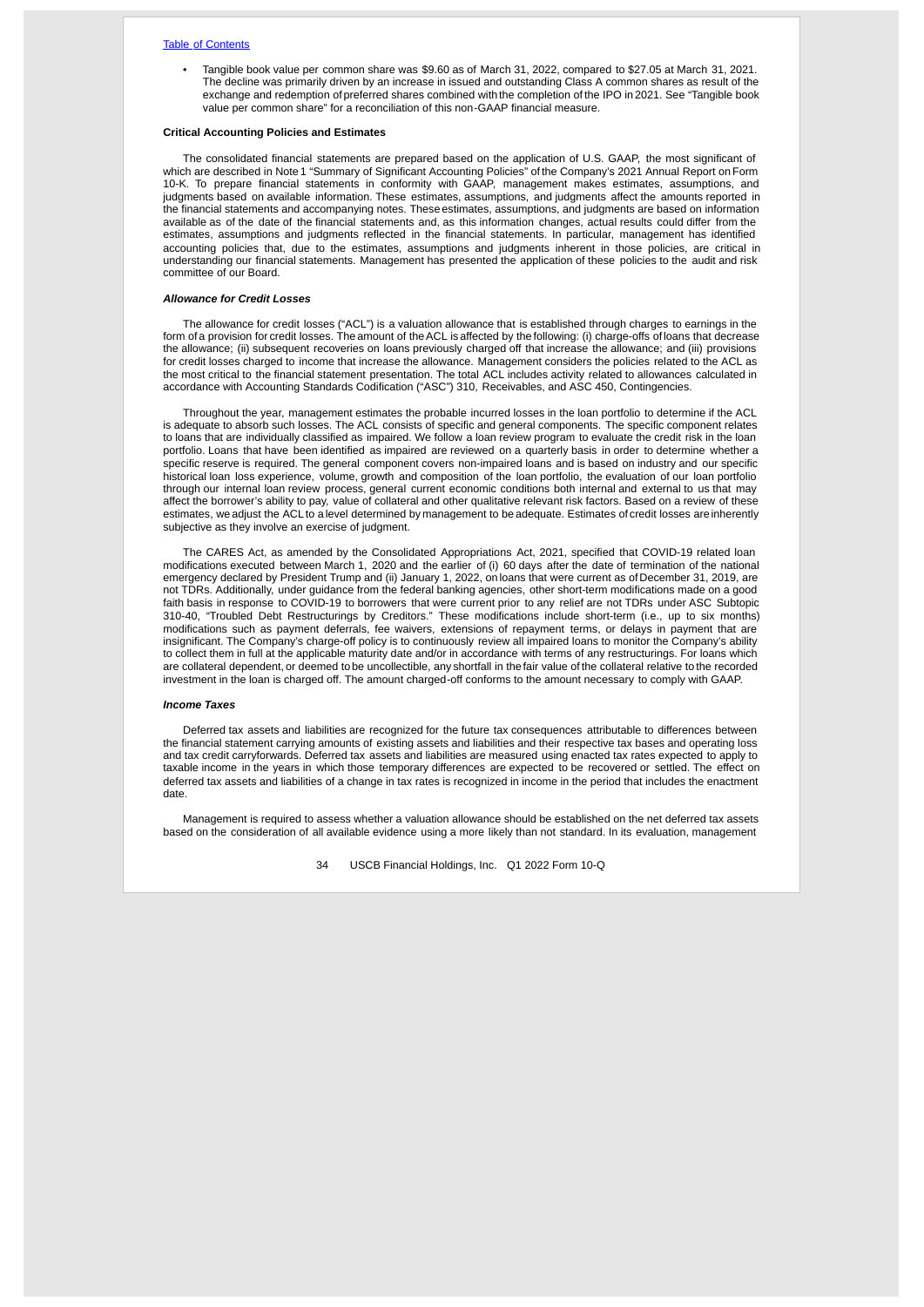considers taxable loss carry-back availability, expectation of sufficient taxable income, trends in earnings, the future reversal of temporary differences, and available tax planning strategies.

The Company recognizes positions taken or expected to be taken in a tax return in accordance with existing accounting guidance on income taxes which prescribes a recognition threshold and measurement process. Interest and penalties on tax liabilities, if any, would be recorded in interest expense and other operating non-interest expense, respectively.

#### **Segment Reporting**

Management monitors the revenue streams for all its various products and services. The identifiable segments are not material and operations are managed and financial performance is evaluated on an overall Company-wide basis. Accordingly, all the financial service operations are considered by management to be aggregated in onereportable operating segment.

# **Results of Operations**

#### *General*

The following tables present selected balance sheet, income statement, and profitability ratios for the dates indicated (in thousands, except ratios):

|                                     | <b>March 31, 2022</b> | December 31, 2021 |
|-------------------------------------|-----------------------|-------------------|
| <b>Consolidated Balance Sheets:</b> |                       |                   |
| Total assets                        | \$<br>1.967.252 \$    | 1.853.939         |
| Total loans (1)                     | \$<br>1.258.388 \$    | 1,190,081         |
| Total deposits                      | \$<br>1.713.294 \$    | 1.590.379         |
| Total stockholders' equity          | \$<br>192.039 \$      | 203.897           |

(1) Loan amounts include deferred fees/costs.

|    |          | 2021 |                                                                                                   |
|----|----------|------|---------------------------------------------------------------------------------------------------|
|    |          |      |                                                                                                   |
| \$ |          |      | 12,475                                                                                            |
| \$ |          |      | 2,321                                                                                             |
| \$ |          |      | 8,677                                                                                             |
| \$ |          |      | 4,781                                                                                             |
| \$ |          |      | 4.000                                                                                             |
|    |          |      |                                                                                                   |
|    | 58.88%   |      | 58.64%                                                                                            |
|    | $3.22\%$ |      | 3.35%                                                                                             |
|    |          | 2022 | Three Months Ended March 31,<br>14,379 \$<br>$1.945$ \$<br>$9.612$ \$<br>$4.854$ \$<br>$4.854$ \$ |

The Company's results of operations depend substantially on net interest income and non-interest income. Other factors contributing to the results of operations include our provision for credit losses, non-interest expenses, and provision for income taxes.

Net income slightly increased to \$4.9 million for the three months ended March 31, 2022 from \$4.8 million for the same period in 2021. Net income available to common stockholders increased \$854 thousand for the three months ended March 31, 2022 compared to the same period in 2021 primarily because there were no dividend payments made to preferred shareholders.

### *Net Interest Income*

Net interest income is the difference between interest earned on interest-earning assets and interest incurred on interest-bearing liabilities and is the primary driver of core earnings. Interest income is generated from interest and dividends on interest-earning assets, including loans, investment securities and other short-term investments. Interest expense is incurred from interest paid on interest-bearing liabilities, including interest-bearing deposits, FHLB advances and other borrowings.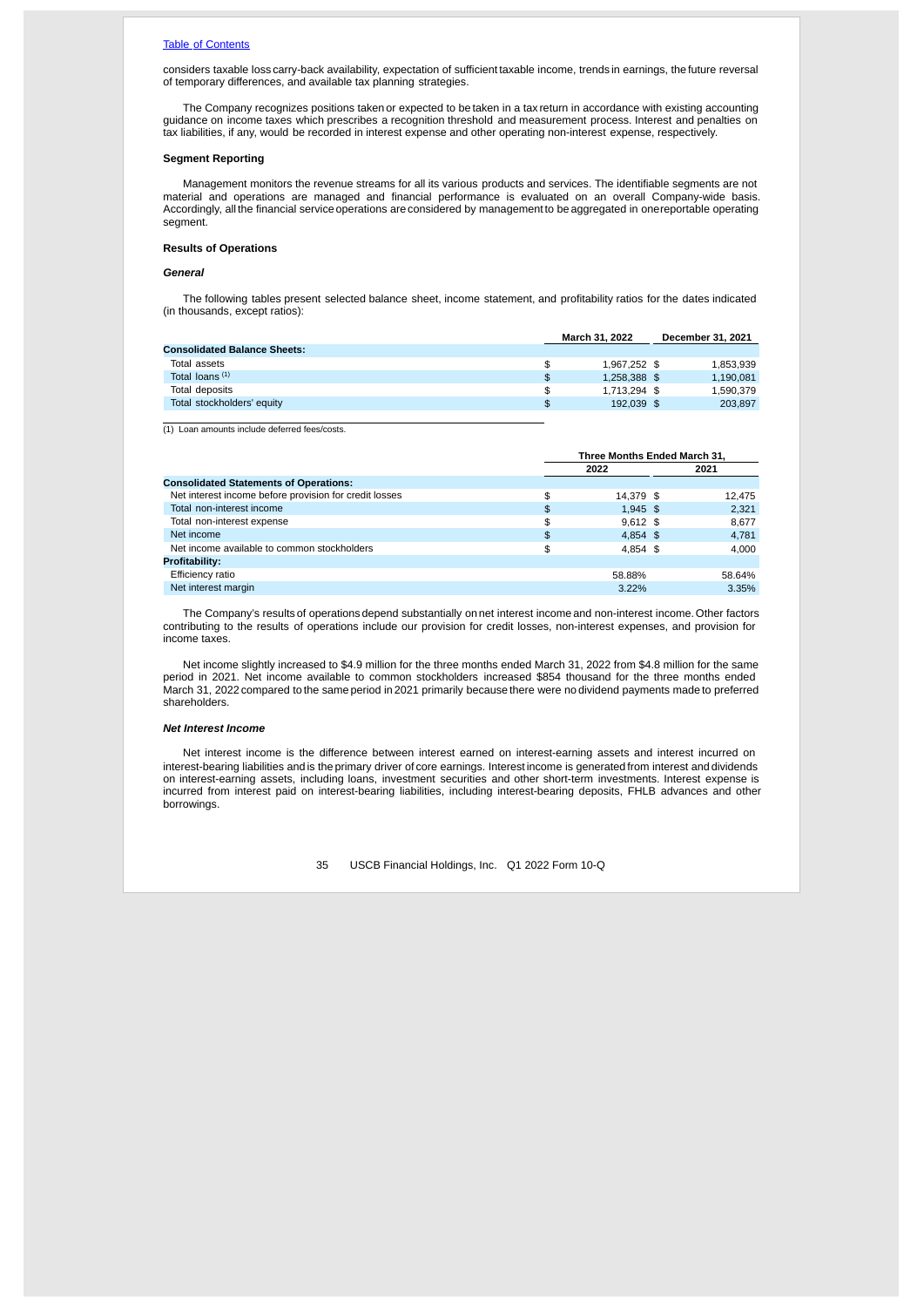To evaluate net interest income, we measure and monitor (i) yields on loans and other interest-earning assets, (ii) the costs of deposits and other funding sources, (iii) net interest spread, and (iv) net interest margin. Net interest spread is equal to the difference between rates earned on interest-earning assets and rates paid on interest-bearing liabilities. Net interest margin is equal to the annualized net interest income divided by average interest-earning assets. Because non-interestbearing sources of funds, such as non-interest-bearing deposits and stockholders' equity, also fund interest-earning assets, net interest margin includes the benefit of these non-interest-bearing sources.

Changes in the market interest rates and interest rates we earn on interest-earning assets or pay on interest-bearing liabilities, as well as the volume and types of interest-earning assets and interest-bearing and non-interest-bearing liabilities, are usually the largest drivers of periodic changes in net interest spread, net interest margin and net interest income. Our asset liability committee ("ALCO") has in place asset-liability management techniques to manage major factors that affect net interest income and net interest margin.

The following table contains information related to average balance sheet, average yields on assets, and average costs of liabilities for the periods indicated (in thousands):

|                                            | Three Months Ended March 31. |                |                 |                           |                |                 |                           |  |  |  |  |
|--------------------------------------------|------------------------------|----------------|-----------------|---------------------------|----------------|-----------------|---------------------------|--|--|--|--|
|                                            |                              |                | 2022            |                           |                | 2021            |                           |  |  |  |  |
|                                            |                              | Average        |                 |                           | Average        |                 |                           |  |  |  |  |
|                                            |                              | <b>Balance</b> | <b>Interest</b> | Yield/Rate <sup>(1)</sup> | <b>Balance</b> | <b>Interest</b> | Yield/Rate <sup>(1)</sup> |  |  |  |  |
| <b>Assets</b>                              |                              |                |                 |                           |                |                 |                           |  |  |  |  |
| Interest-earning assets:                   |                              |                |                 |                           |                |                 |                           |  |  |  |  |
| Loans $(2)$                                | $\mathfrak{L}$               | 1.211.432 \$   | 12.982          | 4.35 % \$                 | 1,071,782 \$   | 11.868          | 4.43 %                    |  |  |  |  |
| Investment securities (3)                  |                              | 510.257        | 2.329           | 1.85 %                    | 337.434        | 1.844           | 2.19 %                    |  |  |  |  |
| Other interest-earnings assets             |                              | 90,137         | 31              | 0.14%                     | 78,568         | 16              | 0.08%                     |  |  |  |  |
| Total interest-earning assets              |                              | 1,811,826      | 15,342          | 3.43 %                    | 1,487,784      | 13,728          | 3.69 %                    |  |  |  |  |
| Non-interest earning assets                |                              | 101,658        |                 |                           | 86,097         |                 |                           |  |  |  |  |
| <b>Total assets</b>                        | \$                           | 1,913,484      |                 | \$                        | 1,573,881      |                 |                           |  |  |  |  |
| Liabilities and stockholders' equity       |                              |                |                 |                           |                |                 |                           |  |  |  |  |
| Interest-bearing liabilities:              |                              |                |                 |                           |                |                 |                           |  |  |  |  |
| Interest-bearing demand deposits           | $\mathfrak{L}$               | 64.436         | 16              | $0.10 \%$ \$              | 44.549         | 14              | 0.13%                     |  |  |  |  |
| Saving and money market deposits           |                              | 736.134        | 551             | 0.30 %                    | 568.595        | 548             | 0.39 %                    |  |  |  |  |
| Time deposits                              |                              | 223.274        | 259             | 0.47%                     | 248.156        | 554             | 0.91%                     |  |  |  |  |
| Total interest-bearing deposits            |                              | 1.023.844      | 826             | 0.33%                     | 861.300        | 1,116           | 0.53 %                    |  |  |  |  |
| Borrowings and repurchase agreements       |                              | 36.011         | 137             | 1.54 %                    | 36.000         | 137             | 1.52 %                    |  |  |  |  |
| Total interest-bearing liabilities         |                              | 1.059.855      | 963             | 0.37 %                    | 897.300        | 1,253           | 0.57 %                    |  |  |  |  |
| Non-interest bearing demand deposits       |                              | 626.400        |                 |                           | 482.376        |                 |                           |  |  |  |  |
| Other non-interest-bearing liabilities     |                              | 25,369         |                 |                           | 22,629         |                 |                           |  |  |  |  |
| <b>Total liabilities</b>                   |                              | 1,711,624      |                 |                           | 1,402,305      |                 |                           |  |  |  |  |
| Stockholders' equity                       |                              | 201,860        |                 |                           | 171,576        |                 |                           |  |  |  |  |
| Total liabilities and stockholders' equity | \$                           | 1,913,484      |                 | \$                        | 1,573,881      |                 |                           |  |  |  |  |
| Net interest income                        |                              |                | 14,379          |                           |                | 12,475<br>\$    |                           |  |  |  |  |
| Net interest spread (4)                    |                              |                |                 | 3.06 %                    |                |                 | 3.12 %                    |  |  |  |  |
| Net interest margin (5)                    |                              |                |                 | 3.22 %                    |                |                 | 3.35 %                    |  |  |  |  |

(1) Annualized.

(2) Average loan balances include non-accrual loans. Interest incomeon loans includes accretion of deferred loan fees, net of deferred loan costs.

(3) At fair value except for securities held to maturity. Includes FHLB stock.

(4) Net interest spread is the average yield on total interest-earning assets minus the average rate on total interest-bearing liabilities.

(5) Net interest margin is the ratio of net interest income to total interest-earning assets.

Net interest income before the provision for credit losses was \$14.4 million forthe three months ended March 31, 2022, an increase of \$1.9 million or 15.3%, from \$12.5 million forthe same period in 2021.This increase was primarily attributable to higher income from investment securities and loan fees as well as lower costs for interest-bearing liabilities because of a lower interest rate environment.

Included with loan interest income are PPP fees totaling \$917 thousand and \$1.2 million for the three months ended March 31, 2022 and 2021, respectively. PPP loan fees are recognized upon forgiveness by the SBA.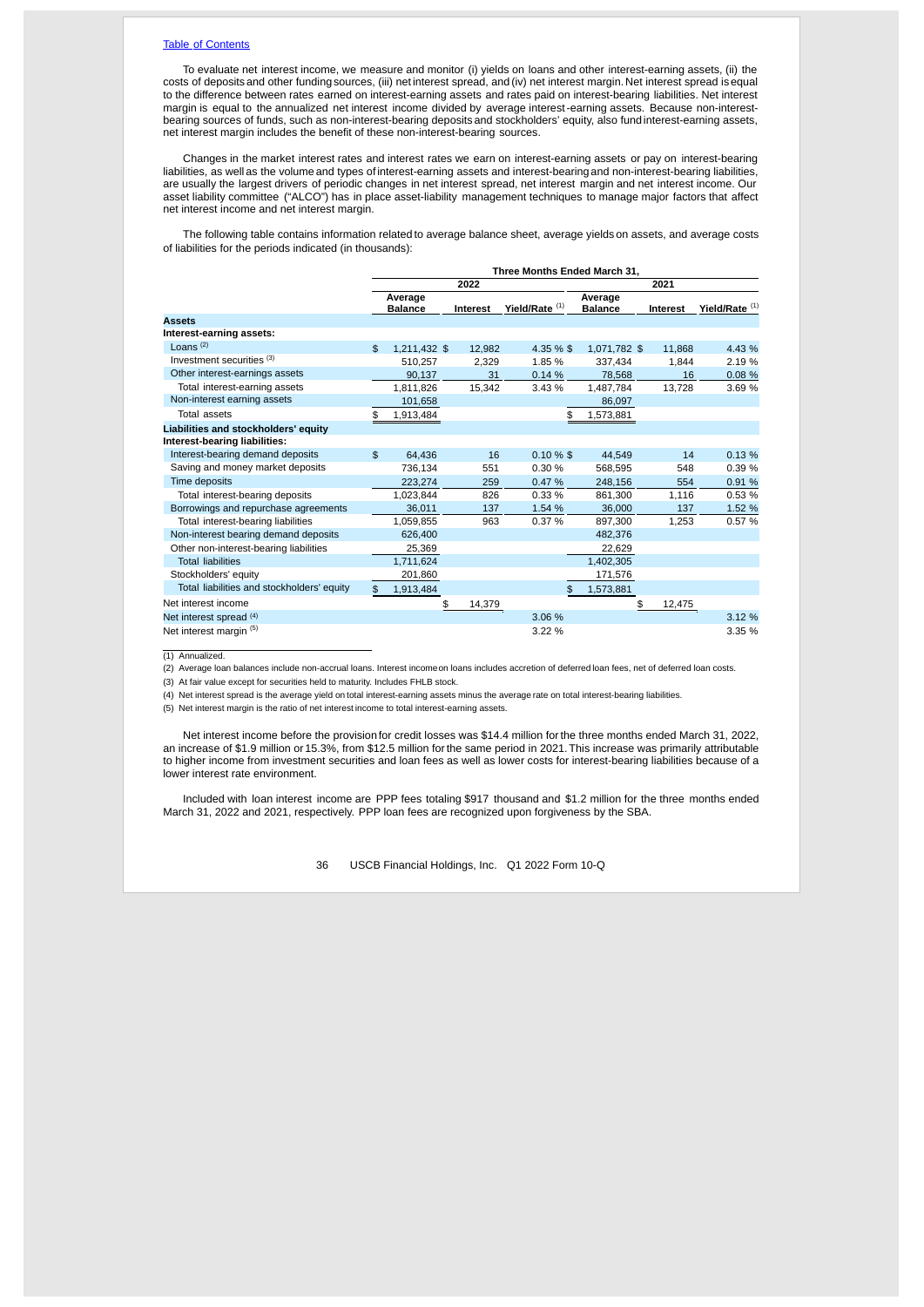Net interest margin decreased to 3.22% at March 31, 2022 from 3.35% in the same period in 2021. The overall and individual yields for interest-bearing assets and interest-bearing liabilities both decreased.

# *Provision for Credit Losses*

The ACL represents probable incurred losses in our portfolio. We maintain an adequate ACL that can mitigate probable losses inherent in the loan portfolio. The ACL is increased by the provision for credit losses and is decreased by chargeoffs, net of recoveries on prior loan charge-offs. There are multiple credit quality metrics that we use to base our determination of the amount of the ACL and corresponding provision for credit losses. These credit metrics evaluate the credit quality and level of credit risk inherent in our loan portfolio, assess non-performing loans and charge-offs levels, considers statistical trends and economic conditions and other applicable factors.

There was no provision for credit loss for the three months ended March 31, 2022 compared to a net reduction of \$160 thousand for the same period in 2021. The primary driver of the decrease was the improvement of the credit risk associated with the COVID-19 pandemic. The ACL as a percentage of total loans decreased to 1.20% at March 31, 2022 compared to 1.36% at March 31, 2021.

See "Allowance for Credit Losses" below for further discussion on how the ACL is calculated.

#### *Non-Interest Income*

Our services and products generate service charges and fees, mainly from our depository accounts. We also generate income from gain on sale of loans though our swap and SBAprograms. In addition, we own and are beneficiaries of the life insurance policy on some of our employees and generate income on the increase in the cash surrender value of these policies.

The following table presents the components of non-interest income for the dates indicated (in thousands):

|                                                    | Three Months Ended March 31, |       |
|----------------------------------------------------|------------------------------|-------|
|                                                    | 2022                         | 2021  |
| Service fees                                       | \$<br>$900$ \$               | 889   |
| Gain on sale of securities available for sale, net | 21                           | 62    |
| Gain on sale of loans held for sale, net           | 334                          | 964   |
| Loan settlement                                    | 161                          |       |
| Other non-interest income                          | 529                          | 406   |
| Total non-interest income                          | $1.945$ \$                   | 2.321 |

Non-interest income for the three months ended March 31, 2022 decreased \$376 thousand or 16.2%, compared to the same period in 2021. This decrease was primarily driven by fewer loan sales resulting in reduced gains.

#### *Non-Interest Expense*

The following table presents the components of non-interest expense for the dates indicated (in thousands):

|                                             | Three Months Ended March 31, |       |  |  |  |  |  |  |
|---------------------------------------------|------------------------------|-------|--|--|--|--|--|--|
|                                             | 2022                         | 2021  |  |  |  |  |  |  |
| Salaries and employee benefits              | \$<br>$5,875$ \$             | 5,278 |  |  |  |  |  |  |
| Occupancy                                   | 1,270                        | 1,387 |  |  |  |  |  |  |
| Regulatory assessment and fees              | 213                          | 178   |  |  |  |  |  |  |
| Consulting and legal fees                   | 517                          | 185   |  |  |  |  |  |  |
| Network and information technology services | 387                          | 508   |  |  |  |  |  |  |
| Other operating                             | 1,350                        | 1,141 |  |  |  |  |  |  |
| Total non-interest expense                  | \$<br>$9.612$ \$             | 8.677 |  |  |  |  |  |  |

Non-interest expense for the three months ended March 31, 2022 increased \$935 thousand or 10.8%, compared to the same period in 2021. The increase was primarily driven by higher salaries and employee benefits due to new hires, salary compensation, and seasonal payroll taxes.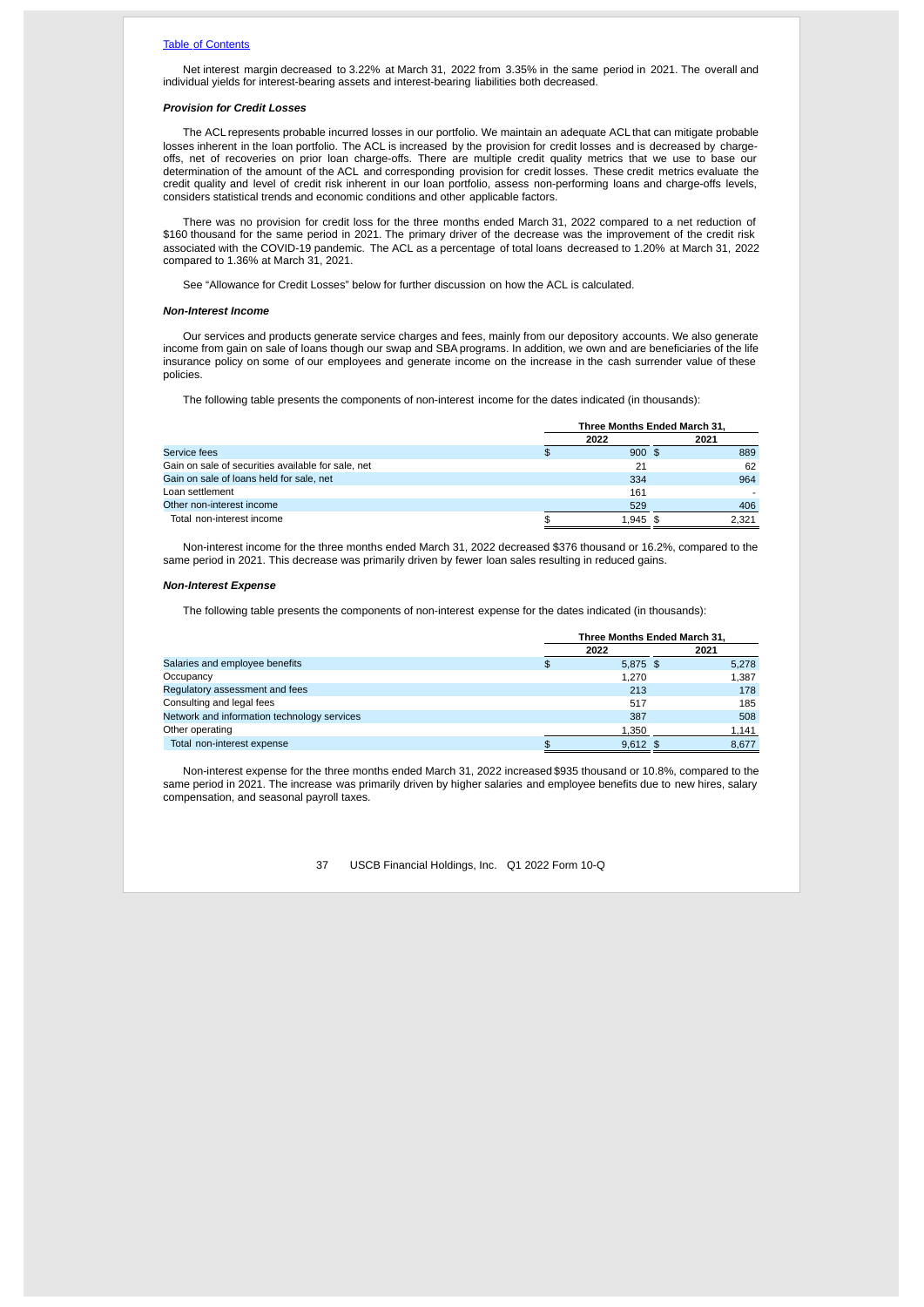### *Provision for Income Tax*

Fluctuations in the effective tax rate reflect the effect of the differences in the inclusion or deductibility of certain income and expenses for income tax purposes. Therefore, future decisions on the investments we choose will affect our effective tax rate. Surrender value of bank-owned life insurance policies covering key employees, purchasing municipal bonds, and overall taxable income will be important elements in determining our effective tax rate.

Income tax expense for the three months ended March 31, 2022 increased to \$1.9 million from \$1.5 million for the same period in 2021. The Company's effective tax rate was 27.7% primarily because the Company recorded a one-time adjustment of \$300 thousand to deferred tax assets which increased the income tax provision.

For a further discussion on income taxes, see Note 4 "Income Taxes" to the Consolidated Financial Statements in this Form 10-Q.

# **Analysis of Financial Condition**

Total assets at March 31, 2022 were \$2.0 billion, an increase of \$333.9 million, or 20.4%, overtotal assets of \$1.6 billion at March 31, 2021.Total loans increased \$150.8 million, or 13.6%, to \$1.3 billion at March 31, 2022 compared to \$1.1 billion at March 31, 2021. Total deposits increased by \$309.1 million, or 22.0%, to \$1.7 billion at March 31, 2022 compared to March 31, 2021.

#### *Investment Securities*

The investment portfolio is used and managed to provide liquidity through cash flows, marketability and, if necessary, collateral for borrowings. The investment portfolio is also used as a tool to manage interest rate risk and the Company's capital market risk exposure. The philosophy of the portfolio is to maximize the Company's profitability taking into consideration the Company's risk appetite and tolerance, manage the asset composition and diversification, and maintain adequate risk-based capital ratios.

The investment portfolio is managed in accordance with the Asset and Liability Management ("ALM") policy, which includes an investment guideline, approved by the Board. Such policy is reviewed at least annually or more frequently if deemed necessary, depending on market conditions and/or unexpected events. The investment portfolio composition is subject to change depending on the funding and liquidity needs of the Company, and the interestrisk management objective directed by the ALCO. The portfolio of investments can be used to modify the duration of the balance sheet. The allocation of cash into securities takes into consideration anticipated future cash flows (uses and sources) and all available sources of credit.

Our investment portfolio consists primarily of securities issued by U.S. government-sponsored agencies, agency mortgage-backed securities, collateralized mortgage obligation securities, municipal securities, and other debt securities, all with varying contractual maturities and coupons. Due to the optionality embedded in these securities, the final maturities do not necessarily represent the expected life of the portfolio. Some of these securities will be called or paid down depending on capital market conditions and expectations. The investment portfolio is regularly reviewed by the Chief Financial Officer, Treasurer, or ALCO of the Company to ensure an appropriate risk and return profile as well as for adherence to the investment policy.

As of March 31, 2022, the investment portfolio consisted of available-for-sale ("AFS") and held-to-maturity ("HTM") debt securities. During the year ended December 31, 2021, there were 28 investment securities that were transferred from AFS to HTM with an amortized cost basis and fair value amount of \$67.6 million and \$68.7 million, respectively. On the date of transfer, these securities had a total net unrealized gain of \$1.1 million. The transfer of debt securities from the AFSto HTM category was made at fair value at the date of transfer. The unrealized gain or loss at the date of transfer is retained in accumulated other comprehensive income and in the carrying value of the HTM securities. Such amounts are amortized over the remaining life of the security. There was no immediate impact to net income on the date of transfer.

The book value of the AFS securities is adjusted monthly for unrealized gain or loss as a valuation allowance, and any gain or loss is reported on an after-tax basis as a component of other comprehensive income in stockholders' equity. Periodically, we may need to assess whether there have been any events or unexpected economic circumstances to indicate that a security on which there is an unrealized loss is impaired on an other-than-temporary basis ("OTTI"). If the impairment is deemed to be permanent, an analysis would be made considering many factors, including the severity and duration of the impairment, the severity of the event, our intent and ability to hold the security for a period of time sufficient for a recovery in value, recent events specific to the issuer or industry, any related credit events, and for debt securities, external credit ratings and recent downgrades related to deterioration of credit quality. Securities on which there is an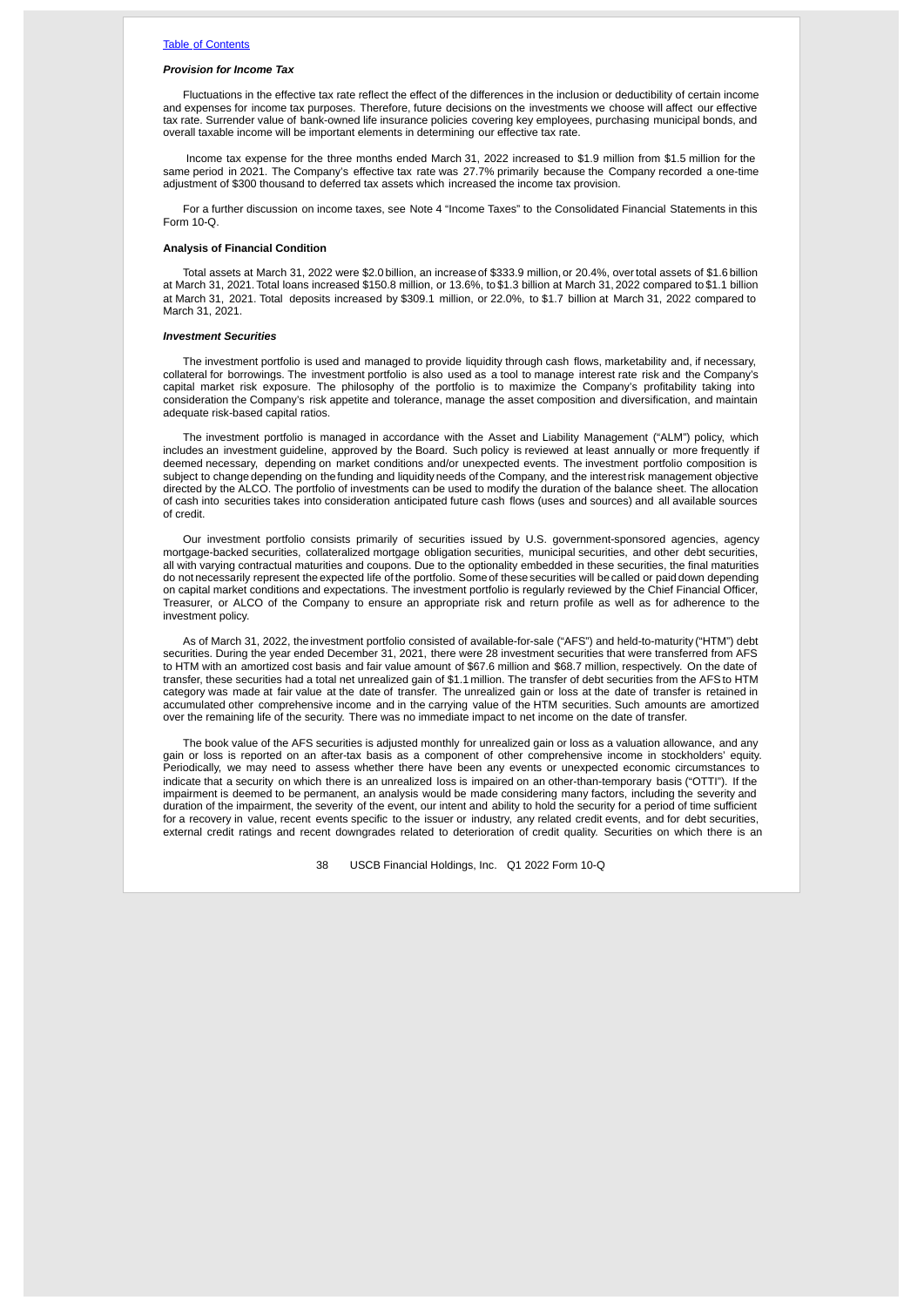unrealized loss that is deemed to be OTTI are written down to fair value, with the write-down recorded as a realized loss under line item "Gain (loss) on sale of securities available-for-sale, net" of the Consolidated Statements of Operations. As of March 31, 2022, there are no securities which management has classified as OTTI.For further discussion of our analysis on impaired investment securities for OTTI, see Note 2 "Investment Securities" to the Consolidated Financial Statements in this Form 10-Q.

AFS and HTM investment securities increased \$173.2 million or 50.7% to \$514.6 million at March 31, 2022 from \$341.3 million at March 31, 2021. Investment securities increased over the past year due to higher than expected cash balances. Management reinvested excess cash balances into high credit quality investments to increase the Company's profitability and modify the Company's balance sheet duration according to the ALM policy. As of March 31, 2022, corporate bond securities with a market value of \$19.6 million were pledged to secure public deposits. The investment portfolio does not have any tax-exempt securities.

The following table presents the amortized cost and fair value of investment securities for the dates indicated (in thousands):

|                                          | March 31, 2022    |  | December 31, 2021 |                          |  |                   |
|------------------------------------------|-------------------|--|-------------------|--------------------------|--|-------------------|
| Available-for-sale:                      | Amortized<br>Cost |  | <b>Fair Value</b> | <b>Amortized</b><br>Cost |  | <b>Fair Value</b> |
| U.S. Government Agency                   | \$<br>28,197 \$   |  | 27,433 \$         | 10,564 \$                |  | 10,520            |
| U.S. Treasury                            | 2.463             |  | 2,463             |                          |  |                   |
| Collateralized mortgage obligations      | 163,382           |  | 150,738           | 160,506                  |  | 156,829           |
| Mortgage-backed securities - residential | 114,655           |  | 106,038           | 120,643                  |  | 118,842           |
| Mortgage-backed securities - commercial  | 46.280            |  | 44,237            | 49.905                   |  | 50,117            |
| <b>Municipal securities</b>              | 25,144            |  | 21,981            | 25,164                   |  | 24,276            |
| Bank subordinated debt securities        | 27,003            |  | 27,295            | 27,003                   |  | 28,408            |
| Corporate bonds                          | 12,066            |  | 12,029            | 12,068                   |  | 12,550            |
|                                          | 419,190 \$        |  | 392,214 \$        | 405,853 \$               |  | 401,542           |
| Held-to-maturity:                        |                   |  |                   |                          |  |                   |
| <b>U.S. Government Agency</b>            | \$<br>34,465 \$   |  | 31,663 \$         | 34,505 \$                |  | 33,904            |
| Collateralized mortgage obligations      | 42,567            |  | 39,032            | 44,820                   |  | 43,799            |
| Mortgage-backed securities - residential | 28,981            |  | 26,654            | 26,920                   |  | 26,352            |
| Mortgage-backed securities - commercial  | 3,099             |  | 2,817             | 3,103                    |  | 3,013             |
| Corporate bonds                          | 13,249            |  | 12,524            | 13,310                   |  | 13,089            |
|                                          | \$<br>122.361 \$  |  | 112,690 \$        | 122.658 \$               |  | 120,157           |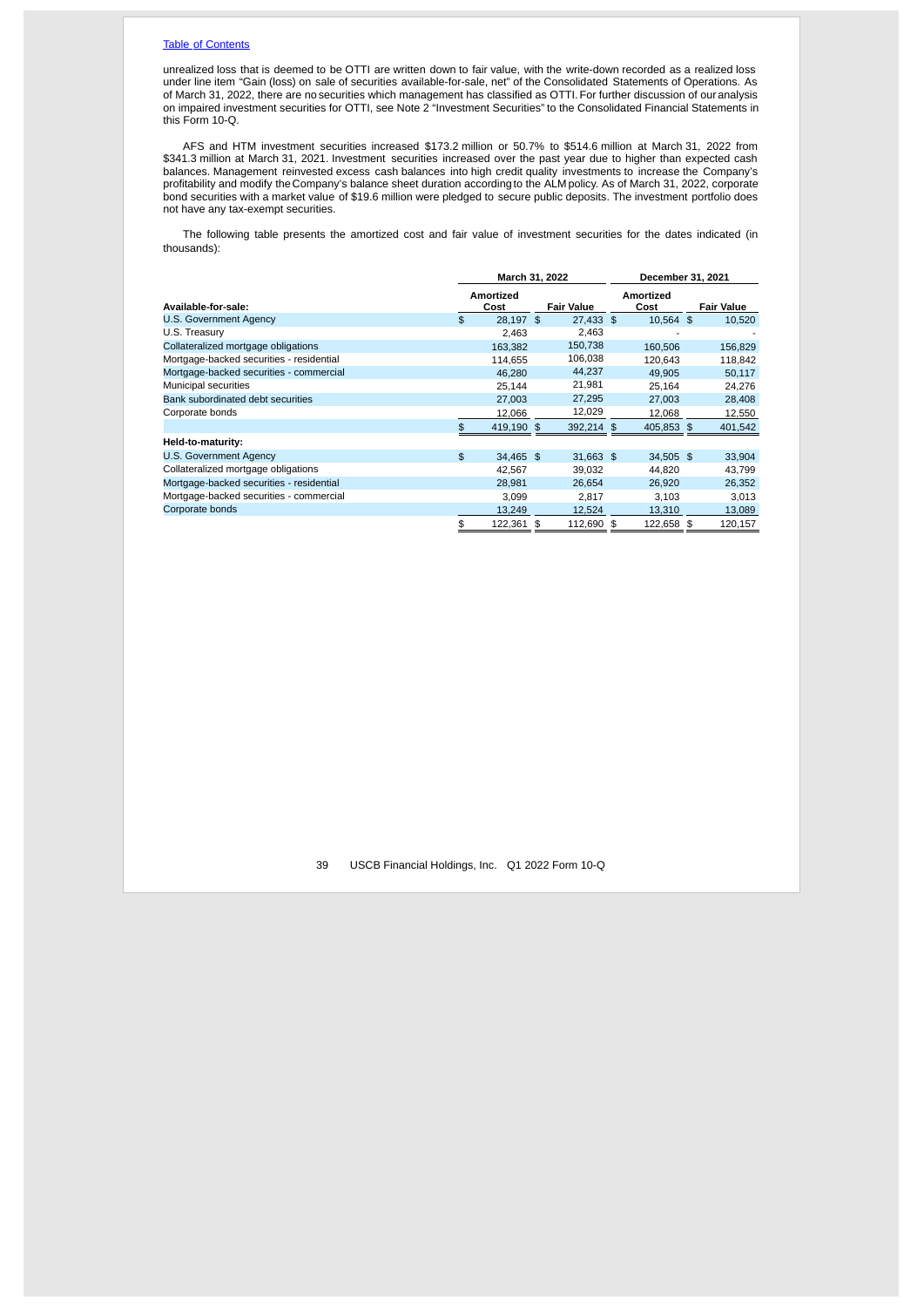The following table shows the weighted average yields, categorized by contractual maturity, for investment securities as of March 31, 2022 (in thousands, except ratios):

|                                     |                                   |               |                          | After 1 year through 5 After 5 years through |                            |                          |                          |                |                   |         |       |
|-------------------------------------|-----------------------------------|---------------|--------------------------|----------------------------------------------|----------------------------|--------------------------|--------------------------|----------------|-------------------|---------|-------|
|                                     |                                   | Within 1 vear |                          | vears                                        |                            | 10 years                 |                          | After 10 years |                   | Total   |       |
|                                     | <b>Amortized</b><br>Yield<br>Cost |               | <b>Amortized</b><br>Cost | Yield                                        | Amortized<br>Cost<br>Yield |                          | <b>Amortized</b><br>Cost | Yield          | Amortized<br>Cost | Yield   |       |
| Available-for-sale:                 |                                   |               |                          |                                              |                            |                          |                          |                |                   |         |       |
| U.S. Government Agency              | \$                                | ٠             | $0.00\%$ \$              | 4.800                                        | 2.76%\$                    | 2,015                    | 2.84%\$                  | 21,382         | 1.37%\$           | 28,197  | 1.71% |
| U.S. Treasury                       |                                   | ٠             | 0.00%                    | 2,463                                        | 2.32%                      | ٠                        | 0.00%                    | ٠              | 0.00%             | 2,463   | 2.32% |
| Collateralized mortgage obligations |                                   | ٠             | 0.00%                    | ٠                                            | 0.00%                      | $\sim$                   | 0.00%                    | 163,382        | 1.38%             | 163,382 | 1.38% |
| <b>MBS</b> - residential            |                                   | ٠             | 0.00%                    | ٠                                            | 0.00%                      | ٠                        | 0.00%                    | 114,655        | 1.45%             | 114,655 | 1.45% |
| MBS - commercial                    |                                   | ٠             | 0.00%                    | ٠                                            | 0.00%                      | $\overline{\phantom{a}}$ | 0.00%                    | 46,280         | 1.67%             | 46,280  | 1.67% |
| <b>Municipal securities</b>         |                                   | ٠             | 0.00%                    | ٠                                            | 0.00%                      | 1,000                    | 2.05%                    | 24,144         | 1.72%             | 25,144  | 1.73% |
| Bank subordinated debt securities   |                                   | ٠             | 0.00%                    | ÷                                            | 0.00%                      | 26,003                   | 5.02%                    | 1,000          | 6.13%             | 27,003  | 5.02% |
| Corporate bonds                     |                                   | 1.995         | 3.38%                    | 8,055                                        | 3.74%                      | 2,016                    | 2.79%                    |                | 0.00%             | 12,066  | 3.52% |
|                                     | \$                                | 1,995         | \$                       | 15,318                                       | \$                         | 31,034                   | \$                       | 370,843        | \$                | 419,190 | 1.78% |
| Held-to-maturity:                   |                                   |               |                          |                                              |                            |                          |                          |                |                   |         |       |
| U.S. Government Agency              | \$                                | ٠             | $0.00\%$ \$              | 7.884                                        | 1.03%\$                    | 18,533                   | 1.30%\$                  | 8.048          | 1.58%\$           | 34,465  | 1.32% |
| Collateralized mortgage obligations |                                   | ٠             | 0.00%                    | ٠                                            | 0.00%                      | ٠                        | 0.00%                    | 42,567         | 1.45%             | 42,567  | 1.45% |
| MBS - residential                   |                                   | ٠             | 0.00%                    | 2,727                                        | 2.98%                      | 9,244                    | 1.60%                    | 17,010         | 2.04%             | 28,981  | 1.98% |
| MBS - commercial                    |                                   | ٠             | 0.00%                    | ٠                                            | 0.00%                      | 3,099                    | 1.62%                    | ٠              | 0.00%             | 3,099   | 1.62% |
| Corporate bonds                     |                                   | 2,007         | 3.06%                    | 11,242                                       | 2.71%                      |                          | 0.00%                    |                | 0.00%             | 13,249  | 2.76% |
|                                     | \$                                | 2,007         | \$                       | 21,853                                       | \$                         | 30,876                   | \$                       | 67,625         | \$                | 122,361 | 1.67% |

#### *Loans*

Loans are the largest category of interest-earning assets on the Consolidated Balance Sheets, and usually provides higher yields than the rest of the interest-earning assets. Higher yields typically carry inherent credit and liquidity risks in comparison to lower yield assets. The Company manages and mitigates such risks in accordance with the credit and ALM policies, risk tolerance and balance sheet composition.

The following table shows the loan portfolio composition as of the dates indicated (in thousands):

|                                    | March 31, 2022 |                     | December 31, 2021 |                 |                     |               |
|------------------------------------|----------------|---------------------|-------------------|-----------------|---------------------|---------------|
|                                    | Total          | Percent of<br>Total |                   | Total           | Percent of<br>Total |               |
| <b>Residential Real Estate</b>     | \$<br>204,317  | 16.2 % \$           |                   | 201.359         | 16.9 %              |               |
| <b>Commercial Real Estate</b>      | 782.072        | 62.1                | $\%$              | 704.988         | 59.2                | $\frac{0}{0}$ |
| Commercial and Industrial          | 134.832        | 10.7 %              |                   | 146.592         | 12.3 %              |               |
| Foreign Banks                      | 63.985         | 5.1 %               |                   | 59.491          | 5.0                 | %             |
| <b>Consumer and Other</b>          | 73.765         | 5.9 %               |                   | 79.229          | 6.6 %               |               |
| Total gross loans                  | 1.258.971      | 100.0 %             |                   | 1,191,659       | 100.0               | $\frac{0}{0}$ |
| Less: Unearned income              | 583            |                     |                   | 1,578           |                     |               |
| Total loans net of unearned income | 1,258,388      |                     |                   | 1,190,081       |                     |               |
| Less: Allowance for credit losses  | 15,074         |                     |                   | 15.057          |                     |               |
| Total net loans                    | 1.243.314      |                     |                   | \$<br>1.175.024 |                     |               |

Total gross loans increased by \$67.3 million or 5.6% at March 31, 2022 compared to December 31, 2021. The commercial real estate and to a lesser extent, foreign banks and residential real estate loan segments had the most significant growth partially offset by declines in the commercial and industrial and consumer and other loan segments. During the three months ended, the Company purchased \$57.2 million and \$12.9 million in commercial real estate and residential loans, respectively. Commercial and industrial loans declined primarily because of continuing PPP loan forgiveness.

Our loan portfolio continues to grow, with commercial real estate lending as the primary focus which represented approximately 62.1% of the total gross loan portfolio as of March 31, 2022. We do not expect any significant changes over the foreseeable future in the composition of our loan portfolio or in our emphasis on commercial real estate lending. Our loan growth strategy since inception has been reflective of the market in which we operate and of our strategic plan as approved by the Board.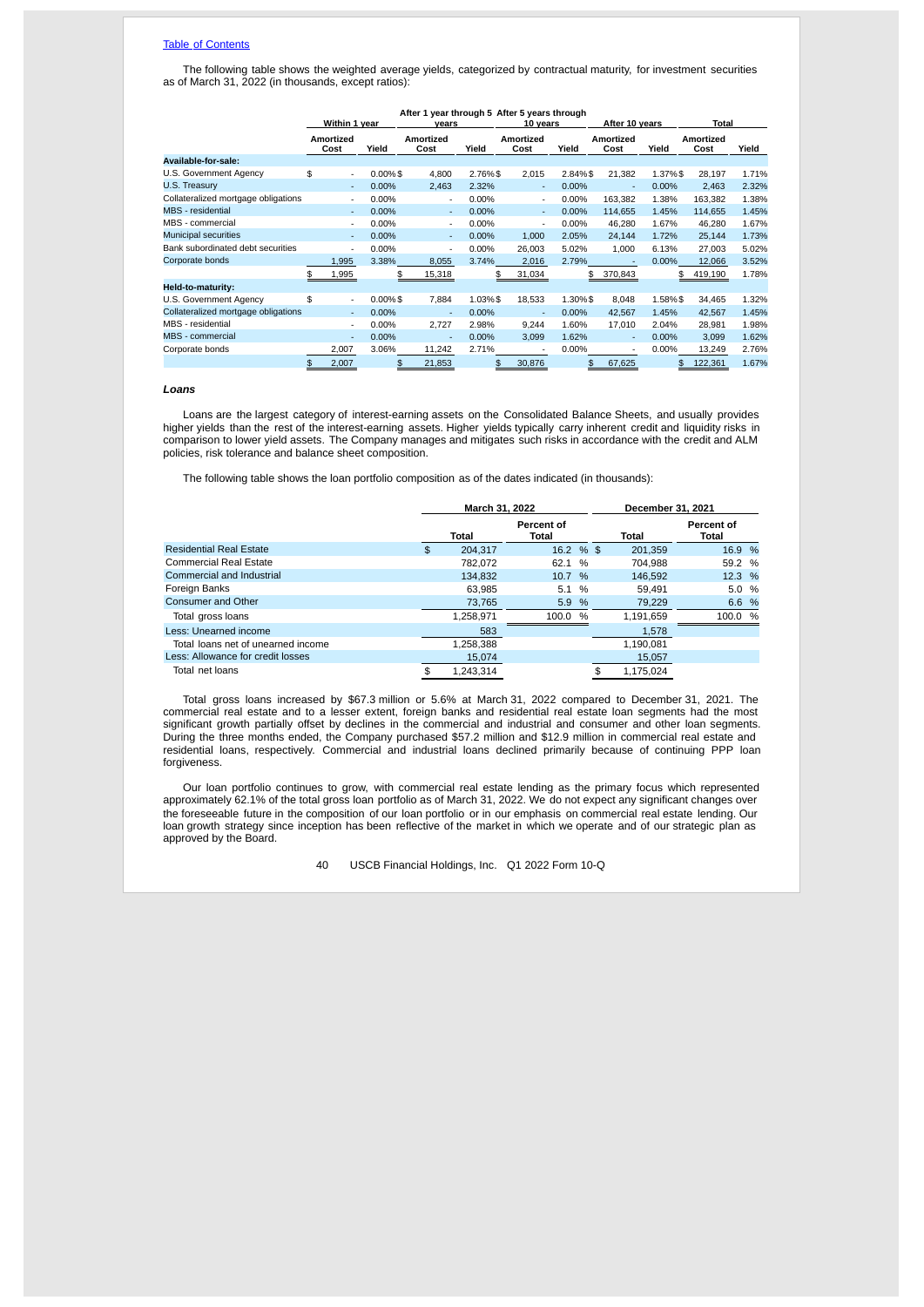Most of the commercial real estate exposure represents loans to commercial businesses secured by owner-occupied real estate. The growth experienced in recent years is primarily due to implementation of our relationship-based banking model and the success of our relationship managers in competing for new business in a highly competitive metropolitan area. Many of our larger loan clients have lengthy relationships with members of our senior management team or our relationship managers that date back to former institutions.

From a liquidity perspective, our loan portfolio provides us with additional liquidity due to repayments or unexpected prepayments. The following table shows maturities and sensitivity to interest rate changes for the loan portfolio at March 31, 2022 (in thousands):

|                                | Due in 1 year or<br>less | Due in 1 to 5<br>vears | Due after 5 to 15<br>vears | Due after 15<br>vears | Total     |
|--------------------------------|--------------------------|------------------------|----------------------------|-----------------------|-----------|
| <b>Residential Real Estate</b> | \$<br>$3.002$ \$         | $27,512$ \$            | 81.030 \$                  | $92.773$ \$           | 204.317   |
| <b>Commercial Real Estate</b>  | 22.358                   | 218.552                | 536.837                    | 4.325                 | 782,072   |
| Commercial and Industrial      | 18.010                   | 44.725                 | 30.771                     | 41.326                | 134,832   |
| Foreign Banks                  | 63.985                   |                        |                            |                       | 63,985    |
| <b>Consumer and Other</b>      | 2.330                    | 3.075                  | 2.468                      | 65.892                | 73,765    |
| Total gross loans              | 109,685 \$               | 293,864 \$             | 651,106 \$                 | 204,316 \$            | 1,258,971 |
|                                |                          |                        |                            |                       |           |
| Interest rate sensitivity:     |                          |                        |                            |                       |           |
| <b>Fixed interest rates</b>    | \$<br>85.107 \$          | 216,592 \$             | 137.043 \$                 | 86,568 \$             | 525.310   |
| Floating or adjustable rates   | 24.578                   | 77.272                 | 514.063                    | 117.748               | 733,661   |
| Total gross loans              | \$<br>109.685 \$         | 293.864 \$             | 651,106 \$                 | 204.316 \$            | 1.258.971 |

The information presented in the table above is based upon the contractual maturities of the individual loans, which may be subject to renewal at their contractual maturity. Renewals will depend on approval by our credit department and balance sheet composition at the time of the analysis, as well as any modification of terms at the loan's maturity. Additionally, maturity concentrations, loan duration, prepayment speeds and other interest rate sensitivity measures are discussed, reviewed, and analyzed by the ALCO. Decisions on term rate modifications are discussed as well.

As of March 31, 2022, approximately 58.3% of the loans have adjustable/variable rates and 41.7% of the loans have fixed rates. The adjustable/variable loans re-price to different benchmarks and tenors in different periods of time. By contractual characteristics, there are no material concentrations on anniversary repricing. Additionally, it is important to note that most of our loans have interest rate floors. This embedded option protects the Company from a decrease in interest rates and positions us to gain in the scenario of higher interest rates.

# **Asset Quality**

Our asset quality grading analysis estimates the capability of the borrower to repay the contractual obligation of the loan agreement as scheduled or at all. The Company's internal credit risk grading system is based on experiences with similarly graded loans. Internal credit risk grades are reviewed at least once a year, and more frequently as needed. Internal credit risk ratings may change based on management's assessment of the results from the annual review, portfolio monitoring, and other developments observed with borrowers.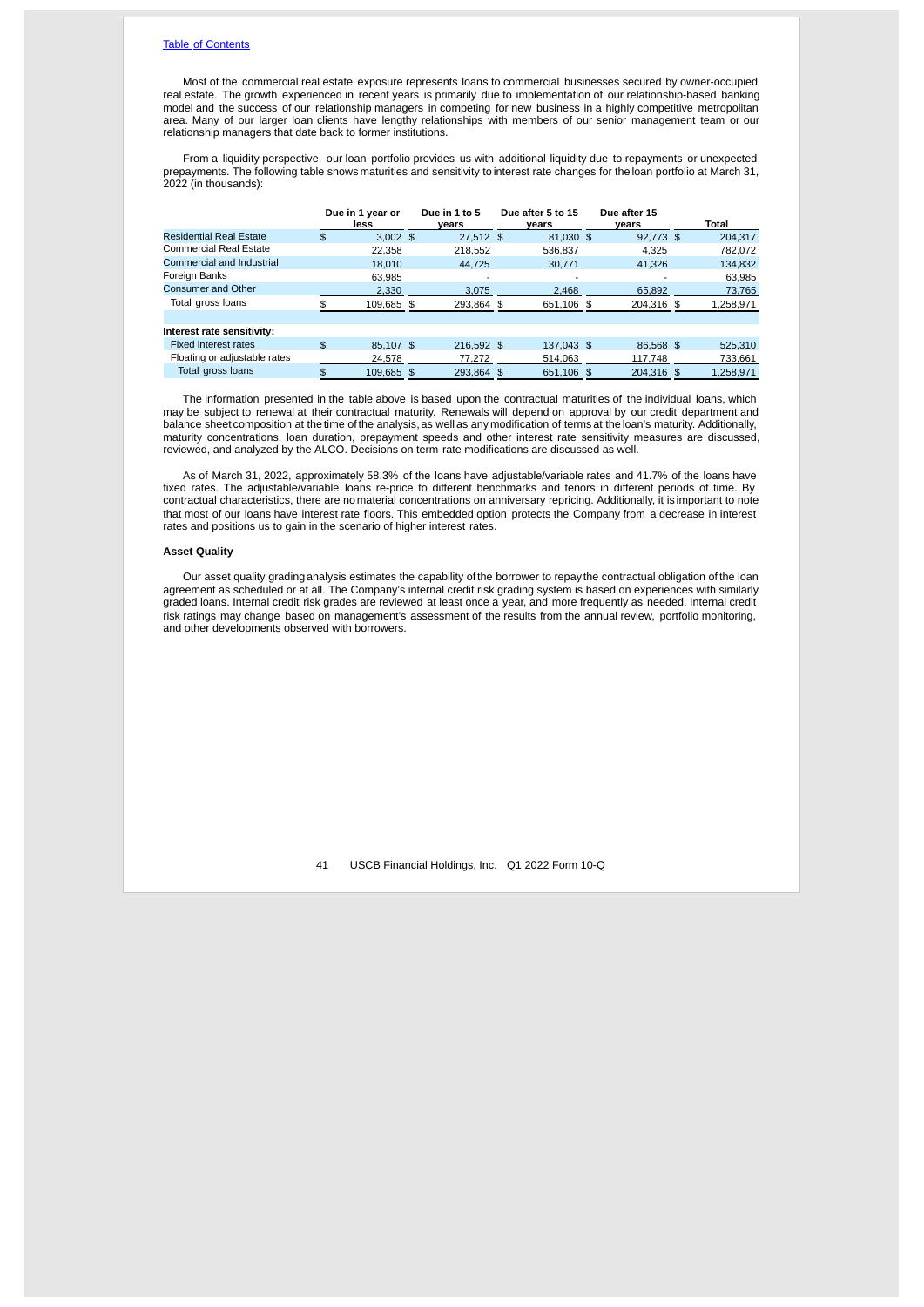The internal credit risk grades used by the Company to assess the credit worthiness of a loan are shown below:

**Pass** – Loans indicate different levels of satisfactory financial condition and performance.

**Special Mention** – Loans classified as special mention have a potential weakness that deserves management's close attention. If left uncorrected, these potential weaknesses may result in deterioration of the repayment prospects for the loan or of the institution's credit position at some future date.

**Substandard** – Loans classified as substandard are inadequately protected by the current net worth and paying capacity of the obligator or of the collateral pledged, if any. Loans so classified have a well-defined weakness or weaknesses that jeopardize the liquidation of the debt. They are characterized by the distinct possibility that the institution will sustain some loss if the deficiencies are not corrected.

**Doubtful** – Loans classified as doubtful have all the weaknesses inherent in those classified at substandard, with the added characteristic that the weaknesses make collection or liquidation in full on the basis of currently existing facts, conditions, and values, highly questionable and improbable.

**Loss** – Loans classified as loss are considered uncollectible.

Loan credit exposures by internally assigned grades are as follows for the dates indicated (in thousands):

|                                | Pass             | <b>Special Mention</b>   |      | Substandard | <b>Doubtful</b> |      | <b>Total</b> |
|--------------------------------|------------------|--------------------------|------|-------------|-----------------|------|--------------|
| <b>Residential Real Estate</b> | \$<br>201,137 \$ |                          | - \$ | $3,180$ \$  |                 | - \$ | 204,317      |
| <b>Commercial Real Estate</b>  | 780.448          | 1,210                    |      | 414         | -               |      | 782,072      |
| Commercial and Industrial      | 134.324          |                          |      | 508         |                 |      | 134,832      |
| Foreign Banks                  | 63.985           | $\overline{\phantom{0}}$ |      |             |                 |      | 63.985       |
| <b>Consumer and Other</b>      | 73,548           |                          |      | 217         |                 |      | 73,765       |
|                                | 1,253,442        | l,210 \$                 |      | 4,319       | -               |      | 1,258,971    |

|                                |     | December 31, 2021 |                          |      |                |  |                          |      |           |  |  |  |  |
|--------------------------------|-----|-------------------|--------------------------|------|----------------|--|--------------------------|------|-----------|--|--|--|--|
|                                |     | Pass              | <b>Special Mention</b>   |      | Substandard    |  | <b>Doubtful</b>          |      | Total     |  |  |  |  |
| <b>Residential Real Estate</b> | \$. | 196,778 \$        |                          | - \$ | 4,581 \$       |  |                          | - \$ | 201,359   |  |  |  |  |
| <b>Commercial Real Estate</b>  |     | 703.349           | 1.222                    |      | 417            |  | $\overline{\phantom{a}}$ |      | 704.988   |  |  |  |  |
| Commercial and Industrial      |     | 146.039           | ٠                        |      | 553            |  |                          |      | 146.592   |  |  |  |  |
| Foreign Banks                  |     | 59.491            | $\overline{\phantom{a}}$ |      | $\blacksquare$ |  | $\overline{\phantom{a}}$ |      | 59.491    |  |  |  |  |
| <b>Consumer and Other</b>      |     | 79,005            |                          |      | 224            |  |                          |      | 79,229    |  |  |  |  |
|                                |     | 1,184,662 \$      | $1.222$ \$               |      | $5,775$ \$     |  |                          | - \$ | 1.191.659 |  |  |  |  |

# *Non-Performing Assets*

The following table presents non-performing assets as of the dates shown (in thousands, except ratios):

|                                                     | March 31, 2022 |                          | December 31, 2021 |
|-----------------------------------------------------|----------------|--------------------------|-------------------|
| Non-accrual loans, less non-accrual TDR loans       | \$             | ÷.                       | 1.190             |
| Non-accrual TDRs                                    |                |                          |                   |
| Loans past due over 90 days and still accruing      |                |                          |                   |
| Total non-performing loans                          |                |                          | 1.190             |
| Other real estate owned                             |                |                          |                   |
| Total non-performing assets                         |                | $\overline{\phantom{0}}$ | 1.190             |
| <b>Asset quality ratios:</b>                        |                |                          |                   |
| Allowance for credit losses to total loans          | 1.20%          |                          | 1.27%             |
| Allowance for credit losses to non-performing loans |                | 0%                       | 1.265%            |
| Non-performing loans to total loans                 |                | 0%                       | 0.10%             |

Non-performing assets include all loans categorized as non-accrual or restructured, impaired securities, non-accrual TDRs, otherreal estate owned ("OREO") and otherrepossessed assets. Problem loans for which the collection or liquidation in full is reasonably uncertain are placed on a non-accrual status. This determination is based on current existing facts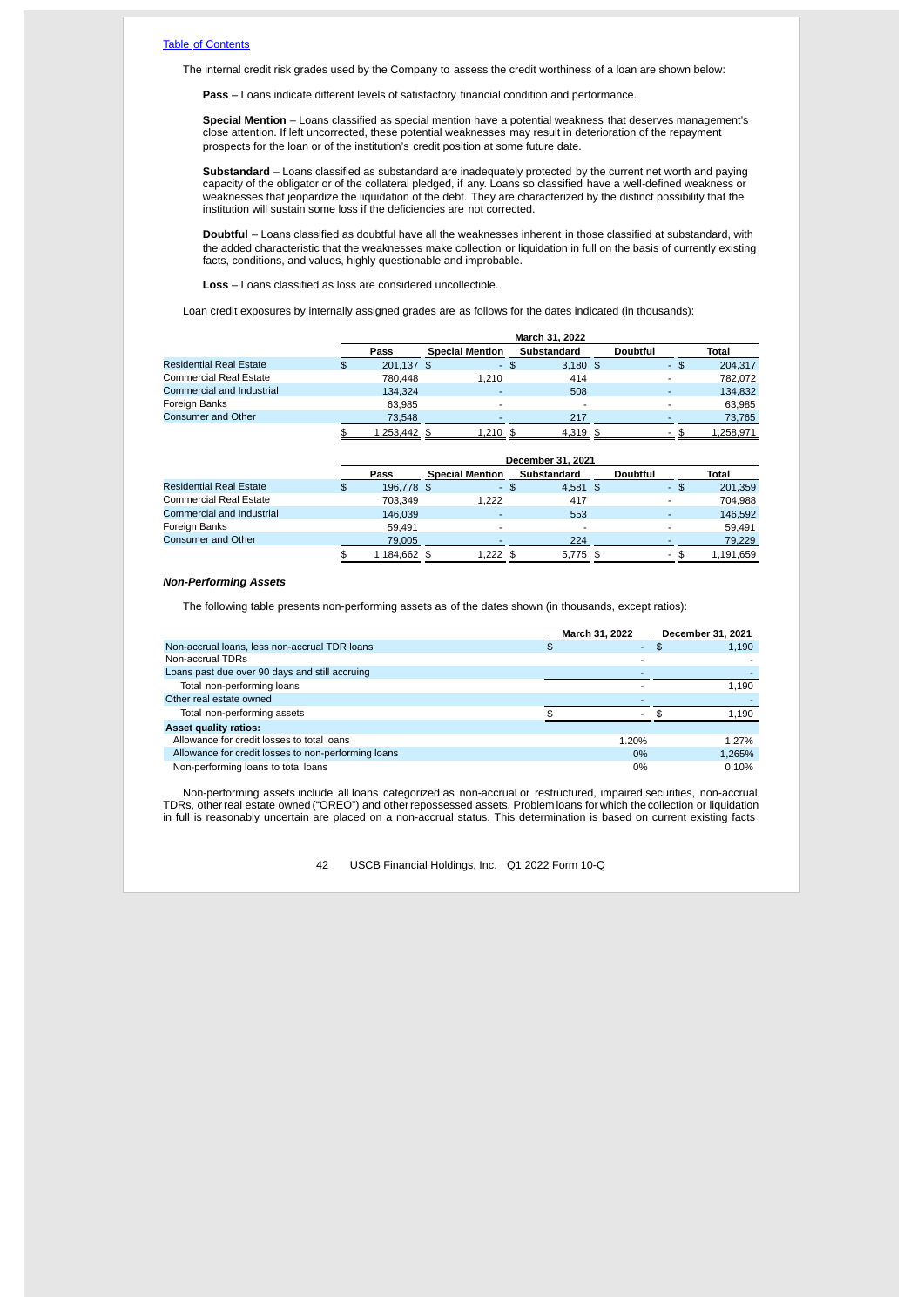concerning collateral values and the paying capacity of the borrower. When the collection of the full contractual balance is unlikely, the loan is placed on non-accrual to avoid overstating the Company's income for a loan with increased credit risk.

If the principal or interest on a commercial loan becomes due and unpaid for 90 days or more, the loan is placed on non-accrual status as of the date it becomes 90 days past due and remains in non-accrual status until it meets the criteria for restoration to accrual status. Residential loans, on the other hand, are placed on non-accrual status when the principal or interest becomes due and unpaid for 120 days or more and remains in non-accrual status until it meets the criteria for restoration to accrual status. Restoring a loan to accrual status is possible when the borrower resumes payment of all principal and interest payments for a period of six months and the Company has a documented expectation of repayment of the remaining contractual principal and interest or the loan becomes secured and in the process of collection.

A TDR is a debtor that is experiencing financial difficulties and the Company grants a concession. This determination is performed during the annual review process or whenever problems are surfacing regarding the client's ability to repay in accordance with the original terms of the loan or line of credit. In general, a borrower that can obtain funds from sources other than the Company at market interest rates at or near those for non-troubled debt is not involved in a troubled debt restructuring. The concessions are given to the debtor in various forms, including interest rate reductions, principal forgiveness, extension of maturity date, waiver, or deferral of payments and other concessions intended to minimize potential losses.

The following tables present performing and non-performing TDRs for the dates indicated (in thousands):

|                                | March 31, 2022 |            |  |              |  |       |  |  |  |  |
|--------------------------------|----------------|------------|--|--------------|--|-------|--|--|--|--|
|                                |                | Accruina   |  | Non-Accruing |  | Total |  |  |  |  |
| <b>Residential Real Estate</b> |                | 7,357 \$   |  | - \$         |  | 7,357 |  |  |  |  |
| <b>Commercial Real Estate</b>  |                | 603        |  |              |  | 603   |  |  |  |  |
| Commercial and Industrial      |                | 132        |  |              |  | 132   |  |  |  |  |
| Consumer and Other             |                | 217        |  |              |  | 217   |  |  |  |  |
|                                |                | $8,309$ \$ |  | - \$         |  | 8,309 |  |  |  |  |
|                                |                |            |  |              |  |       |  |  |  |  |

|                                | December 31, 2021 |            |  |              |  |              |  |  |  |  |
|--------------------------------|-------------------|------------|--|--------------|--|--------------|--|--|--|--|
|                                |                   | Accruina   |  | Non-Accruing |  | <b>Total</b> |  |  |  |  |
| <b>Residential Real Estate</b> |                   | $7,815$ \$ |  | - \$         |  | 7.815        |  |  |  |  |
| <b>Commercial Real Estate</b>  |                   | 696        |  | -            |  | 696          |  |  |  |  |
| Commercial and Industrial      |                   | 141        |  |              |  | 141          |  |  |  |  |
| Consumer and Other             |                   | 224        |  |              |  | 224          |  |  |  |  |
|                                |                   | 8.876 \$   |  | - \$         |  | 8.876        |  |  |  |  |

The Company allocated \$335 thousand and \$360 thousand of specific allowance for TDR loans at March 31, 2022 and December 31, 2021, respectively. There was no commitment to lend additional funds to these TDR customers.

During the quarter ended March 31, 2022 and 2021, there were no defaults on TDR loans within the prior 12 months. Additionally, the Company did not have any new TDR loans during the three months ended March 31, 2022 and 2021.

The Company provided financial relief to borrowers impacted by COVID-19 and provided modifications to include interest only deferral or principal and interest deferral. These modifications are excluded from TDR, classification under Section 4013 of the CARES Act or under applicable interagency guidance of the federal banking regulators.

For further discussion on non-performing loans, see Note 3 "Loans" to the Consolidated Financial Statements on this Form 10-Q.

# *Allowance for Credit Losses*

In determining the balance of the allowance account, loans are pooled by product segments with similar risk characteristics and management evaluates the ACL on each segment and on a regular basis to maintain the allowance at an adequate level based on factors which, in management's judgment, deserve current recognition in estimating credit losses. Such factors include changes in prevailing economic conditions, historical loss experience, delinquency trends, changes in the composition and size of the loan portfolio and the overall credit worthiness of the borrowers.

Additionally, qualitative adjustments are made to the ACL when, based on management's judgment, there are factors impacting the allowance estimate not considered by the quantitative calculations.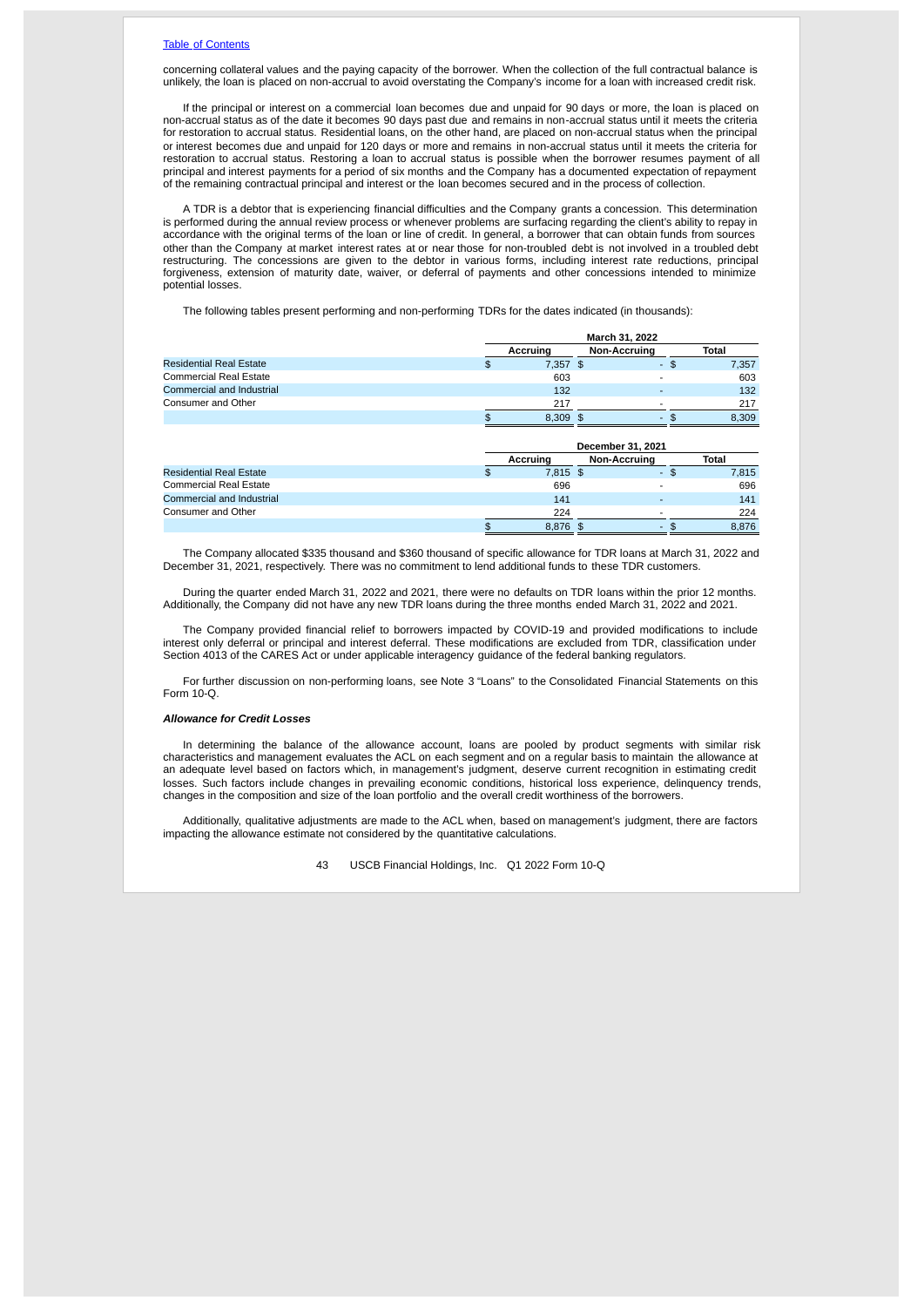The following table presents ACL and net charge-offs to average loans by type for the periods indicated (in thousands):

|                                  | <b>Residential</b><br><b>Real Estate</b> |    | Commercial<br><b>Real Estate</b> |    | Commercial<br>and Industrial |    | Foreign<br><b>Banks</b> |    | Consumer<br>and Other |    | Total     |
|----------------------------------|------------------------------------------|----|----------------------------------|----|------------------------------|----|-------------------------|----|-----------------------|----|-----------|
| March 31, 2022:                  |                                          |    |                                  |    |                              |    |                         |    |                       |    |           |
| Beginning balance                | \$<br>2,498                              | \$ | 8,758 \$                         |    | $2,775$ \$                   |    | 457                     | \$ | 569 \$                |    | 15,057    |
| Provision for credit losses      | (157)                                    |    | 425                              |    | (426)                        |    | 34                      |    | 124                   |    |           |
| Recoveries                       | 32                                       |    |                                  |    | 6                            |    |                         |    |                       |    | 38        |
| Charge-offs                      | (16)                                     |    |                                  |    |                              |    |                         |    | (5)                   |    | (21)      |
| <b>Ending Balance</b>            | \$<br>2,357                              | \$ | 9,183                            | \$ | 2,355                        | \$ | 491                     | \$ | 688                   | \$ | 15,074    |
|                                  |                                          |    |                                  |    |                              |    |                         |    |                       |    |           |
| Average loans                    | \$<br>198,162 \$                         |    | 739,732 \$                       |    | 139,781 \$                   |    | 59,667 \$               |    | 74,090 \$             |    | 1,211,432 |
| Net charge-offs to average loans | (0.03)%                                  |    | $-9/0$                           |    | (0.02)%                      |    | $-9/0$                  |    | 0.03%                 |    | (0.01)%   |
|                                  |                                          |    |                                  |    |                              |    |                         |    |                       |    |           |
| March 31, 2021:                  |                                          |    |                                  |    |                              |    |                         |    |                       |    |           |
| Beginning balance                | \$<br>$3,408$ \$                         |    | $9,453$ \$                       |    | 1,689 \$                     |    | 348 \$                  |    | 188 \$                |    | 15,086    |
| Provision for credit losses      | (325)                                    |    | (133)                            |    | 229                          |    | 59                      |    | 10                    |    | (160)     |
| Recoveries                       | 4                                        |    |                                  |    | 87                           |    |                         |    | 1                     |    | 92        |
| Charge-offs                      |                                          |    | ۰                                |    |                              |    |                         |    | (9)                   |    | (9)       |
| <b>Ending Balance</b>            | \$<br>3,087                              | \$ | 9,320                            | \$ | $2,005$ \$                   |    | 407                     | \$ | 190                   | \$ | 15,009    |
|                                  |                                          |    |                                  |    |                              |    |                         |    |                       |    |           |
| Average loans                    | \$<br>231,185 \$                         |    | 625,849 \$                       |    | 166,925 \$                   |    | 42,267 \$               |    | 5,555                 | \$ | 1,071,782 |
| Net charge-offs to average loans | (0.01)%                                  |    | $-9/0$                           |    | (0.21)%                      |    | $-9/0$                  |    | 0.58%                 |    | (0.03)%   |

# **Bank-Owned Life Insurance**

As of March 31, 2022, the combined cash surrender value of all bank-owned life insurance ("BOLI") policies was 42.0. Changes in cash surrender value are recorded to non-interest income in the Consolidated Statements of Operations. The Company had BOLI policies with five insurance carriers. The Company is the beneficiary of these policies.

# **Deposits**

Customer deposits are the primary funding source for the Bank's growth. Through our network of banking centers, we offer a competitive array of deposit accounts and treasury management services designed to meet our customers' business needs. Our primary deposit customers are small-to-medium sized businesses ("SMBs"), and the personal business of owners and operators of these SMBs, as well as the retail/consumer relationships of the employees of these businesses.

The following table presents the daily average balance and average rate paid on deposits by category for the periods presented (in thousands, except ratios):

|                                      | Three Months Ended March 31, |                             |                        |                             |  |  |  |  |  |  |  |
|--------------------------------------|------------------------------|-----------------------------|------------------------|-----------------------------|--|--|--|--|--|--|--|
|                                      | 2022                         |                             | 2021                   |                             |  |  |  |  |  |  |  |
|                                      | <b>Average Balance</b>       | <b>Average Rate</b><br>Paid | <b>Average Balance</b> | <b>Average Rate</b><br>Paid |  |  |  |  |  |  |  |
| Non-interest bearing demand deposits | \$<br>626,400                | $0.00\%$ \$                 | 482.376                | 0.00%                       |  |  |  |  |  |  |  |
| Interest-bearing demand deposits     | 64.436                       | 0.10%                       | 44.549                 | 0.13%                       |  |  |  |  |  |  |  |
| Saving and money market deposits     | 736.134                      | 0.30%                       | 568.595                | 0.39%                       |  |  |  |  |  |  |  |
| Time deposits                        | 223,274                      | 0.47%                       | 248,156                | 0.91%                       |  |  |  |  |  |  |  |
|                                      | \$<br>1.650.244              | $0.20\%$ \$                 | 1.343.676              | 0.34%                       |  |  |  |  |  |  |  |

The uninsured deposits are estimated based on the FDIC deposit insurance limit of \$250 thousand for all deposit accounts at the Bank per account holder. Total estimated uninsured deposits were \$1.0 billion and \$897.8 million at March 31, 2022 and December 31, 2021, respectively. Time deposits with balances of \$250 thousand or more totaled \$147.6 million and \$119.4 million at March 31, 2022 and December 31, 2021, respectively.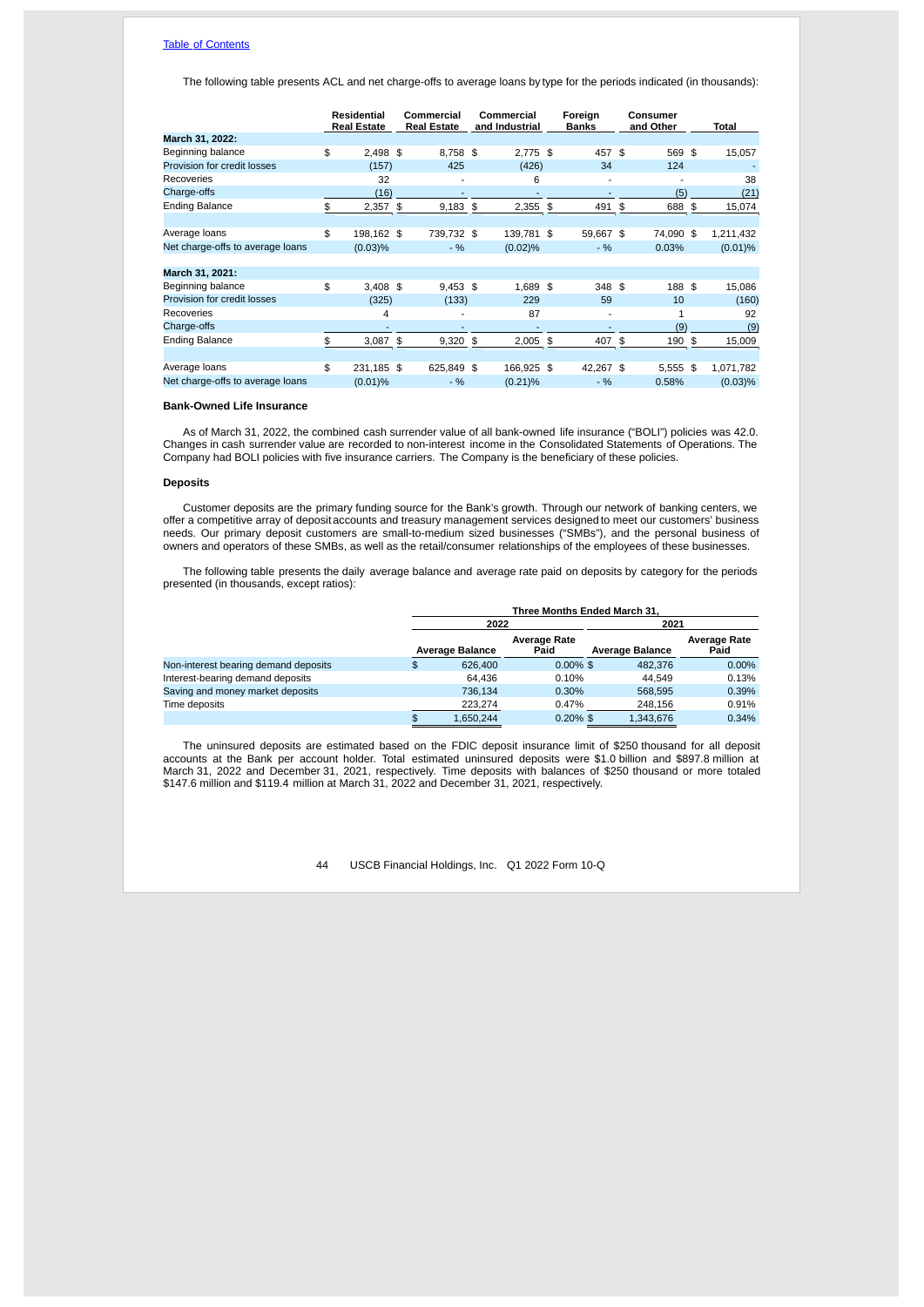The following table shows scheduled maturities of uninsured time deposits as of March 31, 2022 (in thousands):

|                               | March 31, 2022 |
|-------------------------------|----------------|
| Three months or less          | \$<br>10,111   |
| Over three through six months | 25,531         |
| Over six though twelve months | 24,122         |
| Over twelve months            | 43,342         |
|                               | 103.106        |

### **Borrowings**

As a member of the FHLB, we are eligible for advances with various terms and conditions.This accessibility of additional funding allows us to efficiently and timely meet both expected and unexpected outgoing cash flows and collateral needs without adversely affecting either daily operations or the financial condition of the Company.

As of March 31, 2022 and December 31, 2021, we had \$36.0 million of fixed rate advances outstanding from the FHLB with a weighted average rate of 1.52%. Most of the advances are due in the first two calendar quarters of 2025.

The following table presents the FHLB fixed rate advances as of March 31, 2022 (in thousands):

| <b>Interest Rate</b> | <b>Type of Rate</b> | <b>Maturity Date</b> | Amount |
|----------------------|---------------------|----------------------|--------|
| 0.81%                | Fixed               | August 17, 2023 \$   | 5,000  |
| 1.04%                | Fixed               | July 30, 2024        | 5.000  |
| 2.05%                | Fixed               | March 27, 2025       | 10,000 |
| 1.91%                | Fixed               | March 28, 2025       | 5.000  |
| 1.81%                | Fixed               | April 17, 2025       | 5,000  |
| 1.07%                | Fixed               | July 18, 2025        | 6,000  |
|                      |                     |                      | 36,000 |

We have also established Fed Funds lines of credit with our upstream correspondent banks to manage temporary fluctuations in our daily cash balances. As of March 31, 2022, there were no outstanding balances with the Fed Funds line of credit.

# **Off-Balance Sheet Arrangements**

We engage in various financial transactions in our operations that, under GAAP, may not be included on the balance sheet. To meet the financing needs of our customers we may include commitments to extend credit and standby letters of credit. To a varying degree, such commitments involve elements of credit, market, and interest rate risk in excess of the amount recognized in the balance sheet. We use more conservative credit and collateral policies in making these credit commitments as we do for on-balance sheet items.We are not aware of any accounting loss to be incurred by funding these commitments; however, we maintain an allowance for off-balance sheet credit risk which is recorded under other liabilities on the Consolidated Balance Sheets.

Since commitments associated with letters of credit and commitments to extend credit may expire unused, the amounts shown do not necessarily reflect the actual future cash funding requirements . The following table presents lending related commitments outstanding as of the dates indicated (in thousands):

|                                                         | <b>March 31, 2022</b> | <b>December 31, 2021</b> |
|---------------------------------------------------------|-----------------------|--------------------------|
| Commitments to grant loans and unfunded lines of credit | 125.484 \$            | 134.877                  |
| Standby and commercial letters of credit                | 5.552                 | 6.420                    |
|                                                         | 131.036 \$            | 141.297                  |

Commitments to extend credit are agreements to lend funds to a client, as long as there is no violation of any condition established in the contract, for a specific purpose. Commitments generally have variable interest rates, fixed expiration dates or other termination clauses and may require payment of a fee. Since many of the commitments are expected to expire without being fully drawn, the total commitment amounts disclosed above do not necessarily represent future cash requirements.

Unfunded lines of credit represent unused portions of credit facilities to our current borrowers that represent no change in credit risk in our portfolio. Lines of credit generally have variable interest rates. The maximum potential amount of future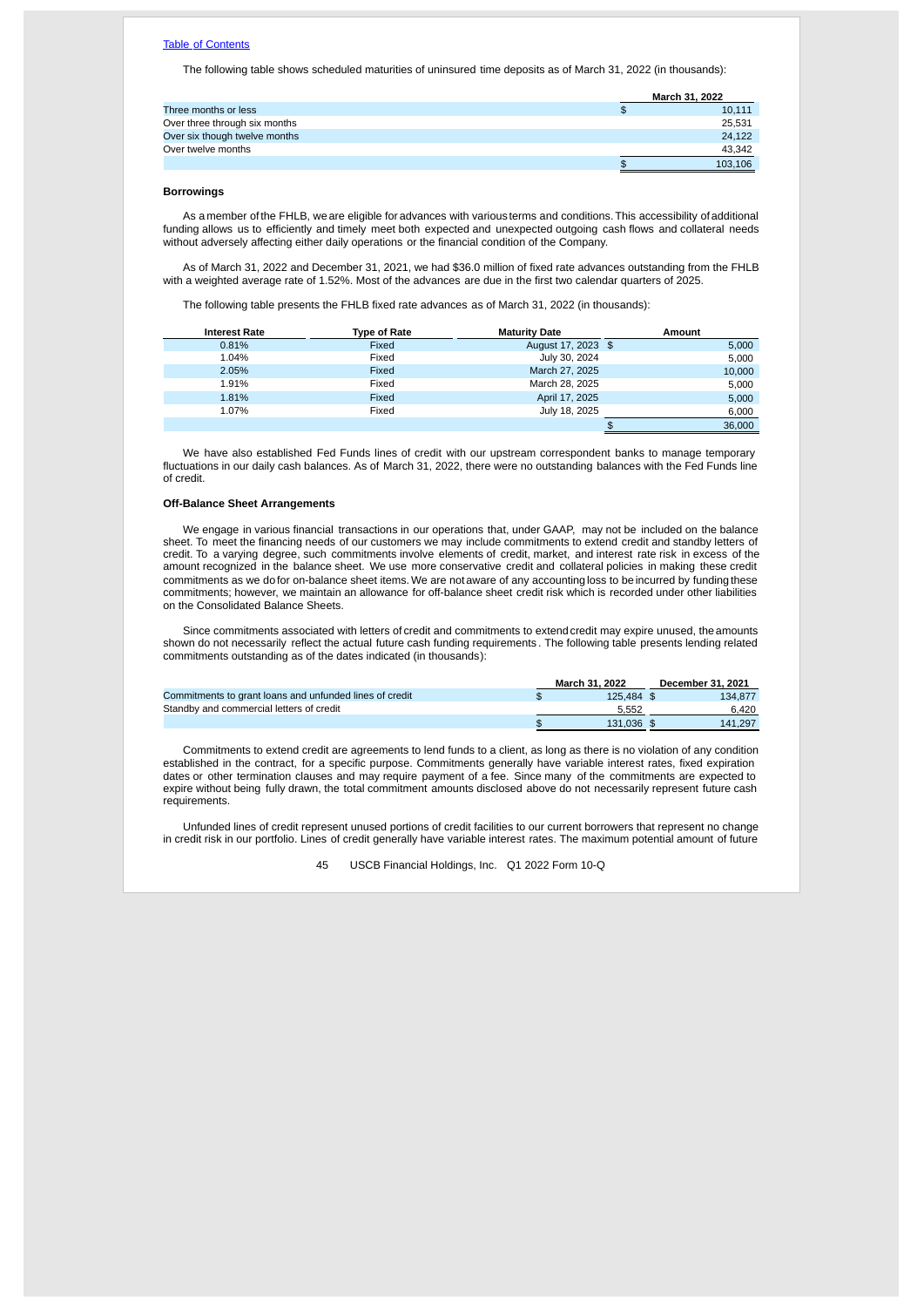payments we could be required to make is represented by the contractual amount of the commitment, less the amount of any advances made.

Letters of credit are conditional commitments issued by us to guarantee the performance of a client to a third party. In the event of nonperformance by the client in accordance with the terms of the agreement with the third party, we would be required to fund the commitment. If the commitment is funded, we would be entitled to seek recovery from the client from the underlying collateral, which can include commercial real estate, physical plant and property, inventory, receivables, cash or marketable securities.

### **Asset and Liability Management Committee**

Members of senior management and our Board make up the asset and liability management committee, or ALCO. Senior management is responsible for ensuring that Board approved strategies, policies, and procedures for managing and mitigating risks are appropriately executed within the designated lines of authority and responsibility in a timely manner.

ALCO oversees the establishment, approval, implementation, and review of interest rate risk, management, and mitigation strategies, ALM related policies, ALCO procedures and risk tolerances and appetite.

While some degree of IRR ("Internal Rate of Return") is inherent to the banking business, our ALCO has put in place sound risk management practices to identify, quantify, monitor, and limit IRR exposures.

When assessing the scope of IRR exposure and impact on the consolidated balance sheet, cash flows and income statement, management considers both earnings and economic impacts. Asset price variations, deposits volatility and reduced earnings or outright losses could adversely affect the Company's liquidity, performance, and capital adequacy.

Income simulations are used to assess the impact of changing rates on earnings under different rates scenarios and time horizons. These simulations utilize both instantaneous and parallel changes in the level of interest rates, as well as non-parallel changes such as changing slopes (flat and steeping) and twists of the yield curve, Static simulation models are based on current exposures and assume a constant balance sheet with no new growth. Dynamic simulation analysis is also utilized to have a more comprehensive assessment on IRR. This simulation relies on detailed assumptions outlined in our budget and strategic plan, and in assumptions regarding changes in existing lines of business, new business, management strategies and client expected behavior.

To have a more complete picture of IRR, the Company also evaluates the economic value of equity, or EVE. This assessment allows us to measure the degree to which the economic values will change under different interest rate scenarios (parallel and non-parallel). The economic value approach focuses on a longer-term time horizon and captures all future cash flows expected from existing assets and liabilities. The economic value model utilizes a static approach in that the analysis does not incorporate new business; rather, the analysis shows a snapshot in time of the risk inherent in the balance sheet.

#### **Market and Interest Rate Risk Management**

According to our ALCO model, we are an asset-sensitive company. This indicates that our assets generally reprice faster than our liabilities, which results in a favorable impact to net interest income when market interest rates increase. Many assumptions are used to calculate the impact of interest rate variations on our net interest income, such as asset prepayment speeds, non-maturity deposit price sensitivity, pricing correlations, deposit truncations and decay rates, and key rate drivers.

Because of the inherent use of these estimates and assumptions in the model, our actual results may, and most likely will, differ from static measures results. In addition, static measures like EVEs do not include actions that management may undertake to manage the risks in response to anticipated changes in interest rates or client deposit behavior. As part of our ALM strategy and policy, management has the ability to modify the balance sheet to either increase asset duration and decrease liability duration to reduce asset sensitivity, or to decrease asset duration and increase liability duration in order to increase asset sensitivity.

According to our model, as of March 31, 2022, NIM should increase for static rate scenarios (-400 basis points or +400 basis points). For the static forecast in year one, the estimated NIM will increase from 3.17% base case scenario to 3.28% under a +400 basis points scenario. Additionally, utilizing an economic value of equity, or EVE, approach, we analyze the risk to capital from the effects of various interest rate scenarios through a long-term discounted cash flow model. This measures the difference between the economic value of our assets and the economic value of our liabilities, which is a proxy for our liquidation value. According to our balance sheet composition, and as expected, our model stipulates that an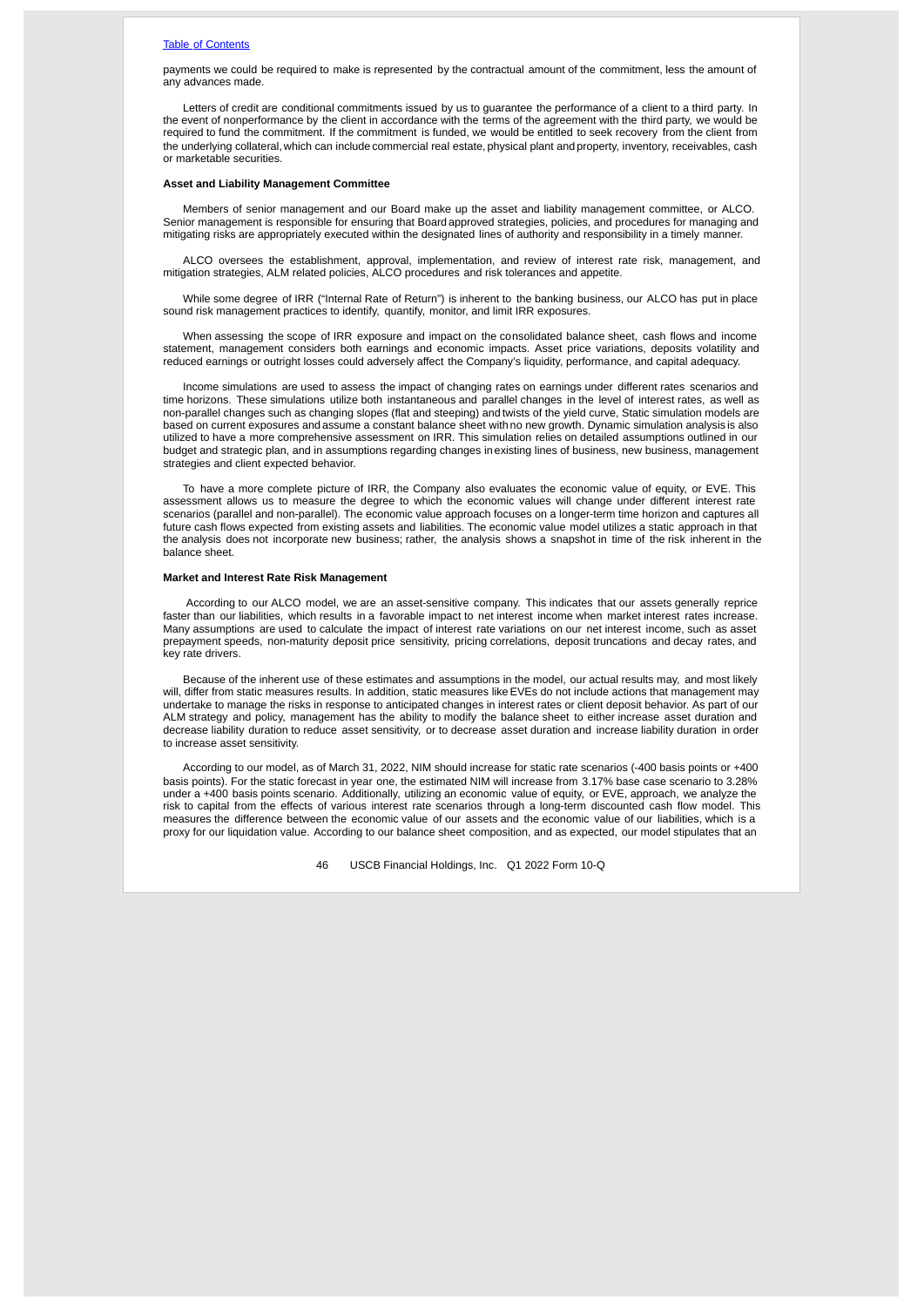increase of rates will have a negative impact on the EVE. Results and analysis are presented quarterly to the Board, and strategies are defined.

We have also been reducing asset sensitivity by extending asset duration, which has lowered our NII volatility and allowed us to keep the NII consistent with the ALCO objectives.

#### **Liquidity**

Liquidity is defined as a Company's capacity to meet its cash and collateral obligations at a reasonable cost. Maintaining an adequate level of liquidity depends on the Company's ability to efficiently meet both expected and unexpected cash flow and collateral needs without adversely affecting either daily operations or the financial condition of the Company.

Liquidity risk is the risk that we will be unable to meet our short-term and long-term obligations as they become due because of an inability to liquidate assets or obtain relatively adequate funding. The Company's obligations, and the funding sources used to meet them, depend significantly on our business mix, balance sheet structure and composition, credit quality of our assets and the cash flow profiles of our on- and off-balance sheet obligations.

In managing inflows and outflows, management regularly monitors situations that can give rise to increased liquidity risk. These include funding mismatches, market constraints on the ability to convert assets (particularly investments) into cash or in accessing sources of funds (i.e., market liquidity), and contingent liquidity events.

Changes in macroeconomic conditions, as well as exposure to credit, market, operational, legal and reputational risks, such as cybersecurity risk, could have an unexpected impact on the Company's liquidity risk profile and are factored into the assessment of liquidity and the ALM framework.

Management has established a comprehensive and holistic management process foridentifying, measuring, monitoring and mitigating liquidity risk. Due to its critical importance to the viability of the Company, liquidity risk management is integrated into our risk management processes and ALM policy.

Critical elements of our liquidity risk management include: effective corporate governance consisting of oversight by the Board and active involvement by senior management; appropriate strategies, policies, procedures, and limits used to identify and mitigate liquidity risk; comprehensive liquidity risk measurement and monitoring systems (including assessments of the current and prospective cash flows or sources and uses of funds) that are commensurate with the complexity and business activities of the Company; active management of intraday liquidity and collateral; an appropriately diverse mix of existing and potential future funding sources; adequate levels of highly liquid marketable securities free of legal, regulatory, or operational impediments, that can be used to meet liquidity needs in stressful situations; comprehensive contingency funding plans that sufficiently address potential adverse liquidity events and emergency cash flow requirements; and internal controls and internal audit processes sufficient to determine the adequacy of the institution's liquidity risk management process.

We expect funds to be available from several basic banking activity sources, including the core deposit base, the repayment and maturity of loans and investment security cash flows. Other potential funding sources include federal funds purchased, brokered certificates of deposit, listing certificates of deposit, and borrowings from the FHLB. Accordingly, our liquidity resources were adequate to fund loans and meet other cash needs as necessary. We do not expect liquidity resources to be compromised at this time.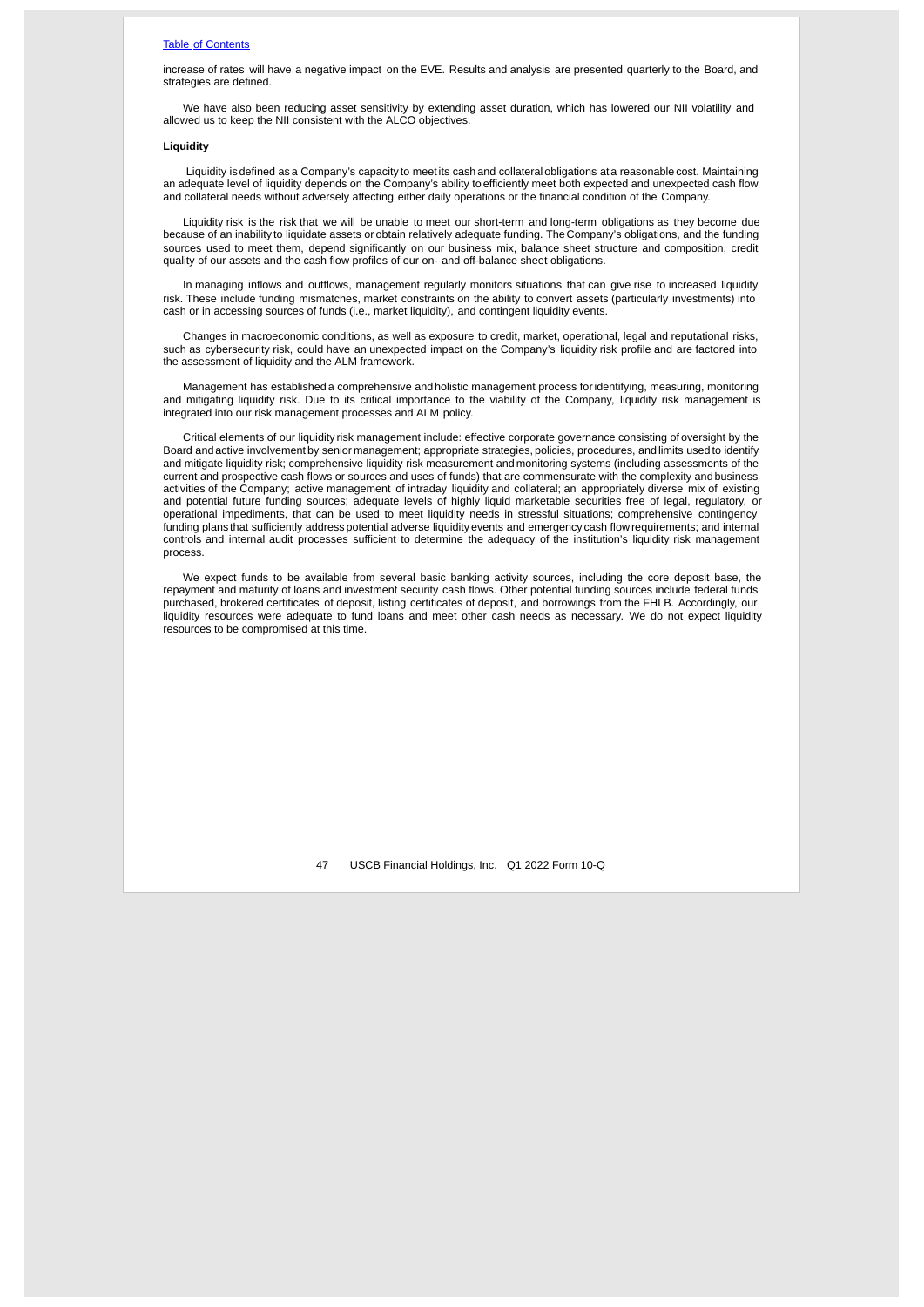# **Capital Adequacy**

As of March 31, 2022, the Bank was well capitalized under the FDIC's prompt corrective action framework. We also follow the capital conservation buffer framework, and as of March 31, 2022, we exceeded the capital conversation buffer in all capital ratios, according to our actual ratios. The following table presents the capital ratios for both the Company and the Bank at the dates indicated (in thousands, except ratios):

|                                      | Actual        |       |      |     | <b>Minimum Capital</b><br><b>Requirements</b> |           |      |    | To be Well Capitalized<br><b>Under Prompt Corrective</b><br><b>Action Provisions</b> |        |               |  |
|--------------------------------------|---------------|-------|------|-----|-----------------------------------------------|-----------|------|----|--------------------------------------------------------------------------------------|--------|---------------|--|
|                                      | Amount        | Ratio |      |     | Amount                                        | Ratio     |      |    | Amount                                                                               | Ratio  |               |  |
| March 31, 2022:                      |               |       |      |     |                                               |           |      |    |                                                                                      |        |               |  |
| Total risk-based capital:            |               |       |      |     |                                               |           |      |    |                                                                                      |        |               |  |
| <b>USCB Financial Holdings, Inc.</b> | \$<br>194,564 | 14.49 | %\$  |     | 107,425                                       | 8.00      | %\$  |    | 134,281                                                                              | 10.00  | $\frac{0}{0}$ |  |
| U.S. Century Bank                    | \$<br>193.462 | 14.41 | %    | -\$ | 107,425                                       | 8.00      | $\%$ | \$ | 134,281                                                                              | 10.00  | $\frac{0}{0}$ |  |
| Tier 1 risk-based capital:           |               |       |      |     |                                               |           |      |    |                                                                                      |        |               |  |
| <b>USCB Financial Holdings, Inc.</b> | \$<br>179.243 | 13.35 | % \$ |     | 80,568                                        | 6.00      | %\$  |    | 107,425                                                                              | 8.00   | $\frac{0}{0}$ |  |
| U.S. Century Bank                    | \$<br>178,141 | 13.27 | % \$ |     | 80,568                                        | 6.00      | %\$  |    | 107,425                                                                              | 8.00   | $\%$          |  |
| Common equity tier 1 capital:        |               |       |      |     |                                               |           |      |    |                                                                                      |        |               |  |
| <b>USCB Financial Holdings, Inc.</b> | \$<br>179.243 | 13.35 | % \$ |     | 60,426                                        | 4.50      | %\$  |    | 87,282                                                                               | 6.50 % |               |  |
| U.S. Century Bank                    | \$<br>178.141 | 13.27 | % \$ |     | 60,426                                        | 4.50      | %\$  |    | 87,282                                                                               | 6.50 % |               |  |
| Leverage ratio:                      |               |       |      |     |                                               |           |      |    |                                                                                      |        |               |  |
| <b>USCB Financial Holdings, Inc.</b> | \$<br>179,243 | 9.47  | % \$ |     | 75,681                                        | 4.00      | %\$  |    | 94,601                                                                               | 5.00   | $\frac{0}{0}$ |  |
| U.S. Century Bank                    | \$<br>178,141 | 9.42% |      |     | 75,681                                        | 4.00 % \$ |      |    | 94,601                                                                               | 5.00 % |               |  |
| December 31, 2021:(1)                |               |       |      |     |                                               |           |      |    |                                                                                      |        |               |  |
| Total risk-based capital             | \$<br>186.735 | 14.92 | %\$  |     | 100,125                                       | 8.00      | %\$  |    | 125,157                                                                              | 10.00  | $\%$          |  |
| Tier 1 risk-based capital            | \$<br>171,484 | 13.70 | % \$ |     | 75,094                                        | 6.00      | %\$  |    | 100,125                                                                              | 8.00   | $\frac{0}{0}$ |  |
| Common equity tier 1 capital         | \$<br>171,484 | 13.70 | % \$ |     | 56,321                                        | 4.50      | %\$  |    | 81,352                                                                               | 6.50   | $\frac{0}{0}$ |  |
| Leverage ratio                       | \$<br>171.484 | 9.55  | % \$ |     | 71.825                                        | 4.00      | %\$  |    | 89,781                                                                               | 5.00   | $\frac{0}{0}$ |  |

(1) As of December 31, 2021, the regulatory capital ratios for both USCB Financial Holdings, Inc. andU.S. Century Bank were the same since there was no activity between both of these entities.

# **Impact of Inflation**

Our Consolidated Financial Statements and related notes have been prepared in accordance with U.S. GAAP, which require the measurement of financial position and operating results in terms of historical dollars, without considering the changes in the relative purchasing power of money over time due to inflation. The impact of inflation is reflected in the increased cost of operations. Unlike most industrial companies, nearly all our assets and liabilities are monetary in nature. As a result, interest rates have a greater impact on our performance than do the effects of general levels of inflation. Periods of high inflation are often accompanied by relatively higher interest rates, and periods of low inflation are accompanied by relatively lower interest rates. As market interest rates rise or fall in relation to the rates earned on loans and investments, the value of these assets decreases or increases respectively. Inflation can also impact core non-interest expenses associated with delivering the Company's services.

# **Recently Issued Accounting Pronouncements**

Recently issued accounting pronouncements are discussed in Note 1 "Summary of Significant Accounting Policies" to the Consolidated Financial Statements on this Form 10-Q.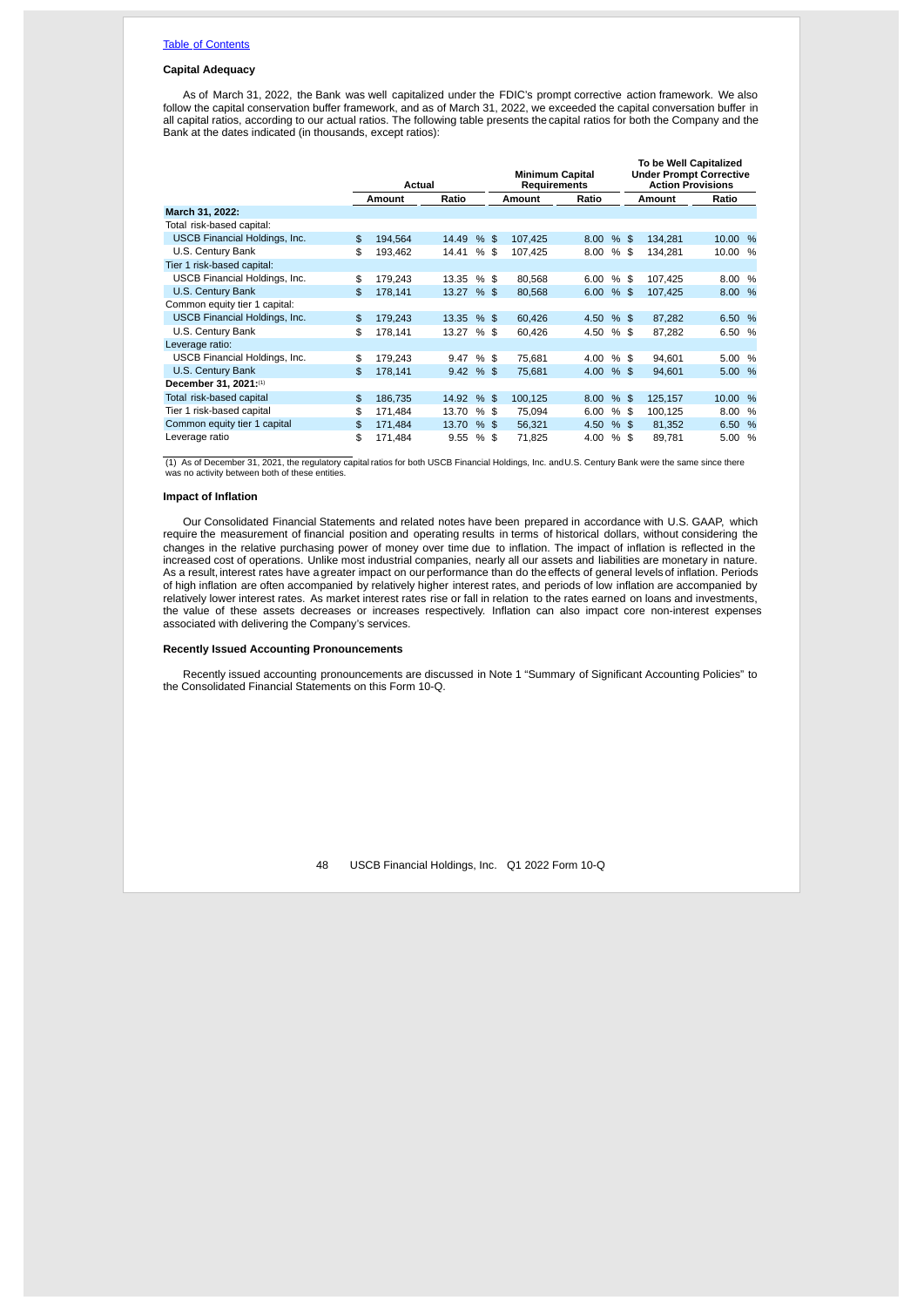# **Reconciliation and Management Explanation of Non-GAAP Financial Measures**

Management has included these non-GAAP measures because it believes these measures may provide useful supplemental information for evaluating the Company's underlying performance trends. Further, management uses these measures in managing and evaluating the Company's business and intends to refer to them in discussions about our operations and performance. Operating performance measures should be viewed in addition to, and not as an alternative to or substitute for, measures determined in accordance with GAAP, and are not necessarily comparable to non-GAAP measures that may be presented by other companies. The following table reconciles the non-GAAP financial measurement of operating net income available to common stockholders for the periods presented (in thousands, except per share data):

|                                                        |                |              |              | As of or For the Three Months Ended |              |           |
|--------------------------------------------------------|----------------|--------------|--------------|-------------------------------------|--------------|-----------|
|                                                        |                | 3/31/2022    | 12/31/2021   | 9/30/2021                           | 6/30/2021    | 3/31/2021 |
| Pre-Tax Pre-Provision ("PTPP") Income:                 |                |              |              |                                     |              |           |
| Net income                                             | \$             | $4.854$ \$   | $5.650$ \$   | $6.593$ \$                          | $4.053$ \$   | 4.781     |
| Plus: Provision for income taxes                       |                | 1.858        | 1.751        | 2.088                               | 1.263        | 1,498     |
| Plus: Provision for (recovery of) credit losses        |                |              |              |                                     |              | (160)     |
| PTPP income                                            | \$             | $6,712$ \$   | $7.401$ \$   | 8.681 \$                            | $5,316$ \$   | 6,119     |
| <b>PTPP Return on Average Assets:</b>                  |                |              |              |                                     |              |           |
| PTPP income                                            | \$             | $6,712$ \$   | 7,401 \$     | 8.681 \$                            | $5,316$ \$   | 6,119     |
| Average assets                                         | \$             | 1,913,484 \$ | 1,828,037 \$ | 1,741,423 \$                        | 1,660,060 \$ | 1,573,881 |
| PTPP return on average assets <sup>(1)</sup>           |                | 1.42%        | 1.61%        | 1.98%                               | 1.28%        | 1.58%     |
| <b>Operating Net Income:</b>                           |                |              |              |                                     |              |           |
| Net income                                             | $\mathfrak{s}$ | $4.854$ \$   | $5,650$ \$   | $6.593$ \$                          | $4,053$ \$   | 4,781     |
| Less: Net gains (losses) on sale of securities         |                | 21           | 35           | (70)                                | 187          | 62        |
| Less: Tax effect on sale of securities                 |                | (5)          | (9)          | 17                                  | (46)         | (15)      |
| Operating net income                                   | \$             | 4,838 \$     | $5,624$ \$   | 6,646 \$                            | $3,912$ \$   | 4,734     |
| <b>Operating PTPP Income:</b>                          |                |              |              |                                     |              |           |
| PTPP income                                            | \$             | $6.712$ \$   | $7,401$ \$   | 8,681 \$                            | $5,316$ \$   | 6,119     |
| Less: Net gains (losses) on sale of securities         |                | 21           | 35           | (70)                                | 187          | 62        |
| Operating PTPP Income                                  | \$             | $6,691$ \$   | 7,366 \$     | $8,751$ \$                          | $5,129$ \$   | 6,057     |
| <b>Operating PTPP Return on Average Assets:</b>        |                |              |              |                                     |              |           |
| Operating PTPP income                                  | \$             | $6.691$ \$   | 7.366 \$     | $8.751$ \$                          | $5.129$ \$   | 6.057     |
| Average assets                                         | \$             | 1.913.484 \$ | 1.828.037 \$ | 1.741.423 \$                        | 1.660.060 \$ | 1,573,881 |
| Operating PTPP Return on average assets <sup>(1)</sup> |                | 1.42%        | 1.60%        | 1.99%                               | 1.24%        | 1.56%     |
| <b>Operating Return on Average Assets:</b>             |                |              |              |                                     |              |           |
| Operating net income                                   | \$             | 4,838 \$     | $5,624$ \$   | $6,646$ \$                          | $3,912$ \$   | 4,734     |
| Average assets                                         | \$             | 1,913,484 \$ | 1,828,037 \$ | 1,741,423 \$                        | 1,660,060 \$ | 1,573,881 |
| Operating return on average assets <sup>(1)</sup>      |                | 1.03%        | 1.22%        | 1.51%                               | 0.95%        | 1.22%     |

(1) Annualized.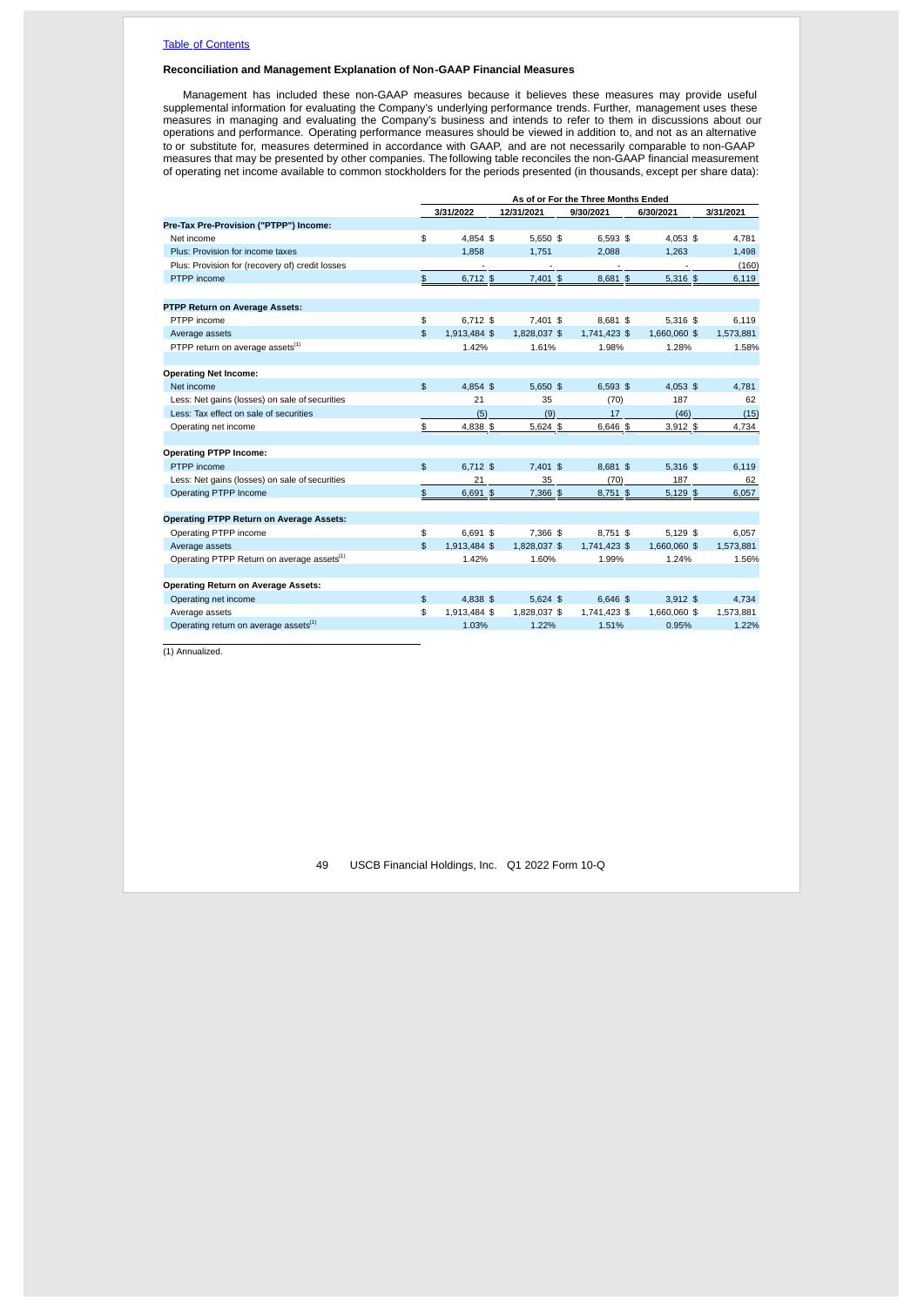|                                                                       | As of or For the Three Months Ended |                |                          |             |            |           |  |  |  |  |
|-----------------------------------------------------------------------|-------------------------------------|----------------|--------------------------|-------------|------------|-----------|--|--|--|--|
|                                                                       |                                     | 3/31/2022      | 12/31/2021               | 9/30/2021   | 6/30/2021  | 3/31/2021 |  |  |  |  |
| Tangible book value per common share (at period-end):(1)              |                                     |                |                          |             |            |           |  |  |  |  |
| Total stockholders' equity (GAAP)                                     | \$                                  | 192,039 \$     | 203,897 \$               | 201,918 \$  | 166,302 \$ | 170,425   |  |  |  |  |
| Less: Intangible assets                                               |                                     |                | ä,                       |             |            |           |  |  |  |  |
| Less: Preferred stock                                                 |                                     |                |                          |             | 24.616     | 32,077    |  |  |  |  |
| Tangible stockholders' equity (non-GAAP)                              | \$                                  | 192.039 \$     | 203.897 \$               | 201.918 \$  | 141.686 \$ | 138,348   |  |  |  |  |
| Total shares issued and outstanding (at period-end): <sup>(2)</sup>   |                                     |                |                          |             |            |           |  |  |  |  |
| Class A common shares                                                 |                                     | 20,000,753     | 19,991,753               | 18,767,541  | 3,889,469  | 3,889,469 |  |  |  |  |
| Class B common shares                                                 |                                     |                |                          | 1,224,212   | 1,224,212  | 1,224,212 |  |  |  |  |
| Total common shares issued and outstanding                            |                                     | 20.000.753     | 19,991,753               | 19,991,753  | 5,113,681  | 5,113,681 |  |  |  |  |
| Tangible book value per common share (non-GAAP)                       | \$                                  | $9.60$ \$      | 10.20 \$                 | $10.10$ \$  | $27.71$ \$ | 27.05     |  |  |  |  |
|                                                                       |                                     |                |                          |             |            |           |  |  |  |  |
| Operating net income available to common stockholders. <sup>(1)</sup> |                                     |                |                          |             |            |           |  |  |  |  |
| Net income (GAAP)                                                     | \$                                  | 4,854 \$       | $5,650$ \$               | $6,593$ \$  | $4,053$ \$ | 4,781     |  |  |  |  |
| Less: Preferred dividends                                             |                                     |                | ÷                        | 542         | 754        | 781       |  |  |  |  |
| Less: Exchange and redemption of preferred shares                     |                                     |                | $\overline{\phantom{a}}$ | 89.585      |            |           |  |  |  |  |
| Net income (loss) available to common stockholders                    |                                     | 4,854          | 5,650                    | (83, 534)   | 3,299      | 4,000     |  |  |  |  |
| Add back: Exchange and redemption of preferred shares                 |                                     | $\blacksquare$ | $\overline{\phantom{a}}$ | 89,585      |            |           |  |  |  |  |
| Operating net income avail. to common stock (non-GAAP) \$             |                                     | 4,854 \$       | 5,650 \$                 | 6,051 \$    | $3,299$ \$ | 4,000     |  |  |  |  |
| Allocation of operating net income per common stock class:            |                                     |                |                          |             |            |           |  |  |  |  |
| Class A common stock                                                  | \$                                  | 4.854 \$       | 5.650 \$                 | 5,598 \$    | 2,509 \$   | 3,042     |  |  |  |  |
| Class B common stock                                                  | \$                                  | - \$           | $-$ \$                   | 453 \$      | 790 \$     | 958       |  |  |  |  |
| Weighted average shares outstanding:                                  |                                     |                |                          |             |            |           |  |  |  |  |
| Class A common stock                                                  |                                     |                |                          |             |            |           |  |  |  |  |
| Basic                                                                 |                                     | 19,994,953     | 18,913,914               | 15,121,460  | 3,889,469  | 3,889,469 |  |  |  |  |
| <b>Diluted</b>                                                        |                                     | 20,109,783     | 19,023,686               | 15,187,729  | 3,933,636  | 3,913,279 |  |  |  |  |
| Class B common stock                                                  |                                     |                |                          |             |            |           |  |  |  |  |
| <b>Basic</b>                                                          |                                     |                |                          | 6,121,052   | 6,121,052  | 6,121,052 |  |  |  |  |
| <b>Diluted</b>                                                        |                                     |                |                          | 6,121,052   | 6,121,052  | 6,121,052 |  |  |  |  |
| Diluted EPS: (3)(4)                                                   |                                     |                |                          |             |            |           |  |  |  |  |
| Class A common stock                                                  |                                     |                |                          |             |            |           |  |  |  |  |
| Net income (loss) per diluted share (GAAP)                            | $\mathfrak{s}$                      | $0.24$ \$      | $0.30$ \$                | $(5.11)$ \$ | $0.64$ \$  | 0.78      |  |  |  |  |
| Add back: Exchange and redemption of preferred shares                 |                                     |                |                          | 5.48        |            |           |  |  |  |  |
| Operating net income per diluted share (non-GAAP)                     | \$                                  | $0.24$ \$      | $0.30$ \$                | $0.37$ \$   | $0.64$ \$  | 0.78      |  |  |  |  |
| Class B common stock                                                  |                                     |                |                          |             |            |           |  |  |  |  |
| Net income (loss) per diluted share (GAAP)                            | \$                                  | $-$ \$         | - \$                     | $(1.02)$ \$ | $0.13$ \$  | 0.16      |  |  |  |  |
| Add back: Exchange and redemption of preferred shares                 |                                     |                |                          | 1.09        |            |           |  |  |  |  |
| Operating net income per diluted share (non-GAAP)                     | \$                                  | $-$ \$         | $-$ \$                   | $0.07$ \$   | $0.13$ \$  | 0.16      |  |  |  |  |

(1) The Company believes these non-GAAP measurements are a key indicator of the ongoing earnings power of the Company.

(2) During the quarter ended September 30, 2021, 47,473 shares of Class C preferred stock and 11,061,552 shares of Class D preferred stock were<br>exchanged for an aggregate of 10,278,072 shares of Class A common stock. Addit

(4) During the quarter ended December 31, 2021, the Company entered into agreements with the Class B shareholders to exchange all outstanding<br>Class B non-voting stock for Class A voting commonstock at a ratio of 5 to 1. In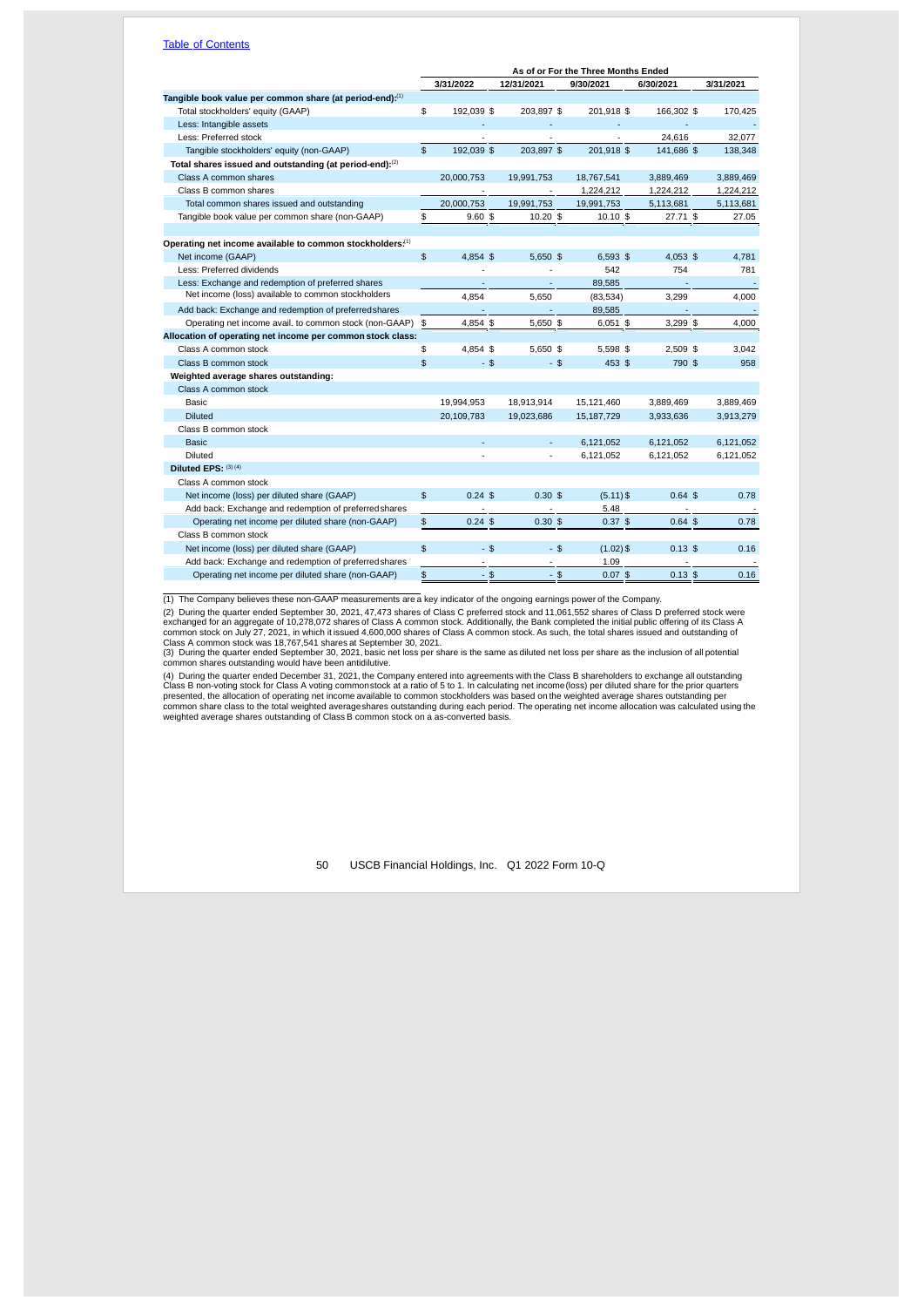# <span id="page-50-0"></span>**Item 3. Quantitative and Qualitative Disclosures About Market Risk**

As a smaller reporting company, we are not required to provide the information required by this item.

#### <span id="page-50-1"></span>**Item 4. Controls and Procedures**

# **Evaluation of Disclosure Controls and Procedures**

Under the supervision and with the participation of our management, including our President and Chief Executive Officer and our Chief Financial Officer, we evaluated the effectiveness of the design and operation of the Company's disclosure controls and procedures as of March 31, 2022. Based on that evaluation, management believes that the Company's disclosure controls and procedures were effective to collect, process, and disclose the information required to be disclosed in the reports filed or submitted under the Exchange Act within the required time periods as of the end of the period covered by this Form 10-Q.

# **Changes in Internal Control Over Financial Reporting**

There has been no change in our internal control over financial reporting (as defined in Rules 13a-15(f) and 15d-15(f) under the Exchange Act) during the period covered by this Form 10-Q that has materially affected, or is reasonably likely to materially affect, our internal control over financial reporting.

#### **Limitations on Effectiveness of Controls and Procedures**

In designing and evaluating the disclosure controls and procedures, management recognizes that any controls and procedures, no matter how well designed and operated, can provide only reasonable, not absolute, assurance of achieving the desired control objectives. In addition, the design of disclosure controls and procedures must reflect the fact that there are resource constrains and that management is required to apply judgment in evaluating the benefits of possible controls and procedures relative to their costs.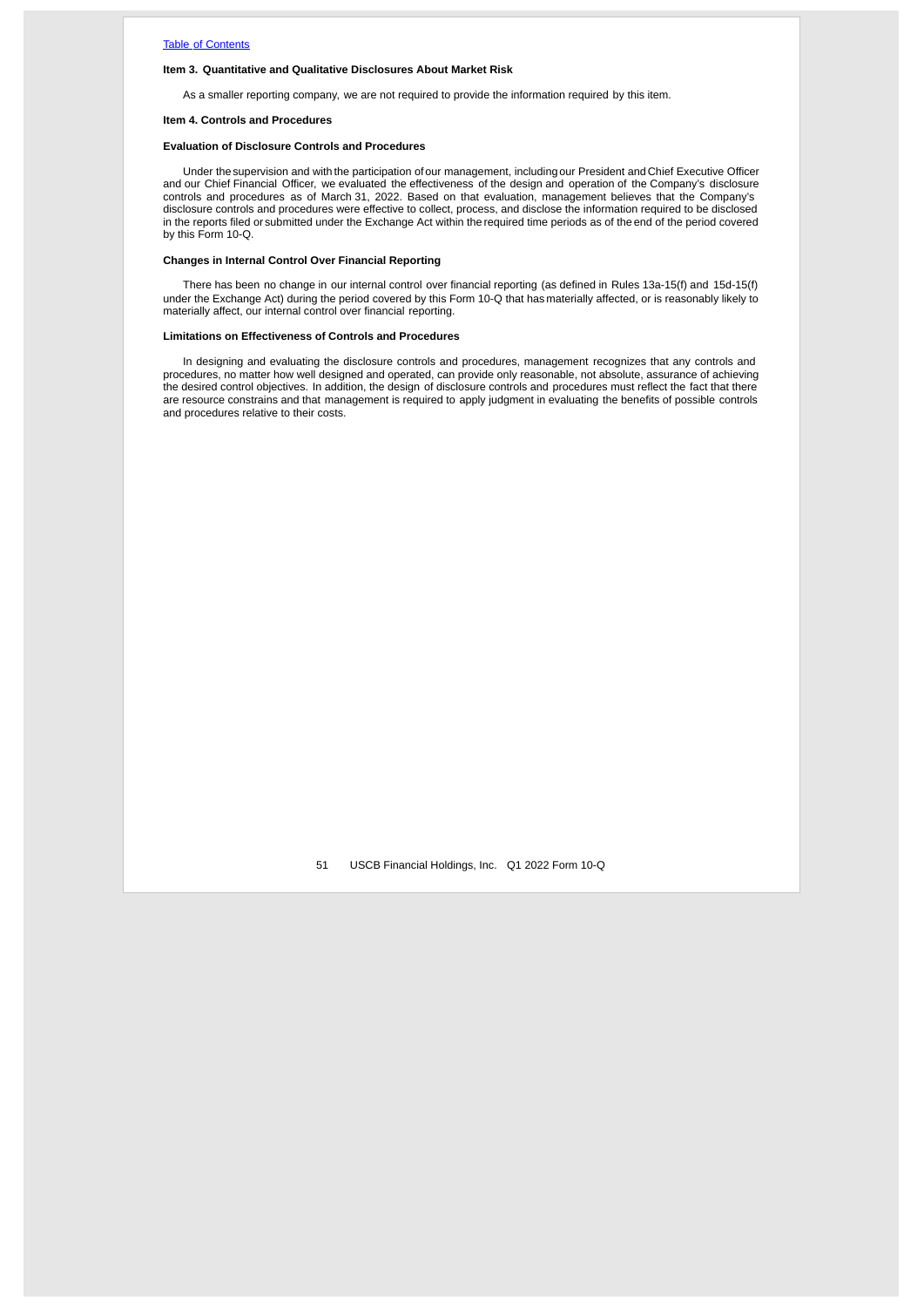# <span id="page-51-0"></span>**PART II**

# **Item 1. Legal Proceedings**

We are not currently subject to any material legal proceedings. We are from time to time subject to claims and litigation arising in the ordinary course of business. These claims and litigation may include, among other things, allegations of violation of banking and other applicable regulations, competition law, labor laws and consumer protection laws, as well as claims or litigation relating to intellectual property, securities, breach of contract and tort. We intend to defend ourselves vigorously against any pending or future claims and litigation.

# <span id="page-51-1"></span>**Item 1A. Risk Factors**

For detailed information about certain risk factors that could materially affect our business, financial condition, or future results, see "Part I, Item 1A – Risk Factors" of the Annual Report on Form 10-K, for the year ended December 31, 2021. There have been no material changes from the risk factors previously disclosed in the Form 10-K.

#### <span id="page-51-2"></span>**Item 2. Unregistered Sales of Equity Securities and Use of Proceeds**

On February 28, 2022, stock options previously granted to a former Board member of the Company, pursuant to the Amended and Restated 2015 Equity Incentive Plan covering 9,000 shares of Class A common stock at an exercise price per share of \$11.35 of the Company were exercised for an aggregate amount of \$102 thousand. The options were issued while the former Board member was still serving as a director and prior to the issuer becoming a reporting company under the Securities Exchange Act of 1934. The shares of Class A common stock subject to the exercised options were issued pursuant to the exemption provided by Rule 701 of the Securities Act of 1933.

# <span id="page-51-3"></span>**Item 3. Defaults Upon Senior Securities**

None.

### <span id="page-51-4"></span>**Item 4. Mine Safety Disclosures**

Not applicable.

# <span id="page-51-5"></span>**Item 5. Other Information**

None.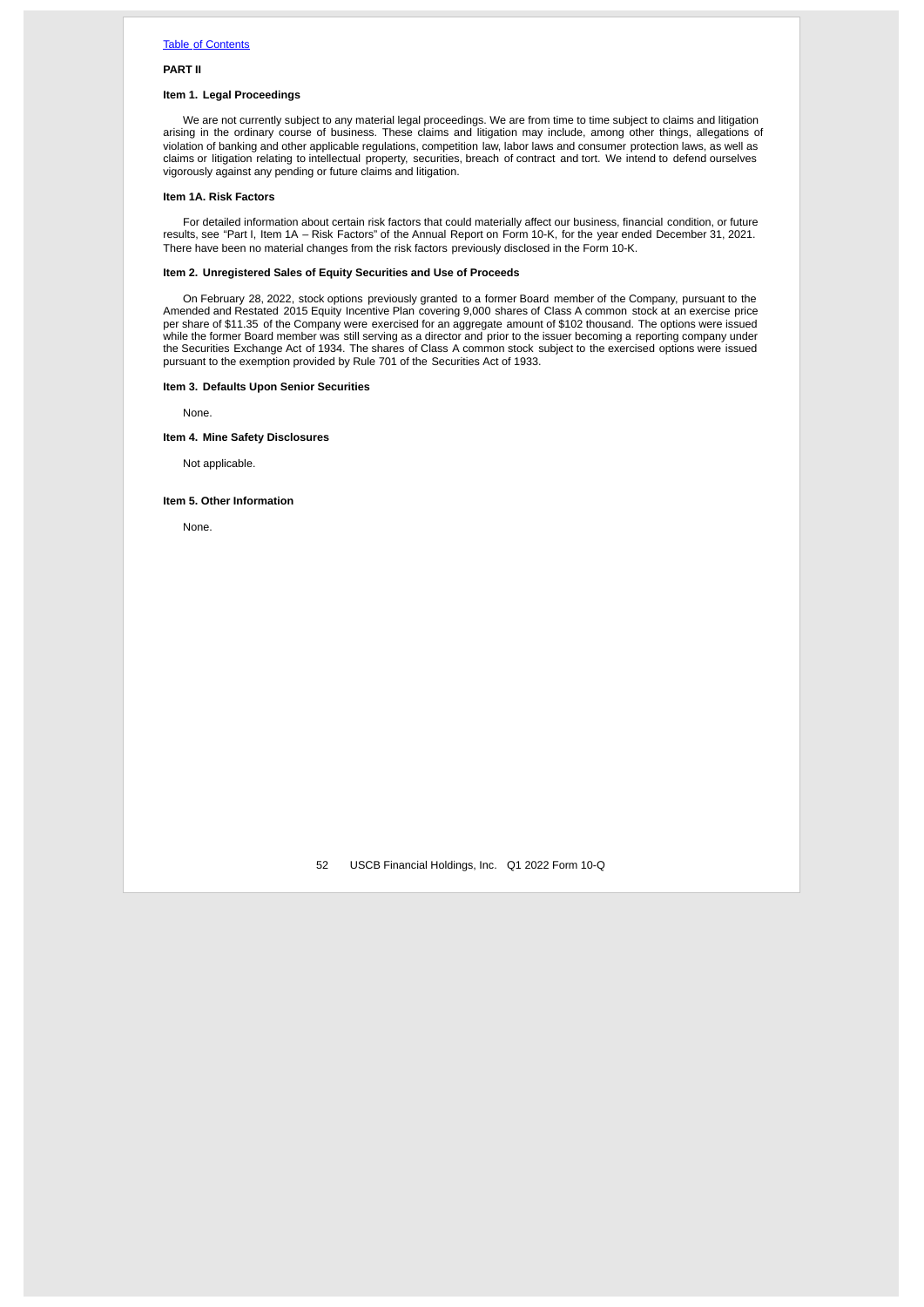<span id="page-52-0"></span>**Item 6. Exhibits**

| Exhibit No.         | <b>Description of Exhibit</b>                                                                                                                                                                             |  |  |
|---------------------|-----------------------------------------------------------------------------------------------------------------------------------------------------------------------------------------------------------|--|--|
| 2.1                 | Agreement and Plan of Share Exchange, dated December 27, 2021, by and between U.S. Century Bank and USCB                                                                                                  |  |  |
|                     | Financial Holdings, Inc. (incorporated by reference to Exhibit 2.1 to the Registrant's Current Report on Form 8-K (File No.                                                                               |  |  |
|                     | 001-41196) filed with the Securities and Exchange Commission on December 30, 2021).                                                                                                                       |  |  |
| 3.1                 | Articles of Incorporation of USCB Financial Holdings, Inc. (incorporated by reference to Exhibit 3.1 to the Registrant's                                                                                  |  |  |
|                     | Current Report on Form 8-K (File No. 001-41196) filed with the Securities and Exchange Commission on December 30,                                                                                         |  |  |
| 3.2                 | $2021$ ).<br>Amended and Restated Bylaws of USCB Financial Holdings, Inc. (incorporated by reference to Exhibit 3.2 to the Registrant's                                                                   |  |  |
|                     | Current Report on Form 8-K (File No. 001-41196) filed with the Securities and Exchange Commission on December 30,                                                                                         |  |  |
|                     | $2021$ ).                                                                                                                                                                                                 |  |  |
| 4.1                 | Side Letter Agreement, dated December 30, 2021, between USCB Financial Holdings, Inc., U.S. Century Bank, Priam                                                                                           |  |  |
|                     | Capital Fund II, LP, Patriot Financial Partners II, L.P. and Patriot Financial Partners Parallel II, L.P. (incorporated by                                                                                |  |  |
|                     | reference to Exhibit 4.1 to the Registrant's Current Report on Form 8-K (File No. 001-41196) filed with the Securities and                                                                                |  |  |
|                     | Exchange Commission on December 30, 2021).                                                                                                                                                                |  |  |
| 4.2                 | Registration Rights Agreement, dated March 17, 2015, between U.S. Century Bank, Priam Capital Fund II, LP, Patriot                                                                                        |  |  |
|                     | Financial Partners II, L.P., Patriot Financial Partners Parallel II, L.P., and certain other shareholders of U.S. Century Bank                                                                            |  |  |
|                     | (incorporated by reference to Exhibit 4.2 to the Registrant's Current Report on Form 8-K (File No. 001-41196) filed with the                                                                              |  |  |
|                     | Securities and Exchange Commission on December 30, 2021).                                                                                                                                                 |  |  |
| 4.3                 | Assignment and Assumption of Agreement, dated December 30, 2021, between U.S. Century Bank and USCB Financial                                                                                             |  |  |
|                     | Holdings, Inc. (incorporated by reference to Exhibit 4.3 to the Registrant's Current Report on Form 8-K (File No. 001-41196)                                                                              |  |  |
| 4.4                 | filed with the Securities and Exchange Commission on December 30, 2021).<br>Description of USCB Financial Holdings, Inc.'s securities (incorporated by reference to Exhibit4.4 to the Registrant's Annual |  |  |
|                     | Report on Form 10-K (File No. 001-41196) filed with the Securities and Exchange Commission on March 24, 2022)                                                                                             |  |  |
|                     | Certification of Chief Executive Officer pursuant to Rule 13a-14(a) of the Securities Exchange Act of 1934.*                                                                                              |  |  |
| $\frac{31.1}{31.2}$ | Certification of Chief Financial Officer pursuant to Rule 13a-14(a) of the Securities Exchange Act of 1934.*                                                                                              |  |  |
| 32.1                | Certification of Chief Executive Officer pursuant to 18 U.S.C. Section 1350.*                                                                                                                             |  |  |
| 32.2                | Certification of Chief Financial Officer pursuant to 18 U.S.C. Section 1350.*                                                                                                                             |  |  |
| 101                 | The following financial statements from the Company's Quarterly Report on Form 10-Q for the quarter ended March 31,                                                                                       |  |  |
|                     | 2022 formatted in Inline XBRL: (i) Consolidated Balance Sheets (unaudited), (ii) Consolidated Statements of Operations                                                                                    |  |  |
|                     | (unaudited), (iii) Consolidated Statements of Comprehensive Income (unaudited), (iv) Consolidated Statements of Changes                                                                                   |  |  |
|                     | in Stockholders' Equity (unaudited), (v) Consolidated Statements of Cash Flows (unaudited), (vi) Notes to Consolidated                                                                                    |  |  |
|                     | Financial Statements (unaudited).                                                                                                                                                                         |  |  |
| 104                 | Cover Page Interactive Data File (formatted as Inline XBRL and contained in Exhibit 101)                                                                                                                  |  |  |
|                     |                                                                                                                                                                                                           |  |  |

\* Filed herewith.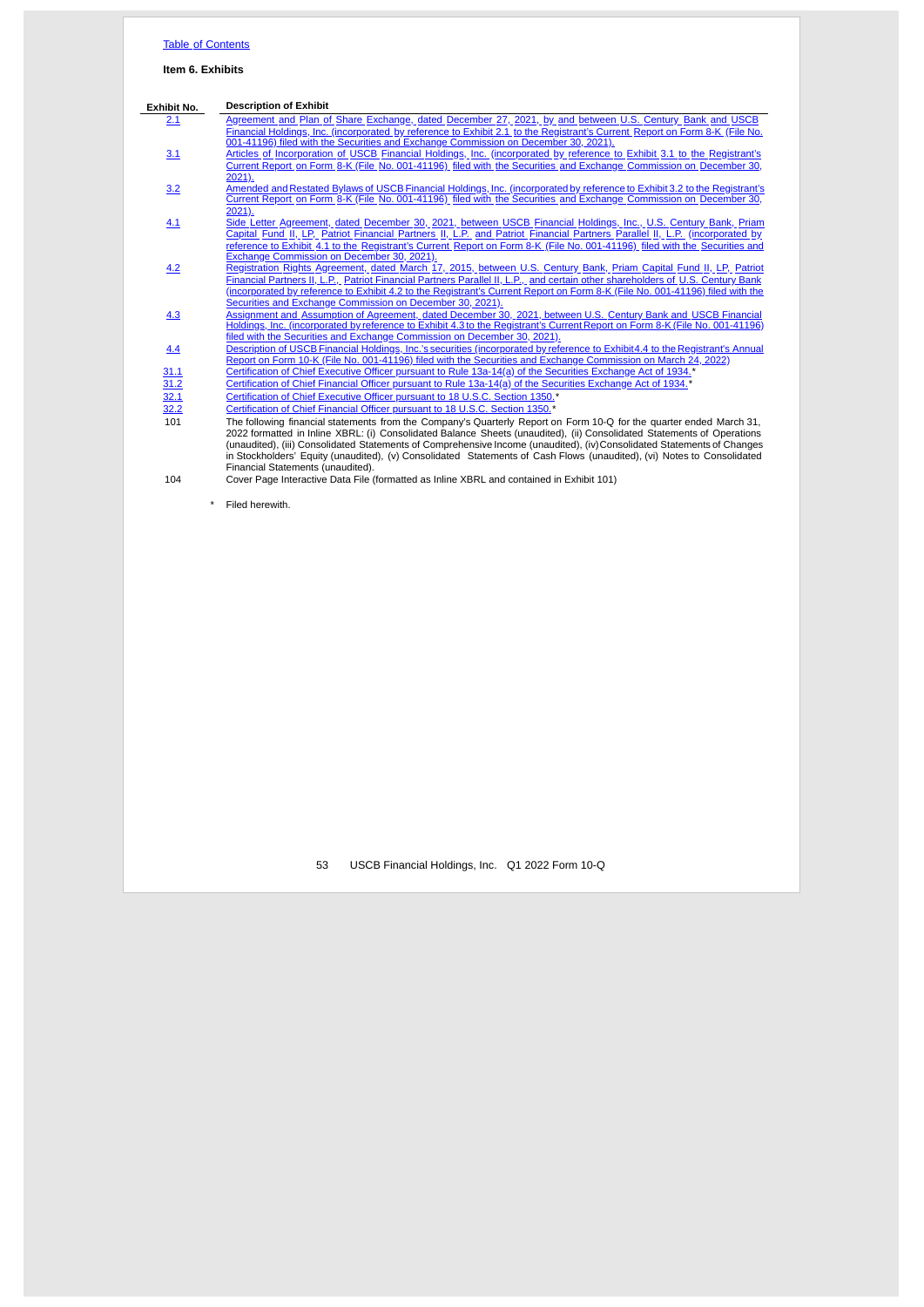# <span id="page-53-0"></span>**SIGNATURES**

Pursuant to the requirements of the Securities Exchange Act of 1934, the registrant has duly caused this report to be signed on its behalf by the undersigned thereunto duly authorized.

|                                                | USCB FINANCIAL HOLDINGS, INC.<br>(Registrant)                                                       |              |  |
|------------------------------------------------|-----------------------------------------------------------------------------------------------------|--------------|--|
| Signature                                      | Title                                                                                               | Date         |  |
| /s/ Luis de la Aguilera<br>Luis de la Aguilera | President, Chief Executive Officer, and Director<br>(Principal Executive Officer)                   | May 12, 2022 |  |
| /s/ Robert Anderson<br>Robert Anderson         | <b>Chief Financial Officer</b><br>(Principal Financial Officer and Principal<br>Accounting Officer) | May 12, 2022 |  |
|                                                |                                                                                                     |              |  |
|                                                |                                                                                                     |              |  |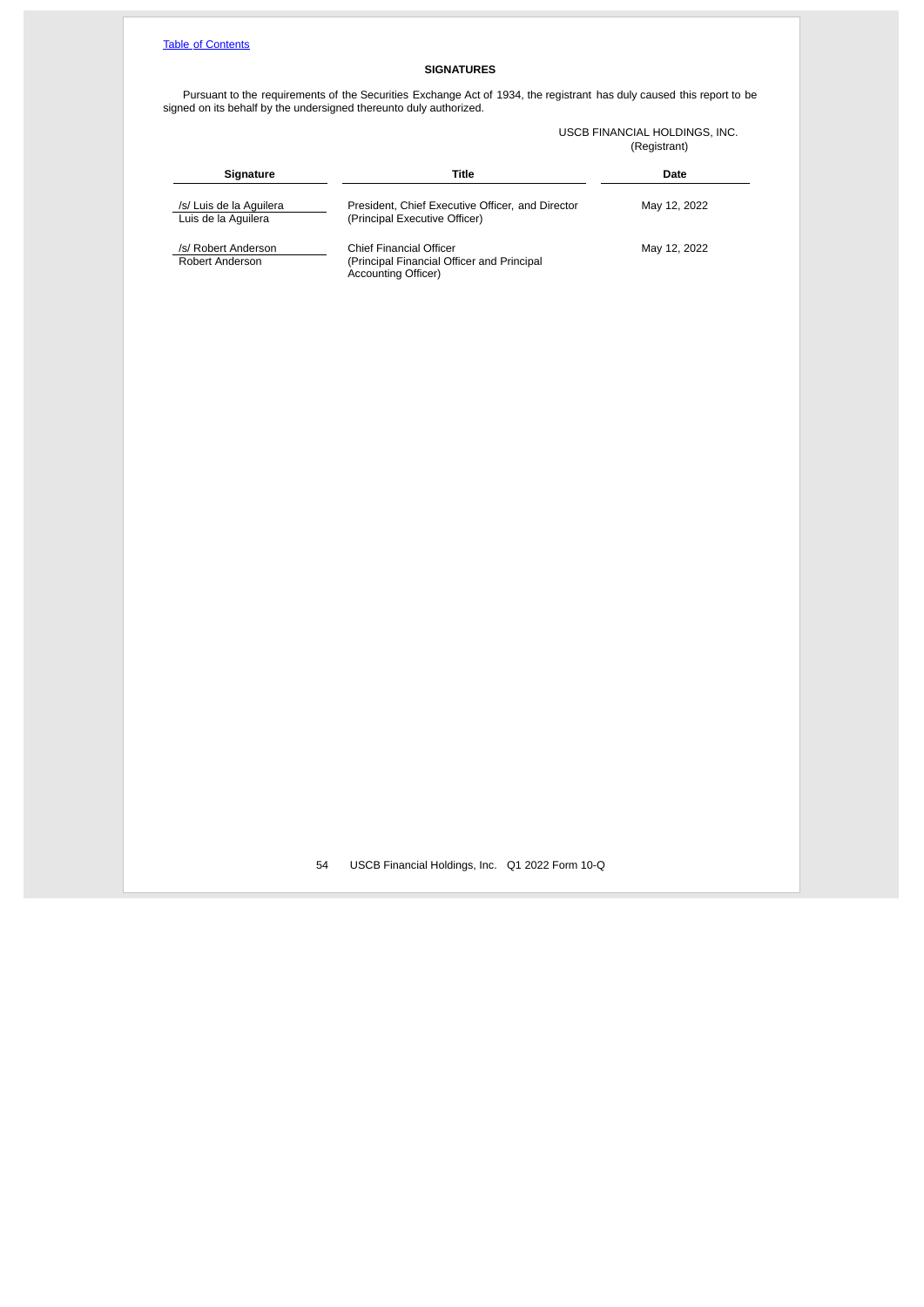#### **Certification of Chief Executive Officer Pursuant to Section 302 of the Sarbanes-Oxley Act of 2002**

<span id="page-54-0"></span>I, Luis de la Aguilera, certify that:

- 1. I have reviewed this Quarterly Report on Form 10-Q of USCB Financial Holdings, Inc.;
- 2. Based on my knowledge, this report does not contain any untrue statement of a material fact or omit to state a material fact necessary to make the statements made, in light of the circumstances under which such statements were made, not misleading with respect to the period covered by this report;
- 3. Based on my knowledge, the financial statements, and other financial information included in this report, fairly present in all material respects the financial condition, results of operations and cash flows of the registrant as of, and for, the periods presented in this report;
- 4. The registrant's other certifying officer and I are responsible for establishing and maintaining disclosure controls and procedures (as defined in Exchange Act Rules 13a-15(e) and 15d-15(e)) and have:
	- a) designed such disclosure controls and procedures, or caused such disclosure controls and procedures to be designed under our supervision, to ensure that material information relating to the registrant, including its consolidated subsidiaries, is made known to us by others within those entities, particularly during the period inwhich this report is being prepared;
	- b) evaluated the effectiveness of the registrant's disclosure controls and procedures and presented in this report our conclusions about the effectiveness of the disclosure controls and procedures, as of the end of the period covered by this report based on such evaluation; and
	- c) disclosed in this report any change in the registrant's internal control over financial reporting that occurred during the registrant's most recent fiscal quarter (the registrant's fourth fiscal quarter in the case of an Annual Report) that has materially affected, or is reasonably likely to materially affect, the registrant's internal control over financial reporting; and
- 5. The registrant's other certifying officer and I have disclosed, based on our most recent evaluation of internal control over financial reporting, to the registrant's auditors and the audit committee of the registrant's board of directors (or persons performing the equivalent functions):
	- a) All significant deficiencies and material weaknesses in the design or operation of internal control over financial reporting which are reasonably likely to adversely affect the registrant's ability to record, process, summarize and report financial information; and
	- b) Any fraud, whether or not material, that involves management or other employees who have a significant role in the registrant's internal control over financial reporting.

/s/ Luis de la Aguilera Luis de la Aguilera President and Chief Executive Officer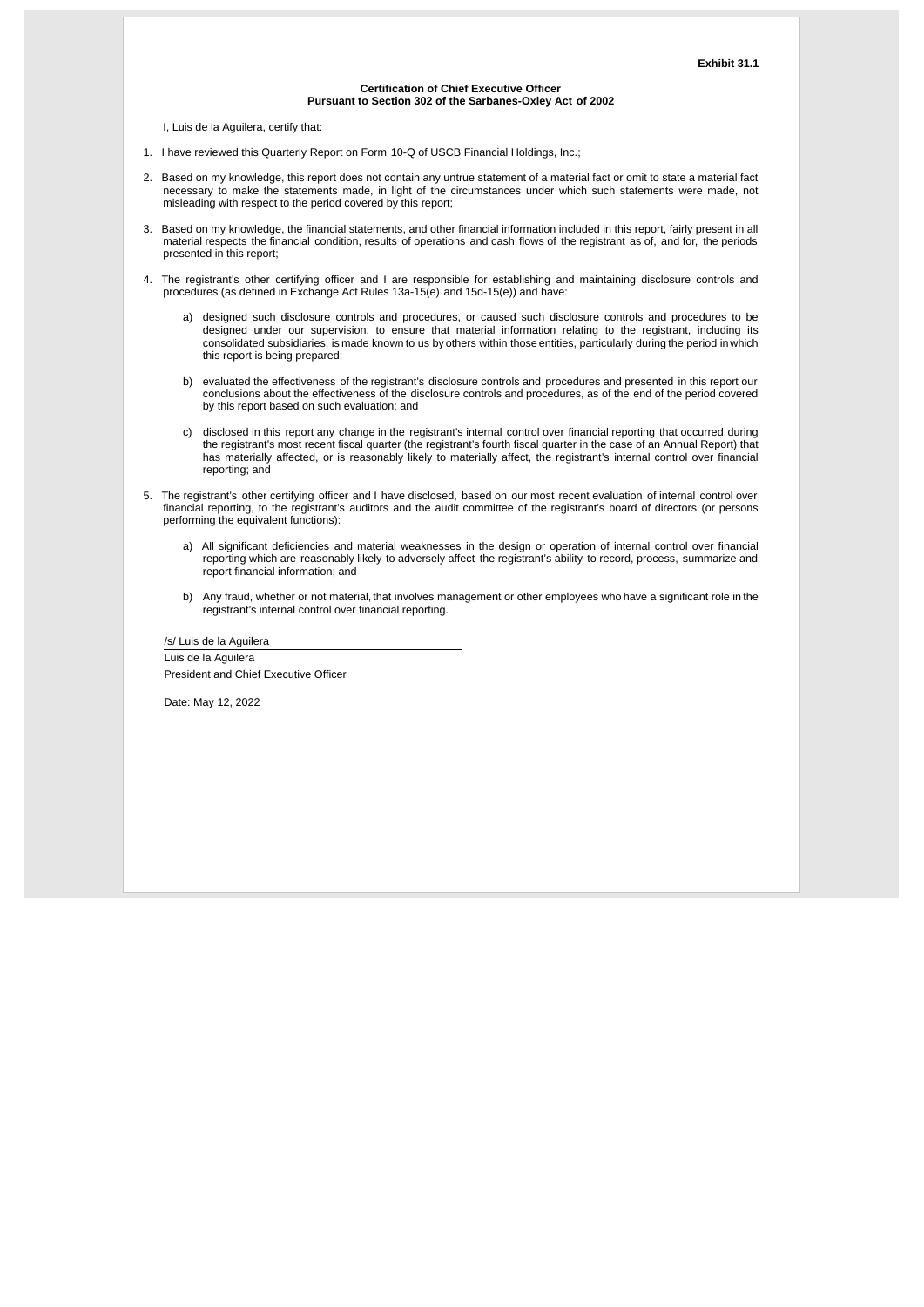#### **Certification of Chief Financial Officer Pursuant to Section 302 of the Sarbanes-Oxley Act of 2002**

<span id="page-55-0"></span>I, Robert Anderson, certify that:

- 1. I have reviewed this Quarterly Report on Form 10-Q of USCB Financial Holdings, Inc.;
- 2. Based on my knowledge, this report does not contain any untrue statement of a material fact or omit to state a material fact necessary to make the statements made, in light of the circumstances under which such statements were made, not misleading with respect to the period covered by this report;
- 3. Based on my knowledge, the financial statements, and other financial information included in this report, fairly present in all material respects the financial condition, results of operations and cash flows of the registrant as of, and for, the periods presented in this report;
- 4. The registrant's other certifying officer and I are responsible for establishing and maintaining disclosure controls and procedures (as defined in Exchange Act Rules 13a-15(e) and 15d-15(e)) and have:
	- a) designed such disclosure controls and procedures, or caused such disclosure controls and procedures to be designed under our supervision, to ensure that material information relating to the registrant, including its consolidated subsidiaries, is made known to us by others within those entities, particularly during the period inwhich this report is being prepared;
	- b) evaluated the effectiveness of the registrant's disclosure controls and procedures and presented in this report our conclusions about the effectiveness of the disclosure controls and procedures, as of the end of the period covered by this report based on such evaluation; and
	- c) disclosed in this report any change in the registrant's internal control over financial reporting that occurred during the registrant's most recent fiscal quarter (the registrant's fourth fiscal quarter in the case of an Annual Report) that has materially affected, or is reasonably likely to materially affect, the registrant's internal control over financial reporting; and
- 5. The registrant's other certifying officer and I have disclosed, based on our most recent evaluation of internal control over financial reporting, to the registrant's auditors and the audit committee of the registrant's board of directors (or persons performing the equivalent functions):
	- a) All significant deficiencies and material weaknesses in the design or operation of internal control over financial reporting which are reasonably likely to adversely affect the registrant's ability to record, process, summarize and report financial information; and
	- b) Any fraud, whether or not material, that involves management or other employees who have a significant role in the registrant's internal control over financial reporting.

/s/ Robert Anderson Robert Anderson Chief Financial Officer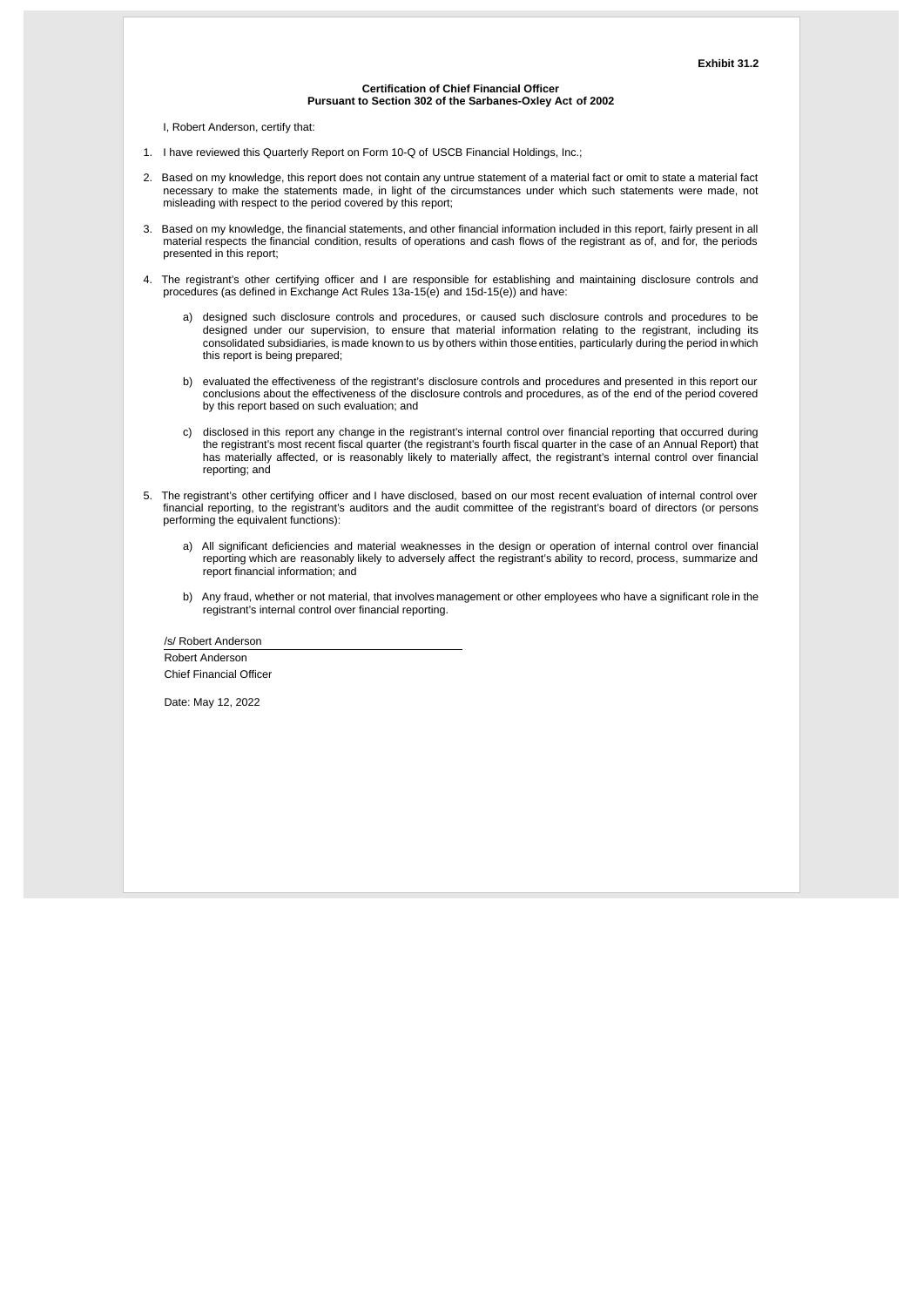#### **Certification of Chief Executive Officer Pursuant to 18 U.S.C. Section 1350 as Adopted Pursuant to Section 906 of the Sarbanes-Oxley Act of 2002**

<span id="page-56-0"></span>In connection with the Quarterly Report of USCB Financial Holdings, Inc. (the "Company") on Form 10-Q for the quarter ended March 31, 2022, as filed with the Securities and Exchange Commission on the date hereof (the "Report"), I, Luis de la Aguilera, as President and Chief Executive Officer of the Company, certify, to the best of my knowledge, pursuant to 18 U.S.C. §1350, as adopted pursuant to Section 906 of the Sarbanes-Oxley Act of 2002, that:

- 1) The Report fully complies with the requirements of Section 13(a) or 15(d), as applicable, of the Securities Exchange Act of 1934; and
- 2) The information contained in the Report fairly presents, in all material respects, the financial condition and results of operations of the Company.

/s/ Luis de la Aguilera Luis de la Aguilera President and Chief Executive Officer